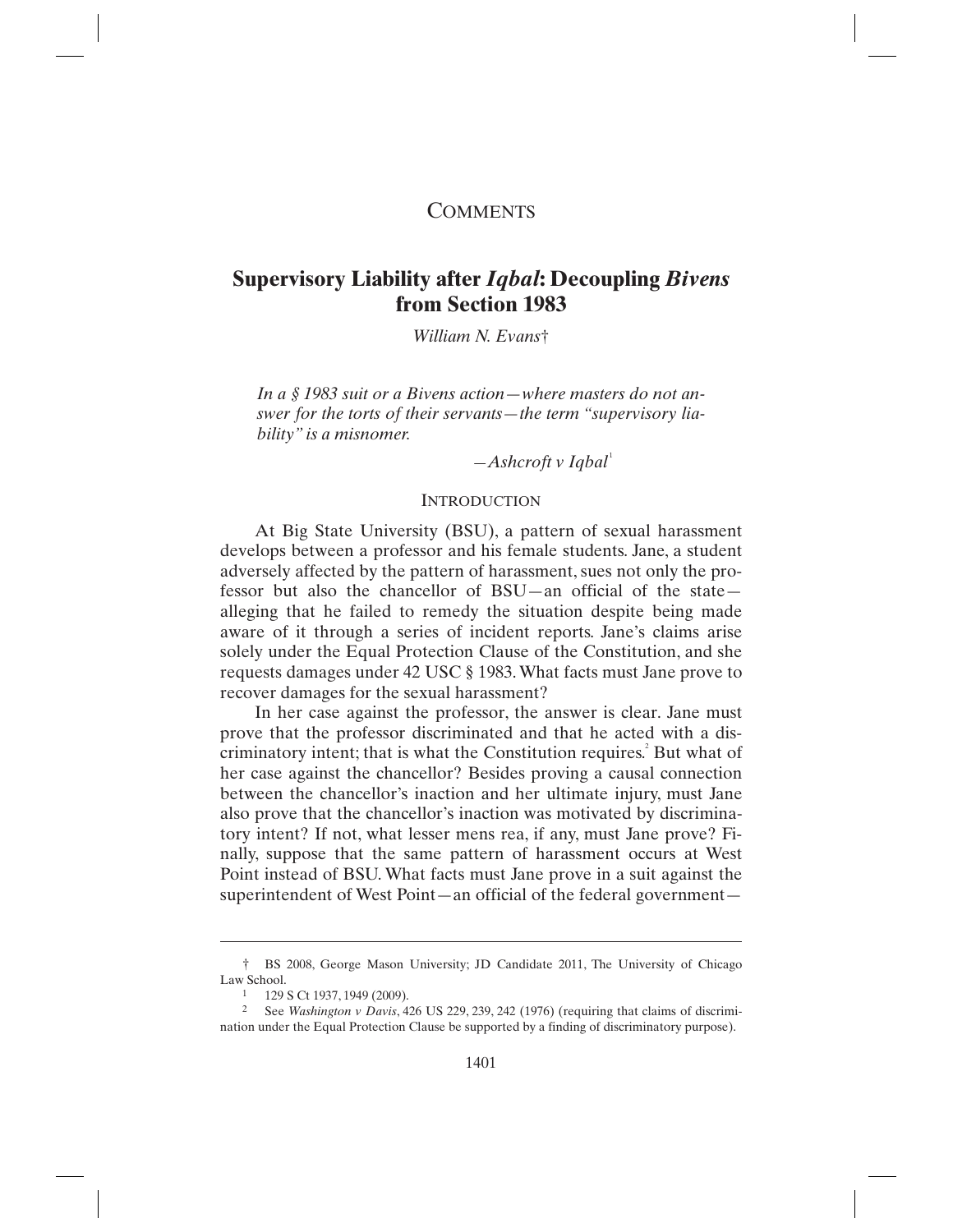to recover under *Bivens v Six Unknown Named Agents of the Federal Bureau of Narcotics*? 3

On these questions involving the constitutional tort liability of government "supervisors," scholars fall into two camps. Some support separate rules of "supervisory liability" that govern suits against highlevel officials for injuries directly caused by their subordinates.<sup>5</sup> Under this approach, supervisory liability operates parallel to direct causal liability but employs different liability rules. Others deny the existence of a separate doctrine of supervisory liability and would hold government supervisors liable only when they directly cause the underlying constitutional injury (through, for example, a direct order to a subordinate).<sup>7</sup> Proponents of the latter approach would apply the same liability rules to supervisors and to their subordinates—no more and no less.

Each side relies on Supreme Court precedent to buttress its position. Advocates of supervisory liability refer to a series of § 1983 cases against municipalities that employ separate liability rules. Opponents of supervisory liability rely on statements by the Court that deny the existence of separate rules. Significantly, both sides of the debate have always assumed that the same approach to supervisory liability operates in both § 1983 and *Bivens* actions.<sup>8</sup>

This academic controversy blossomed into a real-world conflict after *Ashcroft v Iqbal*, in which the Supreme Court directly addressed supervisory liability for the first time in three decades and called the doctrine into question. The circuit courts—which had employed supervisory liability in both § 1983 and *Bivens* actions prior to *Iqbal* have arrived at differing interpretations of the doctrine in the months since the decision. The Seventh and Tenth Circuits have followed *Iqbal*'s

<sup>3 403</sup> US 388 (1971).

<sup>&</sup>lt;sup>4</sup> I use the term "supervisory liability" as a term of art to refer to a separate doctrine of liability applied specifically to causally attenuated supervisors.

<sup>5</sup> See Kit Kinports, *The Buck Does Not Stop Here: Supervisory Liability in Section 1983 Cases*, 1997 U Ill L Rev 147, 192.

<sup>&</sup>lt;sup>6</sup> Id at 188–89 (observing that supervisors can be "responsible in some causative sense" for their subordinates' constitutional violations).

for their subordinates' constitutional violations). 7 See, for example, Sheldon H. Nahmod, *Constitutional Accountability in Section 1983 Litigation*, 68 Iowa L Rev 1, 32 (1982) (arguing that § 1983's purpose and legislative history do not support liability against a supervisor who does not act unconstitutionally, but "causes" a subordinate to so act). Supervisors are considered directly liable when they (1) promulgate faulty policy pursuant to which one of their subordinates infringes on the constitutional rights of another while (2) personally possessing the mens rea set forth by the Constitution.

<sup>8</sup> See, for example, Sheldon Nahmod, *Constitutional Torts, Over-deterrence and Supervisory Liability after* Iqbal, 14 Lewis & Clark L Rev 279, 283 (2010) (finding inconsistency in the Court's rejection of the causation approach in *Ashcroft v Iqbal*, a *Bivens* case, and its adoption of this approach in *City of Canton v Harris*, 489 US 378 (1989), a § 1983 case).<br><sup>9</sup> See 129 S Ct at 1949.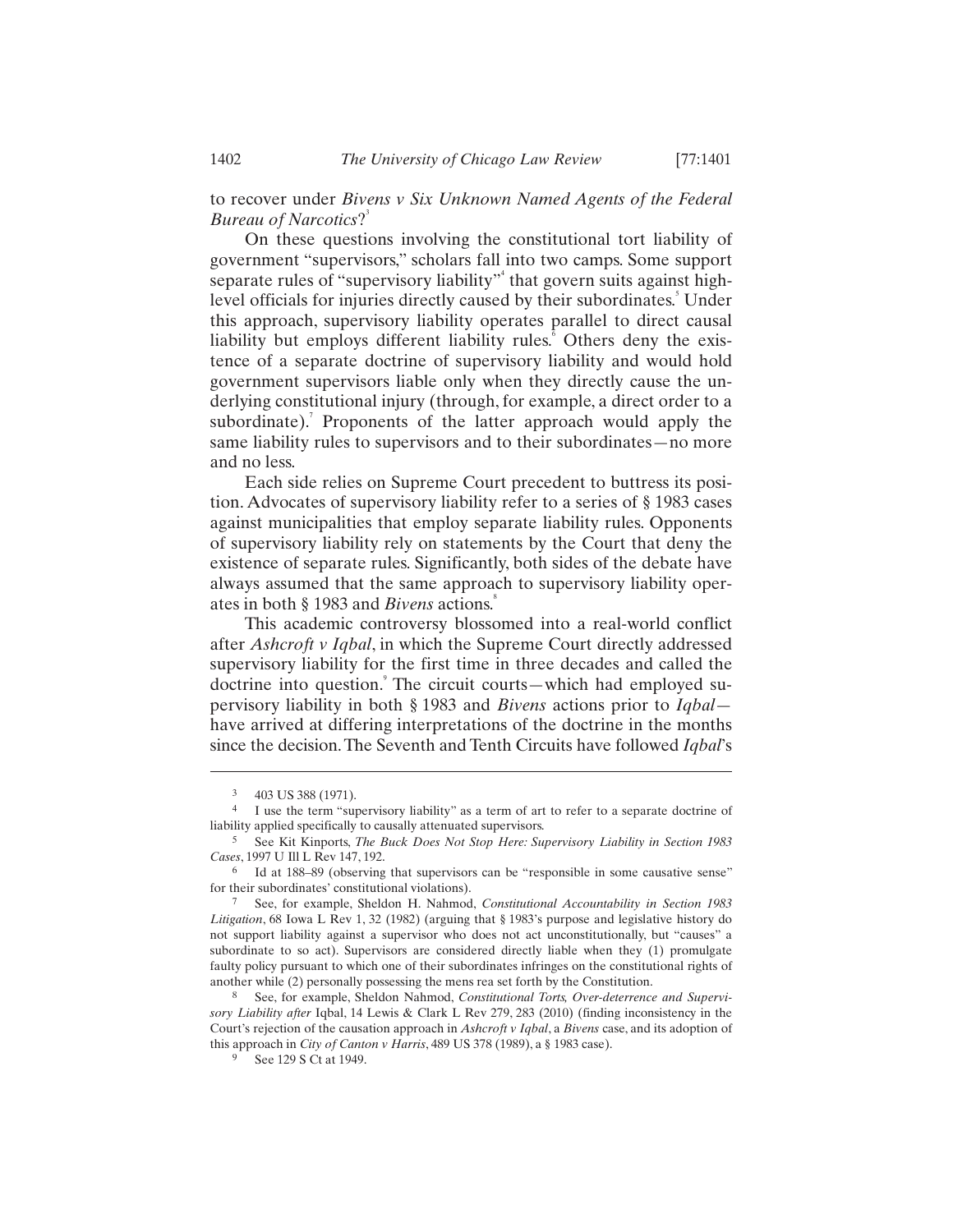express language by abandoning supervisory liability entirely under both § 1983 and *Bivens*.<sup>10</sup> The Ninth Circuit has continued to employ supervisory liability under both § 1983 and *Bivens*, apparently construing *Iqbal*'s discussion as dicta.<sup>11</sup> And the First Circuit appears to have split the baby, continuing to apply supervisory liability under § 1983 while expressing doubt about the doctrine's continued applicability under *Bivens*. 12

This Comment argues for the "decoupling" approach. Support for this interpretation comes not from the explicit text of *Iqbal*, but from prior Supreme Court decisions and, ultimately, from an understanding of supervisory liability rooted in common tort law. In other words, the decoupling approach was the correct one prior to *Iqbal* and remains so in its wake. This Comment proposes, however, that *Iqbal* be used proactively by the circuit courts to change their case precedents, which once allowed supervisory liability under *Bivens*. Under this Comment's interpretation, *Iqbal* will be the impetus for needed change.

Part I begins by defining supervisory liability in the abstract and discussing the likely benefits of separate liability rules for supervisors. Part II introduces the relevant case law in the circuit courts both pre- and post-*Iqbal*, and discusses the specific language in the *Iqbal* opinion that has led to conflicting interpretations in the circuit courts in recent months.

Part III employs a three-step proof of the source and substance of supervisory liability to argue that the best interpretation of *Iqbal* requires adoption of the decoupling approach. The first—and most important—move is to recast supervisory liability as a *duty of care* that is separate and distinct from the underlying constitutional tort. This view of supervisory liability is significantly different from the common view—that supervisory liability merely represents attenuated *causation* of the constitutional tort—because it means that the presence (or absence) of a legal source for the "supervisory duty" will determine whether a regime of supervisory liability exists. The second step is to show that § 1983 provides for such a duty, using as evidence its explicit text and Supreme Court cases that interpret this language. The final step is to suggest that there is no positive source of a supervisory duty in the *Bivens* realm, by showing that the Supreme Court has refused to create one through its federal common law powers and arguing that it will almost certainly not create one in the future.

<sup>10</sup> See *T.E. v Grindle*, 599 F3d 583, 588 (7th Cir 2010); *Dodds v Richardson*, 2010 WL 3064002, \*12 (10th Cir).

<sup>11</sup> See *Al-Kidd v Ashcroft*, 580 F3d 949, 965 (9th Cir 2009); *Couch v Cate*, 2010 WL 1936277, \*2 (9th Cir). But see *Simmons v Navajo County*, 609 F3d 1011, 1020–21 (9th Cir 2010).

<sup>12</sup> See *Sanchez v Pereira-Castillo*, 590 F3d 31, 49 (1st Cir 2009).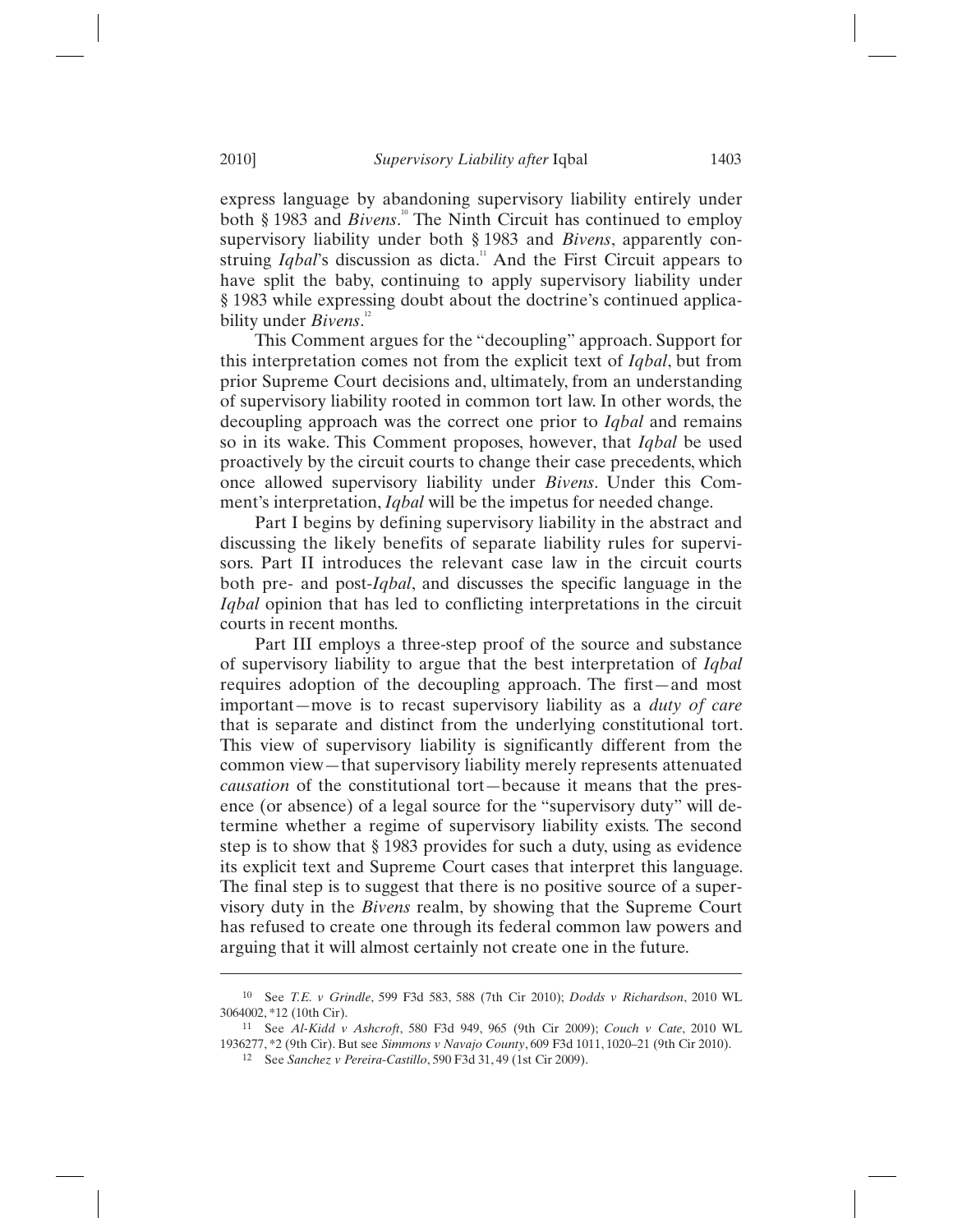Therefore, despite the common belief that *Bivens* and § 1983 are federal and state analogs, this Comment argues that, in the context of supervisory liability, their rules are very different. In other words, Jane's decision to attend BSU over West Point could determine the outcome of her equal protection suit.

### I. BACKGROUND:A PRIMER ON SUPERVISORY LIABILITY

This Part provides an overview of general concepts. Part I.A introduces *Bivens* and § 1983. Part I.B presents an overview of constitutional torts—a necessary prerequisite for any discussion of supervisory liability—and discusses how they are usually defined in terms of an act and a mens rea. Finally, Part I.C explains precisely what is encompassed within the term "supervisory liability." It explains what supervisory liability looks like in the abstract, and discusses some of the benefits it might provide, but does not attempt to prove its existence under *Bivens* or § 1983.

#### A. Introducing § 1983 and *Bivens*

Both § 1983 and *Bivens* create routes to recovery for constitutional injuries. *Bivens* is federal common law that operates solely on federal actors, $\frac{13}{3}$  while § 1983 is a federal statute that operates on state actors.14 Neither doctrine is itself generally considered "a source of substantive rights."<sup>15</sup> Rather, both are commonly understood to represent "a method for vindicating federal rights elsewhere conferred" in the Constitution.<sup>16</sup> Historically, *Bivens* and § 1983 were treated as if they were one and the same doctrine, in part for convenience, but largely because of a belief that "it would be incongruous . . . to develop different standards . . . for state officials sued under § 1983 and federal officers sued on similar grounds under [*Bivens*]."<sup>17</sup> The Supreme Court has repeatedly reinforced the idea that *Bivens* and § 1983 are coextensive, treating them identically insofar as qualified

<sup>13</sup> See *Butz v Economou*, 438 US 478, 504 (1978). 14 See *Monroe v Pape*, 365 US 167, 180 (1961).

<sup>15</sup> *Baker v McCollan*, 443 US 137, 145 n 3 (1979).<br><sup>16</sup> Id.<br><sup>17</sup> *Butz* 438 US at 499 (quotation marks and cital

Butz, 438 US at 499 (quotation marks and citation omitted).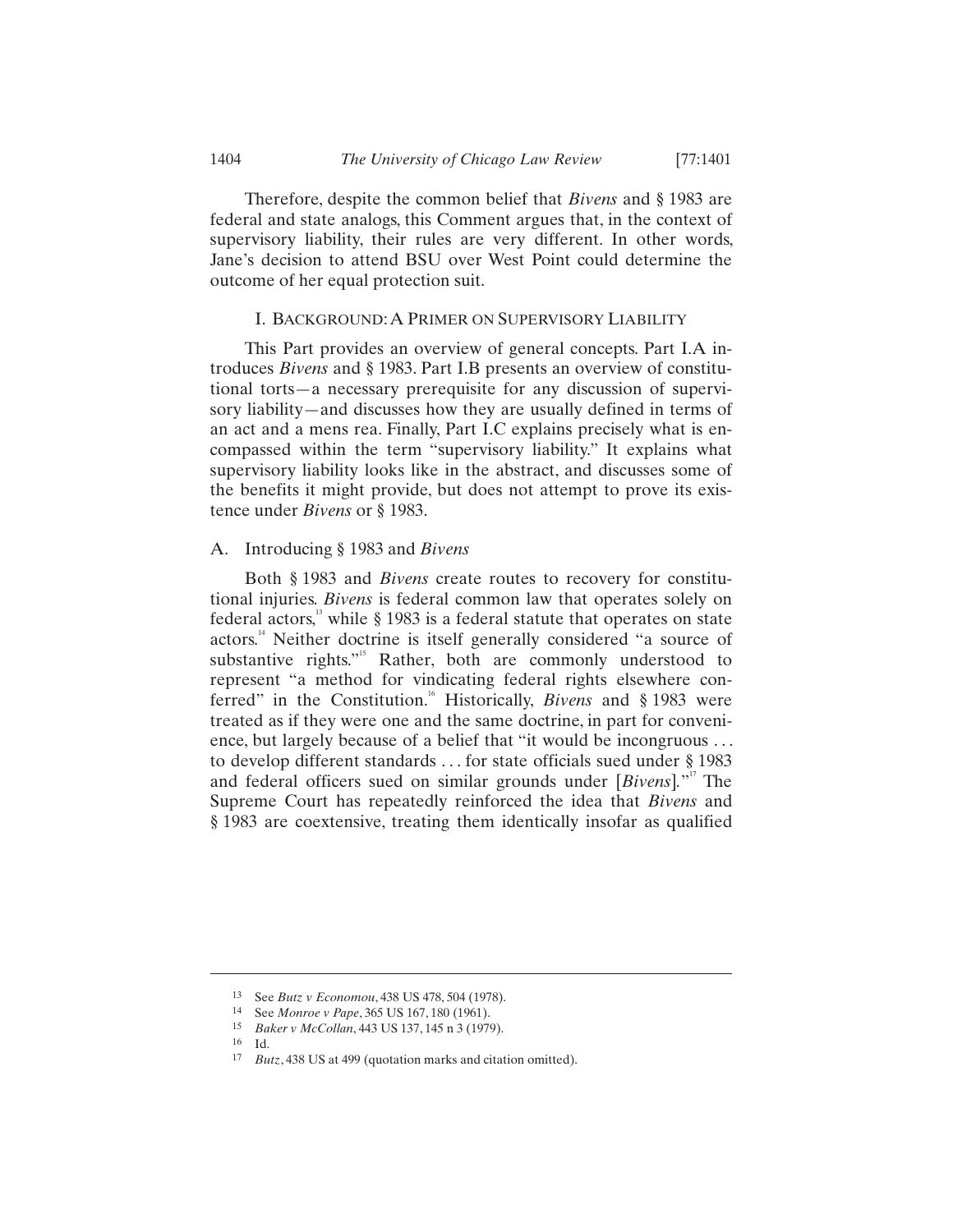2010] *Supervisory Liability after* Iqbal 1405

immunity<sup>18</sup> and damages calculations<sup>19</sup> are concerned, and developing the law of constitutional torts together through both types of actions.<sup>2</sup>

But the Supreme Court has "never expressly held that the contours of *Bivens* and § 1983 are identical."<sup>21</sup> One important difference between § 1983 and *Bivens* is that § 1983 provides a remedy for every type of constitutional tort.<sup>22</sup> Under *Bivens*, on the other hand, a particular analysis must be performed before a remedy for a constitutional tort is created. First, a court must explore "whether any alternative, existing process for protecting the interest amounts to a convincing reason for the Judicial Branch to refrain from providing a new and freestanding remedy in damages."<sup>33</sup> Thus, when an alternate remedy is deemed adequate, courts will refuse to consider new *Bivens* claims. Second, even in the absence of such an alternative, a court must "make the kind of remedial determination that is appropriate for a common-law tribunal"<sup>4</sup> by determining that "no special factors counseling hesitation in the absence of affirmative action by Congress" exist. $25$  The strenuousness of this analysis means that *Bivens* remedies tend to be awarded infrequently<sup>26</sup> compared to their counterparts under § 1983.<sup>27</sup>

### B. The Elements of Direct Liability for Constitutional Torts

A necessary element of supervisory liability is that a subordinate actor must be directly liable for a constitutional tort.<sup>28</sup> Therefore, to understand what a separate doctrine of supervisory liability entails,

- 
- 
- 
- <sup>24</sup> Id, quoting *Bush v Lucas*, 462 US 367, 378 (1983).<br><sup>25</sup> *Bivens*, 403 US at 396
- 25 *Bivens*, 403 US at 396.

<sup>18</sup> See *Harlow v Fitzgerald*, 457 US 800, 809 (1982). 19 See *Carey v Piphus*, 435 US 247, 259 (1978) (invoking *Bivens*, in a case arising under § 1983, for the proposition that "courts of law are capable of making the types of judgment . . . necessary to accord meaningful compensation for invasion of constitutional rights"), quoting *Bivens*, 403 US at 409. 20 See, for example, *Pearson v Callahan*, 129 S Ct 808, 822 (2009) (observing that most of

the same constitutional issues arise in *Bivens* cases and § 1983 actions).<br><sup>21</sup> *Correctional Services Corp v Malesko*, 534 US 61, 82 (2001) (Stevens dissenting).<br><sup>22</sup> See Erwin Chemerinsky, *Federal Jurisdiction* 570 (A

<sup>26</sup> The Supreme Court has created *Bivens* remedies only three times: in *Bivens* itself, 403 US at 397 (search and seizure), in *Davis v Passman*, 442 US 228, 248–49 (1979) (equal protection), and in *Carlson v Green*, 446 US 14, 23 (1980) (cruel and unusual punishment). As of 1985, out of twelve thousand *Bivens* suits filed, only thirty had resulted in judgments for the plaintiff. Perry M. Rosen, *The* Bivens *Constitutional Tort: An Unfulfilled Promise*, 67 NC L Rev 337, 343 (1989). When favorable settlements are considered, however, the success rate for *Bivens* claims may be as high as 16 percent. See Alexander A. Reinert, *Measuring the Success of* Bivens *Litigation and Its Consequences for the Individual Liability Model*, 62 Stan L Rev 809, 837 (2010).

<sup>27</sup> See Theodore Eisenberg, *Section 1983: Doctrinal Foundations and an Empirical Study*, 67 Cornell L Rev 482, 528 (1982) (reporting the results of a study revealing that § 1983 plaintiffs achieved favorable results in roughly 30 percent of cases).

<sup>28</sup> See Part I.C.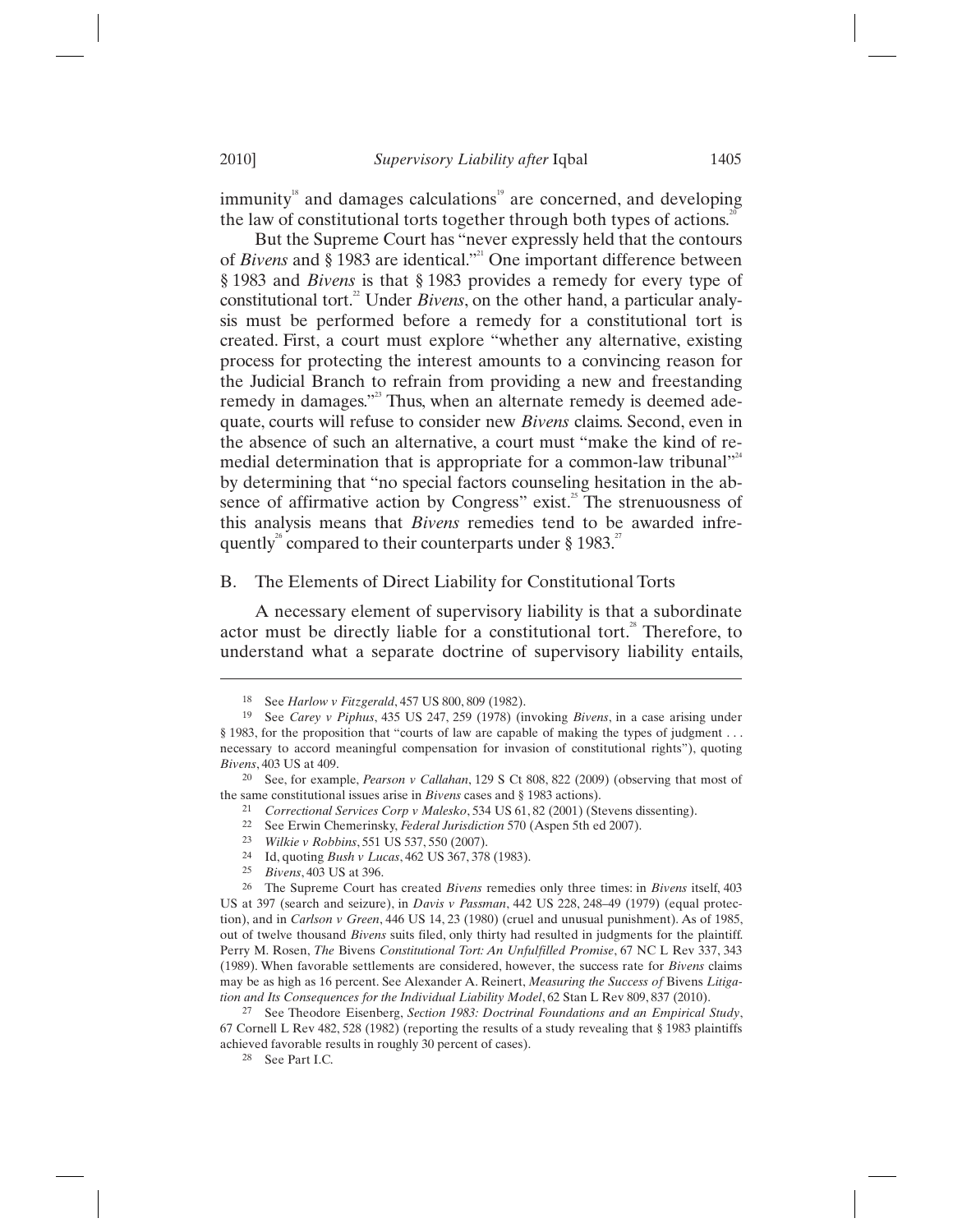one must first understand the mechanics of direct liability. This section introduces a simple logical structure through which direct liability can be understood.

Direct liability exists only where some government actor has committed a constitutional tort $\theta$  and a victim has suffered a constitutional injury.<sup>30</sup> To recover damages for a constitutional tort, a plaintiff must prove that the defendant *acted* as the proximate cause of a constitutional injury. Usually, the plaintiff must also prove that the defendant possessed a culpable *mens rea* when acting. The particular mens rea that is required differs depending on the constitutional tort that is alleged; for some, no mens rea need be proven. But, importantly, in all cases involving a constitutional tort that includes a mens rea requirement, no constitutional injury will have occurred if the required mens rea is missing.<sup>31</sup> Injuries that are inflicted without the required mens rea may still be remediable under state or federal law, but they will not fall within the realm of constitutional torts.

To simplify the analysis of direct liability it is helpful to focus on a limited universe of constitutional rights. The majority of § 1983 and *Bivens* suits allege violations of the Fourth Amendment's protection against unreasonable searches and seizures or the Eighth Amendment's protection against cruel and unusual punishments.<sup>32</sup> *Iqbal* involved the right to equal protection derived from the Fifth and Fourteenth Amendments,<sup>33</sup> which is also a common subject of suit. Collectively, these three rights—the Fourth Amendment, Eighth Amendment, and equal protection—run the spectrum of mens rea requirements imposed by the Constitution on direct actors. Additionally, these are the only three constitutional rights for which the Supreme Court has granted a remedy against federal actors under *Bivens*. 34 For ease of understanding and analysis, this Comment will focus solely on these three categories of constitutional rights.

The Fourth Amendment creates an objectively measured right against "unreasonable" government conduct (generally speaking) that

<sup>&</sup>lt;sup>29</sup> I use the term "constitutional tort" as a term of art to refer to behavior that infringes upon an individual's constitutional rights and results in an injury remediable under *Bivens* or  $\S$  1983.

<sup>&</sup>lt;sup>30</sup> I use the term "constitutional injury" as a term of art to refer to the injury suffered by the victim of a constitutional tort.

<sup>31</sup> A useful analogy is provided by criminal law, where at common law an act was murder if it (1) caused death, and (2) was committed with the required mens rea of "malice aforethought." See Joshua Dressler, *Understanding Criminal Law* 543 (LexisNexis 4th ed 2006). Absent malice aforethought, a death-causing act was not murder. Constitutional torts follow a similar logic.

<sup>32</sup> See Reinert, 62 Stan L Rev at 841 n 154 (cited in note 26) (showing that out of 128 *Bivens* cases filed in 5 districts during the study period, 101 alleged violations of the Fourth or Eighth Amendments).

<sup>33</sup> See *Igbal*, 129 S Ct at 1944.

<sup>34</sup> See note 26 and accompanying text.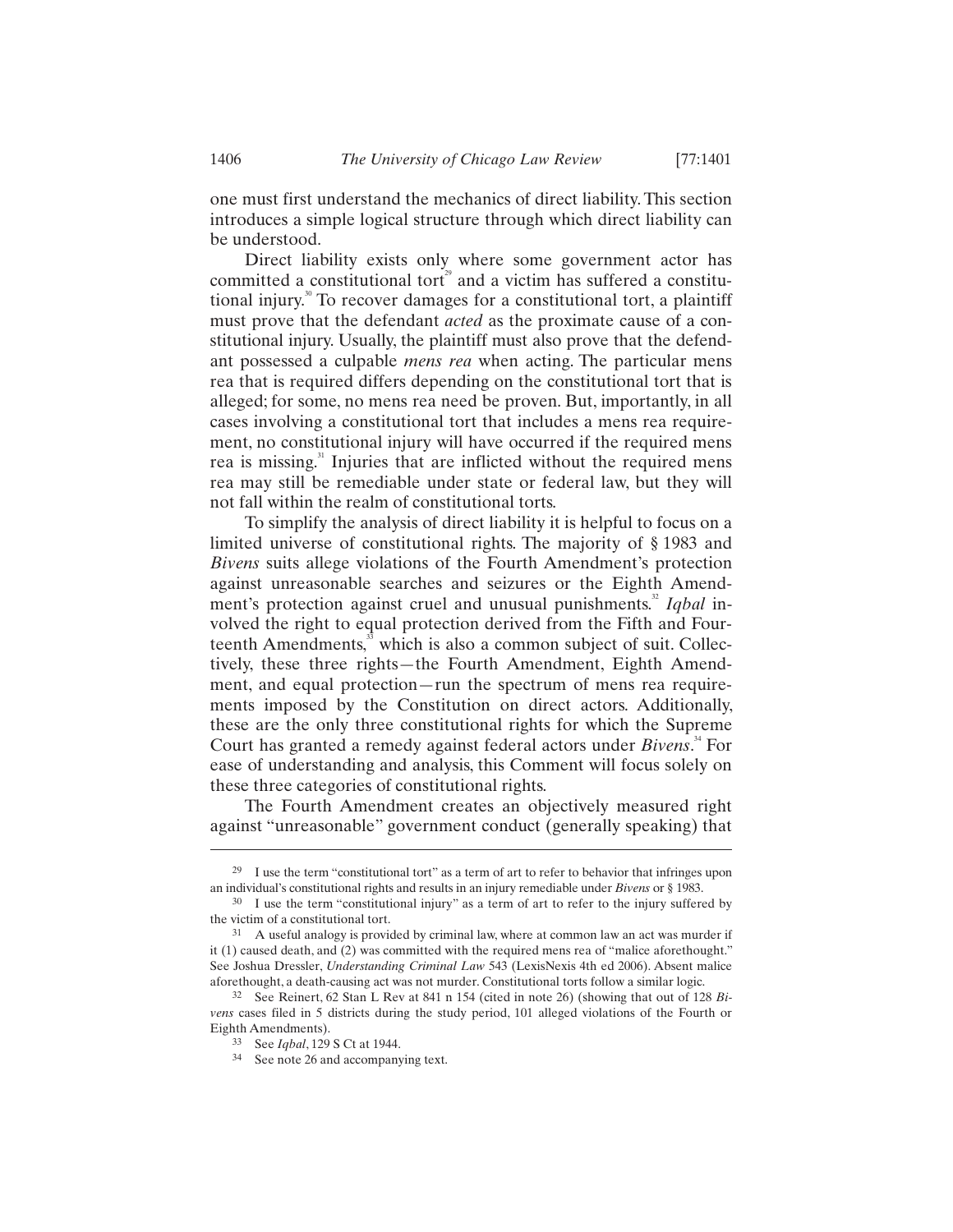2010] *Supervisory Liability after* Iqbal 1407

entails *no mens rea requirement*.<sup>35</sup> The Eighth Amendment protects against "cruel and unusual punishments," requiring a mens rea of subjective deliberate indifference<sup>36</sup> akin to recklessness under the Model Penal Code.<sup>37</sup> Finally, the Equal Protection Clause is violated only when a government actor has discriminated with "an invidious discriminatory purpose."<sup>38</sup>

|                         | Act.               | Mens Rea            |
|-------------------------|--------------------|---------------------|
| <b>Fourth Amendment</b> | Unreasonable       | None                |
|                         | Search and Seizure |                     |
| Eighth Amendment        | Cruel and Unusual  | Subjective Deliber- |
|                         | Punishment         | ate Indifference    |
| <b>Equal Protection</b> | Disparate Impact   | Purpose to Discri-  |
| (Due Process)           |                    | minate              |

Except for the Fourth Amendment, the act and mens rea requirements are inextricably intertwined such that a constitutional tort exists only when both are present. This means that determining the existence of a constitutional tort differs significantly depending on the right allegedly violated. For instance, if a Fourth Amendment violation is alleged, the court does not need to examine the mindset of the actor and can focus its entire attention on the allegedly unconstitutional act.<sup>39</sup> Conversely, if an equal protection violation is alleged, the court must examine both the allegedly discriminatory act and the intent of the actor, $\psi$  which presents a much stiffer burden. In sum, an essential

elements of an illegal seizure under the Fourth Amendment as "(1) an injury that (2) resulted directly and only from the use of force that was excessive to the need and that (3) the force used was *objectively* unreasonable") (emphasis added).

40 See, for example, *Smith v City of Chicago*, 457 F3d 643, 650–51 (7th Cir 2006) (denoting the elements of an equal protection violation subject to rational basis review as "(1) the defendant intentionally treated [the plaintiff] differently from others similarly situated, (2) the defendant

<sup>35</sup> See, for example, *Graham v Connor*, 490 US 386, 397 (1989) ("An officer's evil intentions will not make a Fourth Amendment violation out of an objectively reasonable use of force; nor will an officer's good intentions make an objectively unreasonable use of force constitutional.").

<sup>36</sup> See *Farmer v Brennan*, 511 US 825, 837–38 (1994). 37 See id at 839 (describing the Model Penal Code's definition of recklessness as action in conscious disregard of a substantial risk of serious harm), quoting MPC  $\S 2.02(2)(c)$  (ALI 1962).

<sup>38</sup> *Washington v Davis*, 426 US 229, 242 (1976). The Supreme Court has "not embraced the proposition that a law or other official act, without regard to whether it reflects a [ ] discriminatory purpose, is unconstitutional solely because it has a [ ] disproportionate impact." Id at 239. See also, for example, *Personnel Administrator of Massachusetts v Feeney*, 442 US 256, 259, 281 (1979) (affirming a "veterans' preference statute" that "overwhelmingly" advantaged males because there was no purpose to discriminate). Notably, proof of disparate impact may support an inference of discriminatory purpose and is particularly likely to do so when the impacted group qualifies for strict or intermediate scrutiny rather than rational basis review. 39 See, for example, *Goodman v Harris County*, 571 F3d 388, 397 (5th Cir 2009) (listing the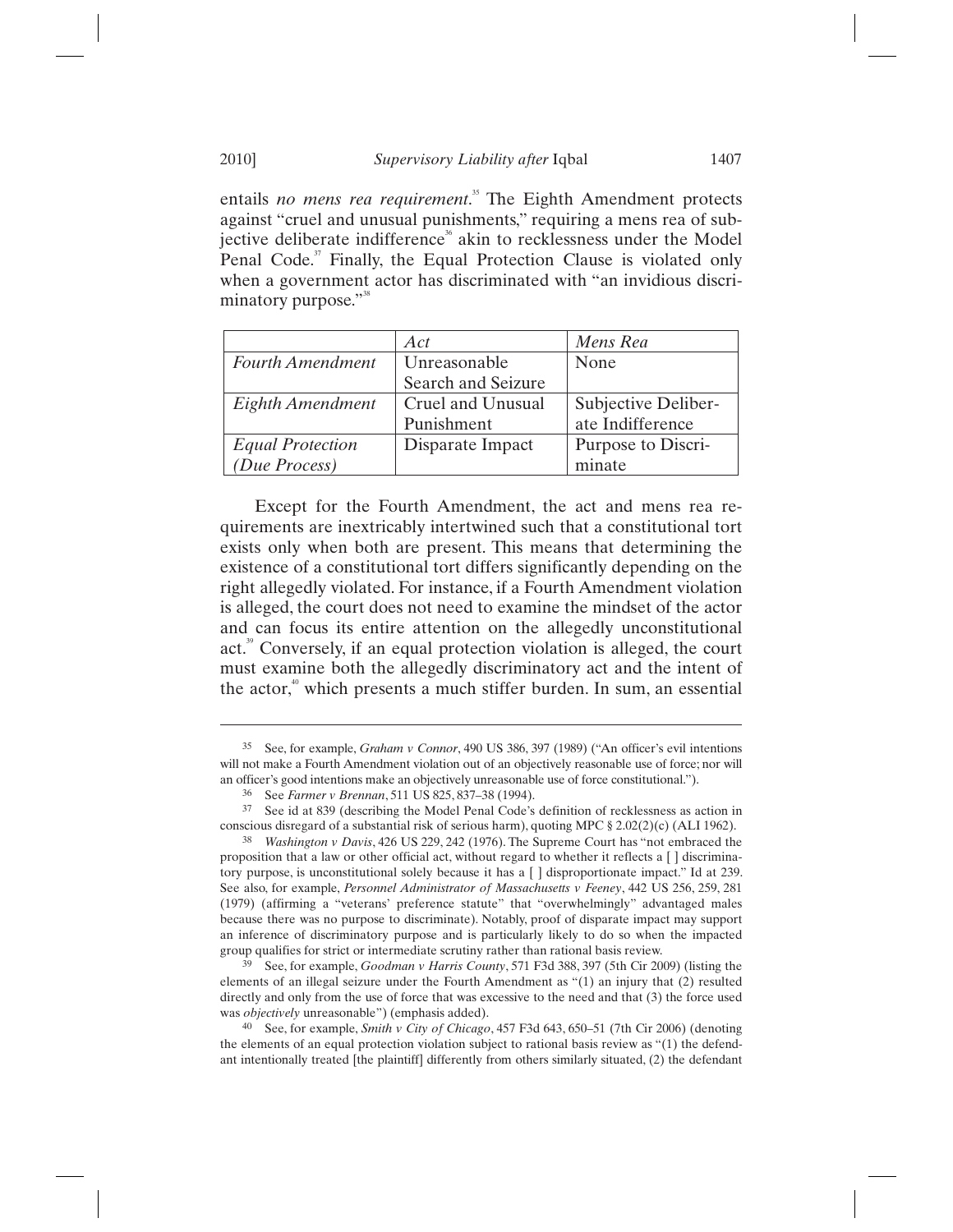prerequisite to the adjudication of constitutional torts is identification of the constitutional right that has allegedly been violated.

### C. Supervisory Liability in the Abstract

When an individual is directly liable for a constitutional tort, he will have caused an injury while possessing the mens rea required by the particular constitutional provision. (Call this individual the "immediate actor.") Under the separate doctrine of supervisory liability, an official is liable when he has "caused"<sup>41</sup> a constitutional tort that was committed by a subordinate while the subordinate was under his authority.<sup>42</sup> (This individual—the supervisor—can also be called the "causally attenuated actor.") Supervisory liability, although distinct from direct liability, is thus not automatic: there is no respondeat superior in constitutional torts.<sup>43</sup>

# 1. The expected effects of a separate regime of supervisory liability.

The utility provided by a separate regime of supervisory liability comes from its analytic separation from direct liability. A typical supervisory liability test is composed of "causal link" and "culpability" elements in a way similar to direct liability's act and mens rea requirements.<sup>44</sup> But unlike direct liability, in which the act and mens rea are contingent upon the constitutional right at stake, a supervisory liability rule operates the same way in every case. The substance of its elements does not depend on the constitutional tort allegedly committed by the subordinate actor.<sup>45</sup> Thus, when the test for supervisory liability

intentionally treated [the plaintiff] differently *because of* his membership in the class to which he belonged, and (3) the difference in treatment was not rationally related to a legitimate state interest") (emphasis added). 41 "Cause" in supervisory liability is not like typical causation, because constitutional

torts—generally composed of an act element and a mens rea element—are committed by voli-

tional actors. The substance of the "causation" requirement is more fully explored in Part III.A. 42 Importantly, where there is no control between the supervisory official and the immediate actor—as when the injury is committed by private actors—no supervisory liability exists. See, for example, *DeShaney v Winnebago County Department of Social Services*, 489 US 189, 201–02 (1989) (holding that local officials were not liable for injuries to a child after he was returned to his abusive

father's custody). 43 See *Iqbal*, 129 S Ct at 1948 ("[R]espondent correctly concedes that Government officials may not be held liable for the unconstitutional conduct of their subordinates under a theory of *respondeat superior*.").

<sup>44</sup> For an example of a supervisory liability test used by the Fourth Circuit, see text accompanying note 67.

<sup>45</sup> As an example, prior to *Iqbal* the lower federal courts more or less agreed that *objective deliberate indifference* was the level of culpability required for supervisory liability under § 1983, regardless of the constitutional tort committed by the immediate actor. Compare *Back v Hastings*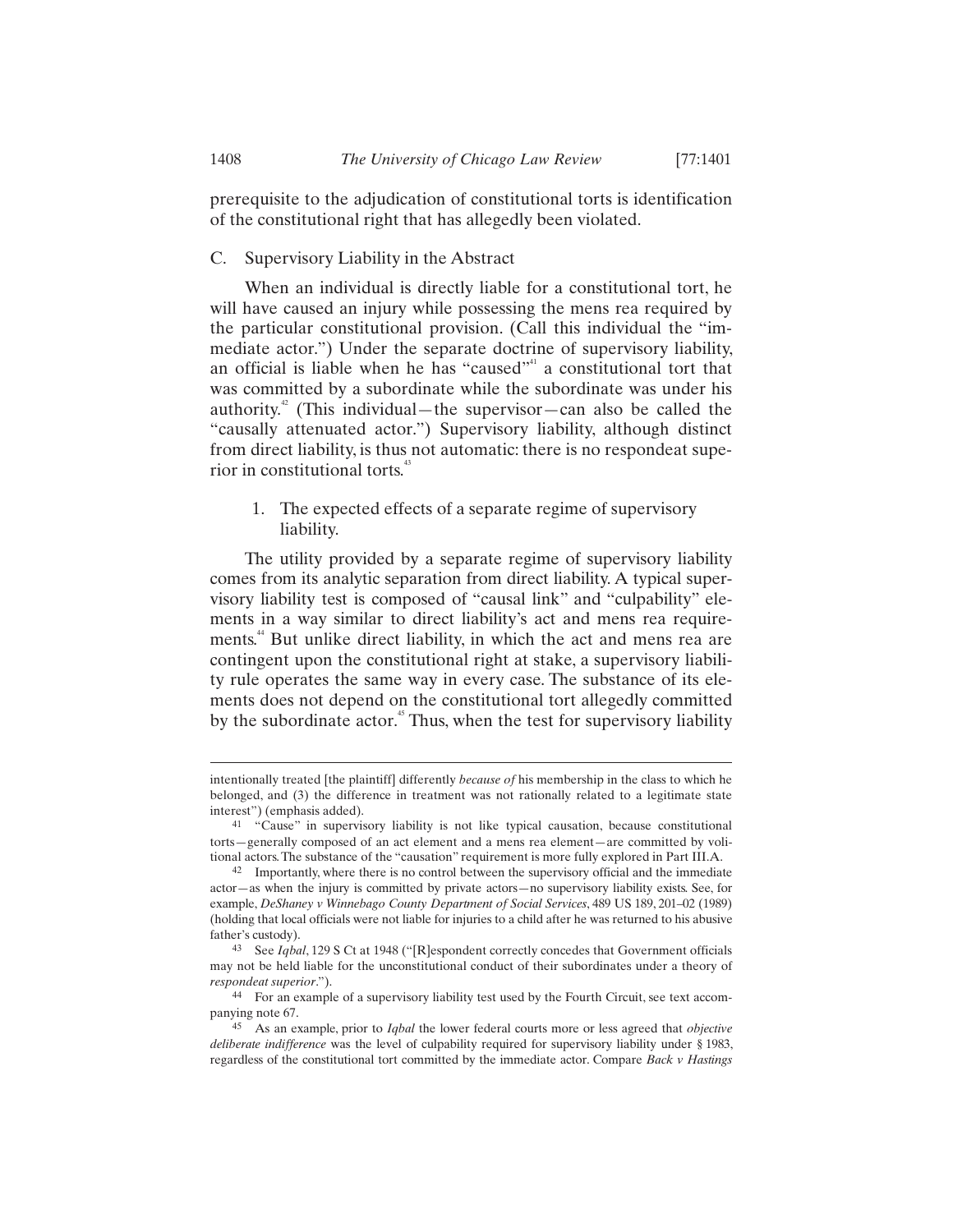is fulfilled, the supervisor will be held liable for the constitutional tort inflicted by his subordinate, even if the supervisor fails to possess the mens rea required for direct liability.

This distinction has two important effects. First, supervisory liability alters the deterrent effect on supervisors—in most cases by increasing it<sup> $\text{A}^*$ </sup>—and has a corresponding effect on plaintiff recovery. Some argue that a "no supervisory liability" regime is best because the constitutional mens rea<sup>47</sup> standards constructed by the Supreme Court are designed to provide the optimal level of deterrence.<sup>48</sup> But it is also possible that at least some constitutional mens rea standards were constructed with low-level actors in mind, and that applying these standards to supervisors would result in underdeterrence.<sup>\*</sup>

Second, by bringing all supervisor behavior under a single rule, supervisory liability may reduce the cost of litigating constitutional tort claims by simplifying litigation and judicial responsibilities. Multiple constitutional violations can be alleged in § 1983 and *Bivens* cases, and the Supreme Court has ruled that courts cannot rely on the "dominant character" of the most salient constitutional right allegedly violated to determine the outcome of such cases. Instead, courts must

<sup>47</sup> I use the term "constitutional mens rea" to refer to the mens rea required to prove the direct constitutional tort. As discussed in Part I.B, the constitutional mens rea varies depending

on the constitutional injury alleged. 48 See, for example, Nahmod, 14 Lewis & Clark L Rev at 303 (cited in note 7) (arguing that separate supervisory liability rules would overdeter in most situations).

*on Hudson Union Free School District*, 365 F3d 107, 127 (2d Cir 2004) (equal protection) with

*Richardson v Goord*, 347 F3d 431, 434–35 (2d Cir 2003) (Eighth Amendment). See also Part II.A. 46 Supervisory liability rules—which typically impose a static mens rea of *objective deliberate indifference* across all supervisors, regardless of the specifics of the claim—effectively lower the required mens rea in Eighth Amendment and equal protection cases, but increase it in Fourth Amendment cases. Thus, supervisory liability undoubtedly increases the deterrence of supervisor behavior that might lead to Eighth Amendment and equal protection violations. With regard to Fourth Amendment violations, the effect of supervisory liability is ambiguous. On the one hand, supervisory liability plainly increases the applicable mens rea because the test for Fourth Amendment violations does not incorporate a mens rea. See note 35 and accompanying text. Thus, supervisory liability might decrease the deterrence of supervisors in Fourth Amendment cases by making the prima facie suit more difficult. Alternatively, the addition of a mens rea requirement could result in a more workable rule that indirectly increases the liability—and thus the deterrence—of causally attenuated officials sued under the Fourth Amendment. Professor Sheldon Nahmod has argued that courts would not hold supervisors to a rule of objective unreasonableness without compensating elsewhere. In his opinion, the proximate cause analysis might be strengthened to compensate. See Nahmod, 14 Lewis & Clark L Rev at 297 (cited in note 7) (suggesting that the Court might adopt a "plainly obvious consequence" standard for evaluating proximate cause under a rule of objective unreasonableness).

<sup>49</sup> See Kinports, 1997 U Ill L Rev at 189 (cited in note 5) (characterizing a regime without supervisory liability as determining the fate of supervisory officials "based on little more than ipse dixit"). A plaintiff suing an immediate actor will have easier access to evidence of the defendant's conduct than will a plaintiff suing a supervisor. As a result, proving mens rea becomes much more difficult in suits against supervisors, as plaintiffs are forced to rely more heavily on circumstantial evidence.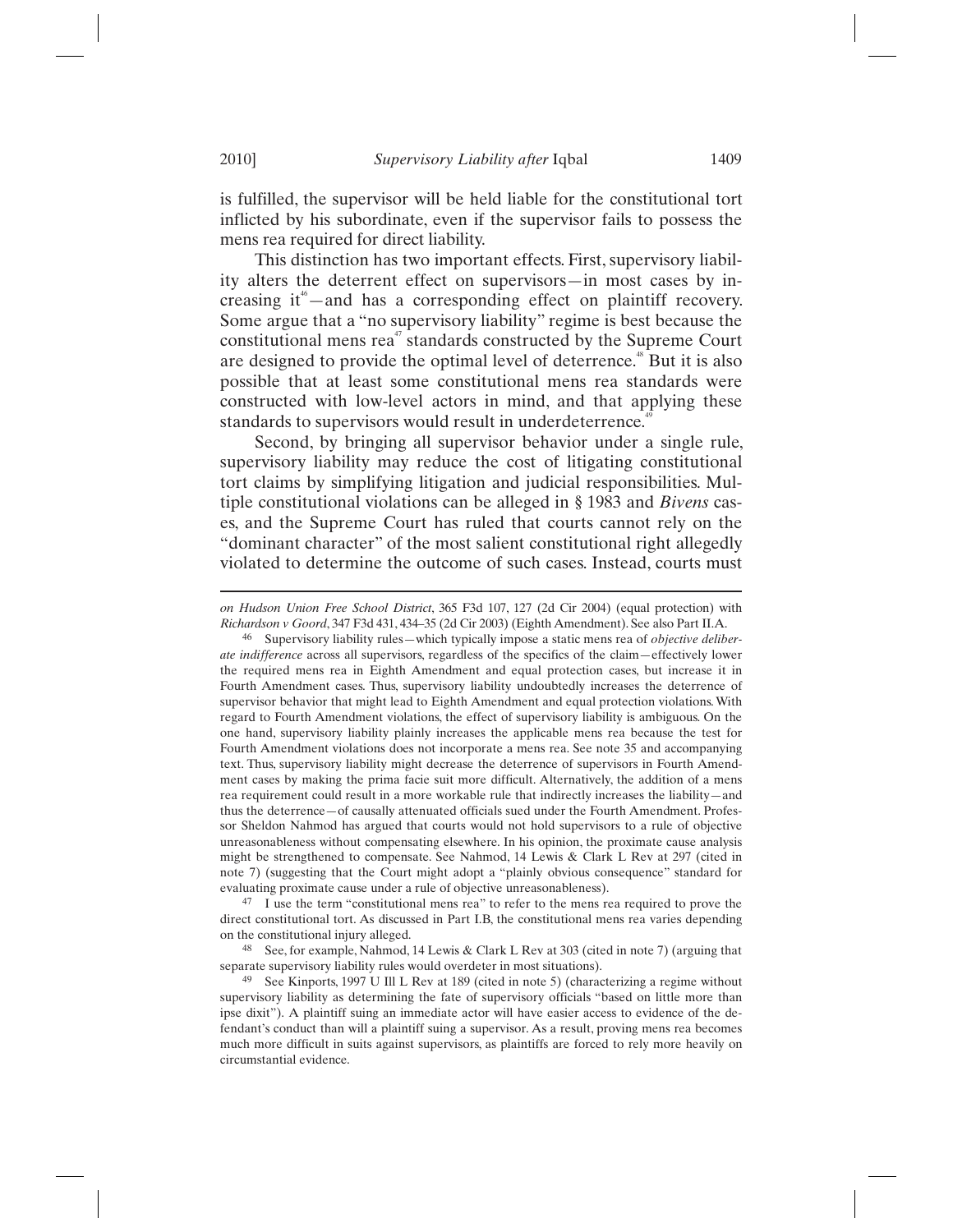separately analyze every constitutional right that is allegedly violated and individually determine whether each constitutional mens rea is present.<sup>50</sup> Through its use of a static culpability rule, supervisory liability allows courts and litigants to avoid incurring costs to resolve additional claims against supervisors.

2. Supervisors who are not subject to supervisory liability.

Having set forth a broad definition of and justification for supervisory liability, two classes of actors can be excluded from its purview. First, individuals who are directly liable for their own unconstitutional behavior should be eliminated from consideration. Supervisory liability is an alternative route to liability that is used when the supervisory official lacks the requisite constitutional mens rea. When, however, a supervisor has personally committed a constitutional tort, she is directly liable for violating a duty created by the Constitution, and supervisory liability need not apply.

Excluding this class of actors is tricky, though, because supervisory officials that are directly liable often act *through* their subordinates such that the supervisor's direct action involves a subordinate's act.<sup>51</sup> For example, a jail warden who orders a subordinate to savagely beat a prisoner will be directly liable for violating the prisoner's Eighth Amendment rights even though the immediate physical injury is inflicted by the subordinate. $^{\degree}$  The most effective way to distinguish this class of supervisors is to determine whether the supervisor possessed the constitutional mens rea. If she did, direct liability is a possibility.<sup>53</sup> But if she did not, direct liability is impossible, and supervisory liability should be considered.

<sup>50</sup> See *Soldal v Cook County*, 506 US 56, 70 (1992).

<sup>51</sup> See, for example, *Moffitt v Town of Brookfield*, 950 F2d 880, 886 (2d Cir 1991) (distinguishing "direct participation" from a "fail[ure] to remedy the wrong").

<sup>52</sup> In this case, the jail warden's order would fulfill the act element, and the jail warden would undoubtedly possess the mens rea of subjective deliberate indifference required by the Eighth Amendment.<br><sup>53</sup> Remember that for direct liability, the constitutional mens rea is necessary but not suffi-

cient. The act requirement must still be fulfilled. If the supervisor possesses the mens rea (or potentially, if there is no mens rea requirement, see Part I.B), the relevant question for direct liability is whether the act taken by the subordinate can be attributed to the supervisor. For example, the jail warden discussed above will not be directly liable if he silently wishes for his subordinate to savagely beat the prisoner—and thus has the mens rea—but does not perform any action that influences this outcome. The rules about attributing an act where the constitutional mens rea is fulfilled (or not at issue, as with the Fourth Amendment) are derived from the law of agency. A common phrasing is that the harm-causing act must have taken place "*pursuant to*" the policy of the supervisory official. *Samuels v Selsky*, 166 Fed Appx 552, 556 (2d Cir 2006) (emphasis added). Although these mechanics are important to understand, this class of actors should be distinguished and set aside because of the different questions posed.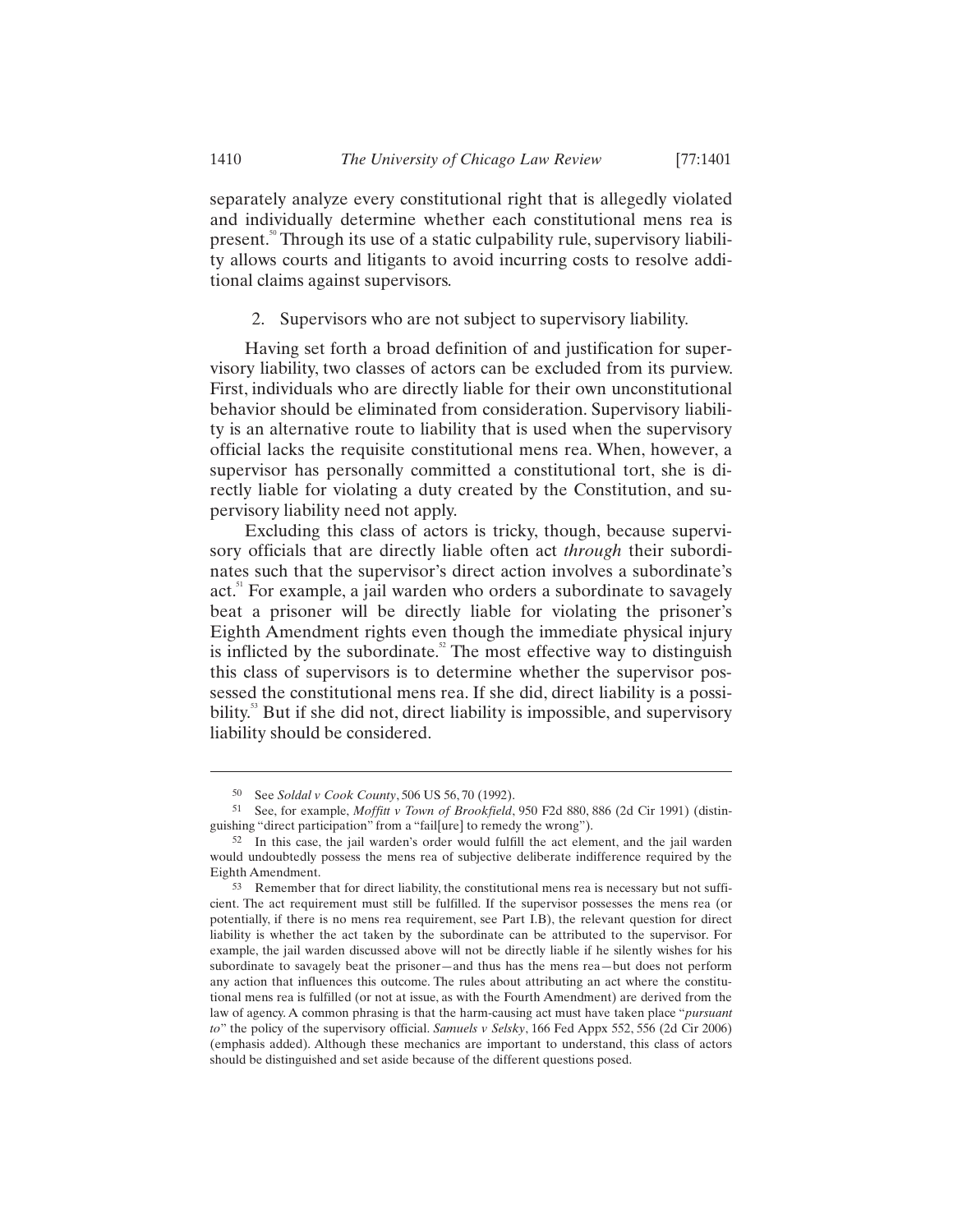Second, supervisors who have no control over the behavior of the immediate actor must be excluded. "Supervisory liability" is contextual, not formalistic; the title of "supervisor" does not create supervisory liability. In other words, a relationship of control between supervisor and subordinate is a necessary predicate of supervisory liability.<sup>4</sup>

### II. A BRIEF HISTORY OF SUPERVISORY LIABILITY IN THE COURTS

The Supreme Court's decision in *Ashcroft v Iqbal* has cast doubt upon the continued viability of the supervisory liability doctrine. The opinion seemingly denies the existence of supervisory liability under both § 1983 and *Bivens*, although the case itself involved only a *Bivens* claim. Prior to *Iqbal*, the lower federal courts' application of supervisory liability was relatively harmonious. Supervisory liability rules rarely differed from circuit to circuit. But since *Iqbal*'s pronouncement, a three-way circuit split has developed over the existence of supervisory liability in § 1983 and *Bivens* suits. This Part details the development of the conflict.

Prior to *Iqbal*, the Supreme Court had heard only one case involving supervisory liability.<sup>55</sup> In *Rizzo v Goode*,<sup>56</sup> the Court denied an injunction under § 1983 against supervisory officials because the plaintiff had failed to establish an "affirmative link between the occurrence of the various incidents of police misconduct and the adoption of any plan or policy . . . express or otherwise showing [the supervisory officials'] authorization or approval of [subordinate] misconduct."<sup>57</sup> The "affirmative link" language in *Rizzo* would form the foundation of the lower courts' liability rules in suits against causally attenuated actors.

### A. The Liability of Causally Attenuated Actors prior to *Iqbal*

This subpart details the pre-*Iqbal* relationship between the Supreme Court's resolution of claims against causally attenuated actors and the circuit courts' supervisory liability doctrines. Supreme Court decisions on the liability of causally attenuated municipalities under § 1983 formed the foundation for the circuit courts' § 1983 supervisory liability rules. The circuit courts transferred their supervisory liability rules from § 1983 to *Bivens* as a matter of course. But their use of the

<sup>54</sup> See note 42 and accompanying text.

<sup>55</sup> Notably, *Parratt v Taylor*, 451 US 527 (1987), dealt with claims against supervisory officials not directly associated with the alleged harm, but the Court did not frame its holding in these terms because the immediate wrongdoers were unknown. 56 423 US 362 (1976).

<sup>57</sup> Id at 371. The Court went on to note that in the absence of such an affirmative link, liability would have to be premised on "a constitutional 'duty' ... to 'eliminate' future [subordinate] misconduct" that was "shown by the statistical pattern." Id at 376.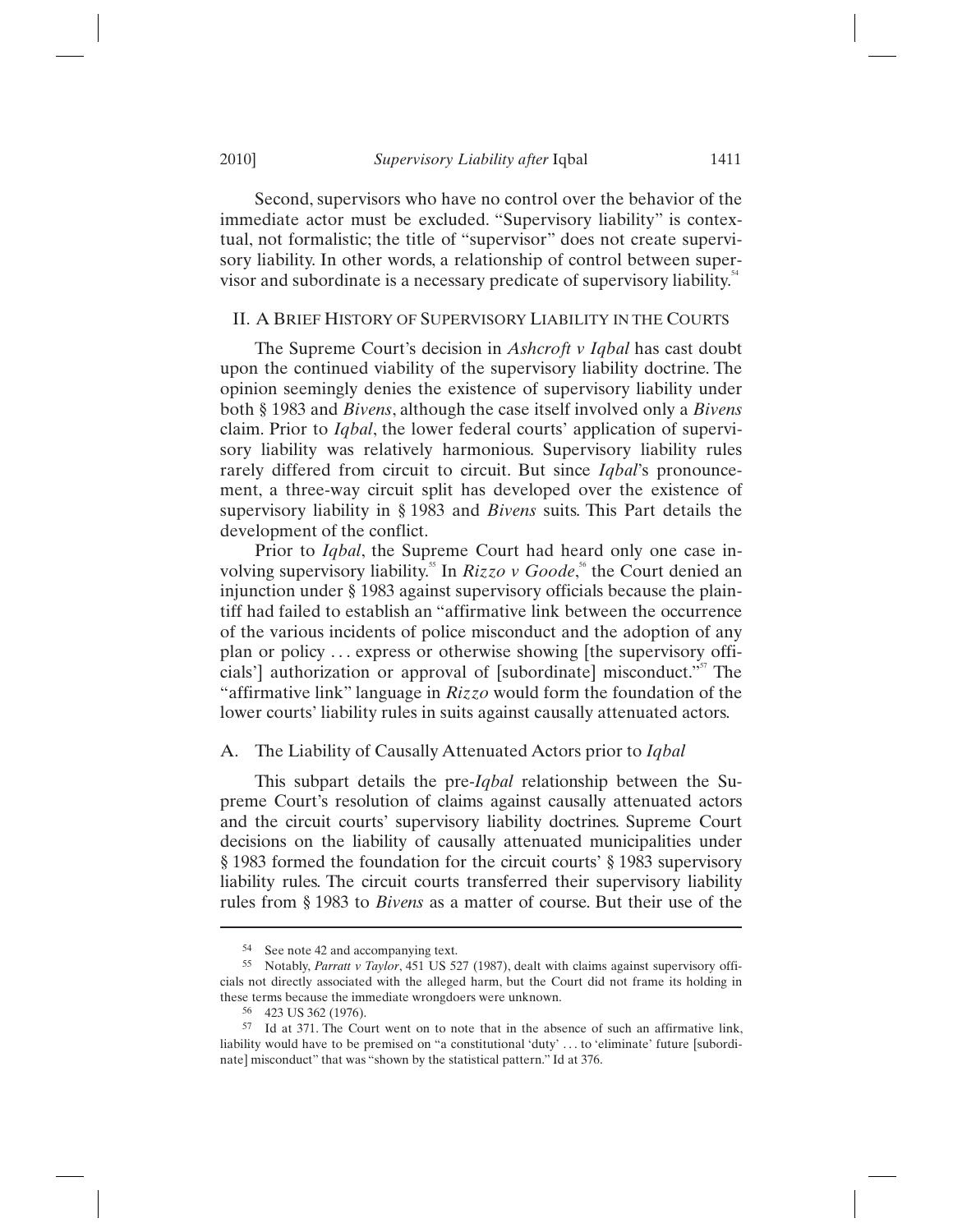same supervisory liability rules under *Bivens* seemingly conflicted with two Supreme Court cases in which the Court determined that no route to liability existed for causally attenuated employers of federal officials.

1. Supervisory liability under § 1983 in the circuit courts was consistent with the Supreme Court's municipal liability jurisprudence.

The Supreme Court's municipal liability cases were the primary influence behind the development of the lower courts' supervisory liability rules.<sup>58</sup> Municipal liability first arose in *Monell v Department of Social Services of the City of New York*, 59 where the Court held that the "execution of a government's policy or custom" can create municipal responsibility under  $\S 1983$ .<sup>60</sup> Importantly, for a municipality to be responsible for a "policy or custom," the policy must be created by a *policymaker*—an individual or government body "whose edicts or acts may fairly be said to represent official policy."<sup>61</sup>

A municipality, acting through its policymaker, is held liable for the constitutional torts of its subordinates when (1) the policymaker's acts "amount[] to *deliberate indifference* to the rights of" the plaintiff, and (2) this action or nonaction "*actually cause[s]*" the subordinate's constitutionally tortious behavior. $^{\circ}$ The deliberate indifference test—a test of culpability—is satisfied when a "deliberate choice to follow a course of action is made from among various alternatives" in the face of an obvious risk of the *victim's* constitutional rights being violated.<sup>6</sup> The test "does not turn on any underlying culpability test that determines when [direct constitutional] wrongs have occurred."<sup>64</sup> On the other hand, the "cause" test is solely concerned with causation of the *subordinate's* unconstitutional act, not causation of the injury ultimately effectuated. The fact that the policy of the municipality "caused" the behavior of the subordinate is enough to show that the policy is linked to the ultimate injury.<sup>65</sup>

With no Supreme Court cases speaking directly on supervisory liability after *Rizzo*, the circuit courts used the Supreme Court's municipal liability rules as a template for supervisory liability under

<sup>58</sup> For further discussion, see Parts III.B.2 and III.B.3.

<sup>59 436</sup> US 658 (1978).

<sup>60</sup> Id at 694–95.

<sup>61</sup> Id at 694.

<sup>62</sup> *City of Canton v Harris*, 489 US 378, 388, 391 (1989) (emphasis added).<br><sup>63</sup> Id at 389 (limiting what counts as a "policy or custom" sufficient to trigger liability under § 1983). See also *City of Springfield v Kibbe*, 480 US 257, 268–69 (1987) (O'Connor dissenting)

<sup>(</sup>referencing "deliberate indifference to the rights of persons"). 64 *Harris*, 489 US at 389 n 8. 65 See Part III.A for further unraveling of this sort of "causation" rule.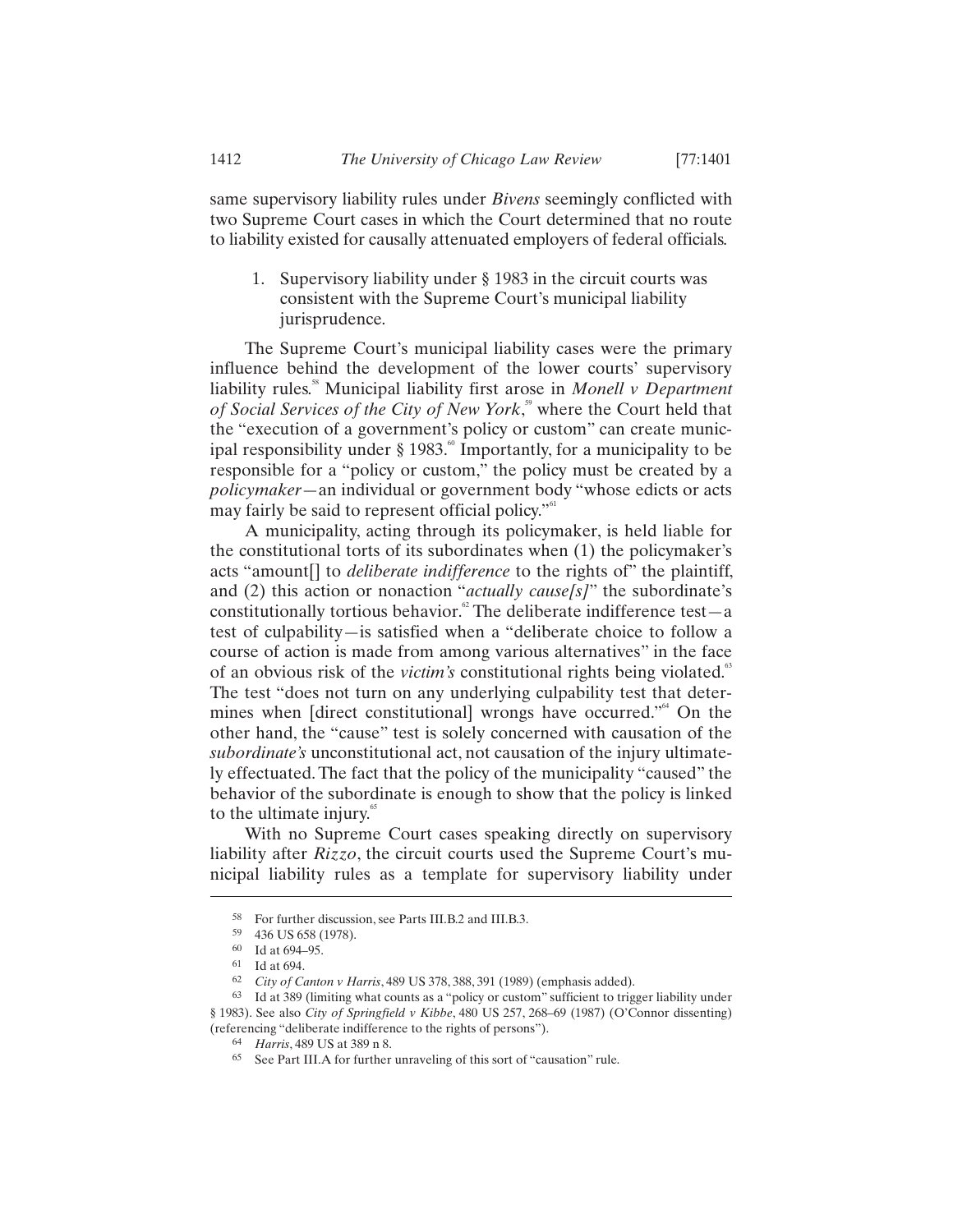§ 1983. The specific language differed from circuit to circuit, but the Fourth Circuit's test in *Shaw v Stroud*<sup>66</sup> was representative: a supervisor was liable for his subordinate's constitutional harm under § 1983 if

 $(1)$  [ ] the supervisor had actual or constructive knowledge that his subordinate was engaged in conduct that posed a pervasive and unreasonable risk of constitutional injury to citizens like the plaintiff;  $(2)$  [ ] the supervisor's response to that knowledge was so inadequate as to show deliberate indifference to or tacit authorization of the alleged offensive practices; and  $(3)$  [] there was an affirmative causal link between the supervisor's inaction and the particular constitutional injury suffered by the plaintiff.<sup>*o*</sup>

To show a pervasive and unreasonable risk, the plaintiff had to prove "that the [unconstitutional] conduct [was] widespread, or at least [had] been used on several different occasions."<sup>88</sup> To be deliberately indifferent, the supervisor must have displayed "continued inaction in the face of documented widespread abuses."<sup>69</sup> These first two elements virtually replicate the deliberate indifference test from *City of Canton*  v *Harris*.<sup>70</sup> The third element creates liability for "the natural consequences" of the supervisor's actions.<sup>71</sup> Importantly, just like in *Harris*, this element does not require proof of causation in its generally understood sense, but merely requires a showing of a "link" between the supervisory behavior and the ultimate injury.

The First, Second, Fifth, Sixth, Eighth, Tenth, and Eleventh Circuits used virtually identical tests to determine the liability of supervisory officials under  $\S 1983$ .<sup>73</sup> The Third, Ninth, and DC Circuits employed similar tests but used a slightly stricter requirement of actual knowledge rather than deliberate indifference.<sup>4</sup>

<sup>66 13</sup> F3d 791 (4th Cir 1994).

<sup>67</sup> Id at 799 (quotation marks omitted).

<sup>68</sup> Id.

 $^{69}$  Id (quotation marks omitted).<br>  $^{70}$  489 US 378 (1989)

<sup>489</sup> US 378 (1989).

<sup>71</sup> *Shaw*, 13 F3d at 800. Note the similarity to *Rizzo*, which also required the presence of an "affirmative link." *Rizzo*, 423 US at 371.

<sup>72</sup> *Shaw*, 13 F3d at 800–01.

<sup>73</sup> See, for example, *Whitfield v Melendez-Rivera*, 431 F3d 1, 14 (1st Cir 2005); *Richardson v Goord*, 347 F3d 431, 435 (2d Cir 2003); *Evett v DETNTFF*, 330 F3d 681, 689 (5th Cir 2003); *McQueen v Beecher Community Schools*, 433 F3d 460, 470 (6th Cir 2006); *Andrews v Fowler*, 98 F3d 1069, 1078 (8th Cir 1995); *Snell v Tunnell*, 920 F2d 673, 700 (10th Cir 1990); *Cottone v Jenne*, 326 F3d 1352, 1360 (11th Cir 2003).

<sup>74</sup> See, for example, *Rode v Dellarciprete*, 845 F2d 1195, 1207–08 (3d Cir 1988); *Preschooler II v Clark County School Board of Trustees*, 479 F3d 1175, 1182 (9th Cir 2007); *Barham v Ramsey*, 434 F3d 565, 578 (DC Cir 2006).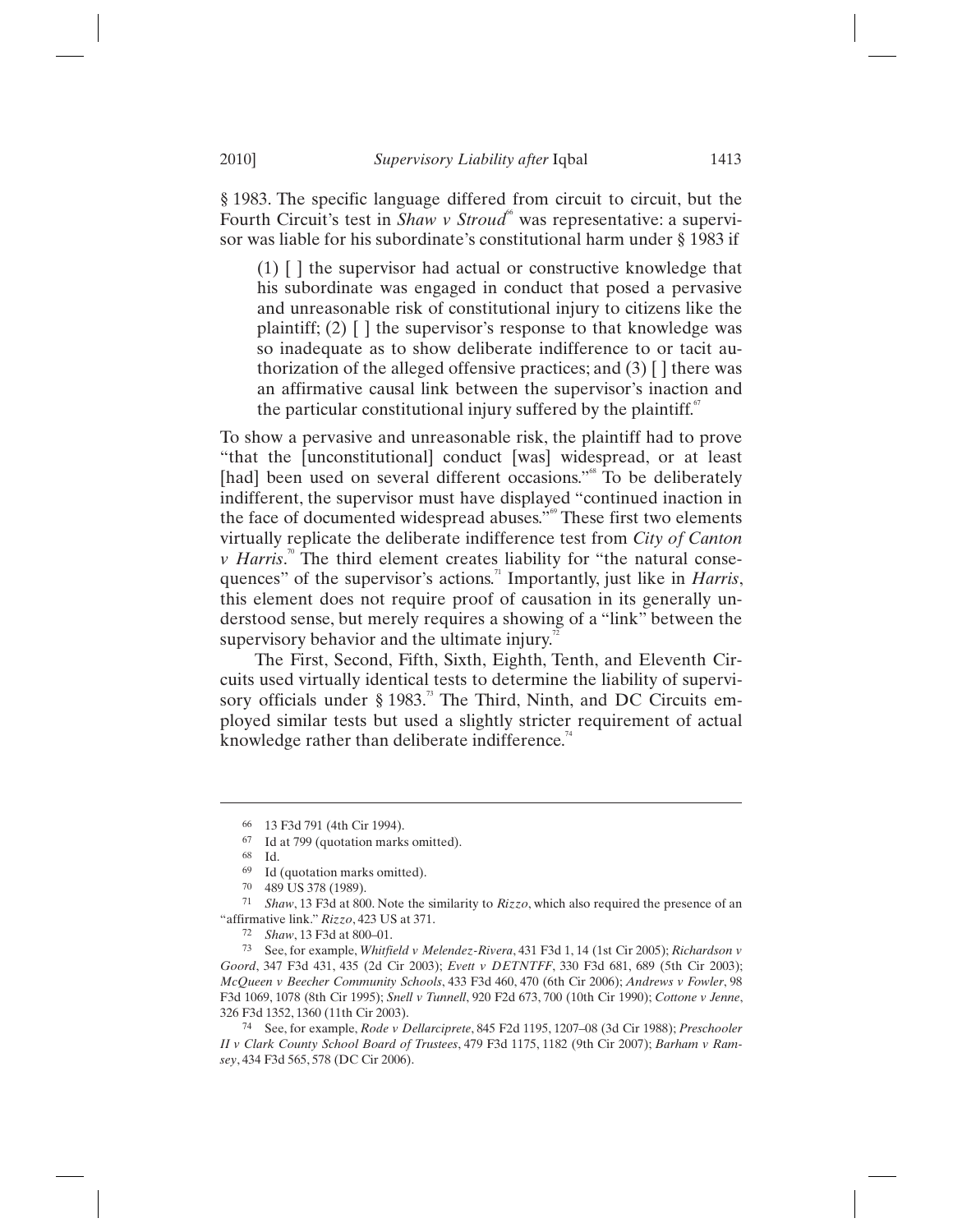2. Supervisory liability under *Bivens* in the circuit courts was largely consistent with supervisory liability under § 1983, but inconsistent with two Supreme Court cases involving causally attenuated employers of federal actors.

The Supreme Court has twice refused to hold a causally attenuated employer liable under *Bivens* for the constitutional tort of its employee.<sup>75</sup> In *FDIC v Meyer*,<sup>76</sup> the Court refused to allow a *Bivens* action against the FDIC—the employer of the immediate actor—to proceed because the "logic of *Bivens*" did not support it.<sup>"</sup> Specifically, the Court explained that *Bivens* was designed to deter immediate actors, and that an action against the FDIC would leave "no reason for aggrieved parties to bring damages actions against [immediate actors]."<sup>8</sup>

Seven years later, in *Correctional Services Corp v Malesko*,<sup>79</sup> which involved a private employer of federal officials, the Court expanded on its reasoning in *Meyer*. It explained that its goal was to focus lawsuits on the "individual directly responsible for the alleged injury."<sup>80</sup> Additionally, the Court refused to create liability for the causally attenuated actor even if it could be proved that this liability would indirectly increase the deterrence of immediate actors through the marketplace, $\frac{81}{10}$  stating that the decision to create such liability was "a question for Congress, not us, to decide."<sup>82</sup> Neither *Meyer* nor *Malesko*, however, strictly dealt with supervisory liability. Interpreted in the narrowest sense, *Meyer* involved the liability of a federal agency for the actions of its federal employees and *Malesko* dealt with the liability of a private employer for the actions of its federal employees.

On the rare occasions when the question arose, the circuit courts generally employed the same supervisory liability tests in *Bivens* cases as they did in § 1983 cases. For instance, in the Second Circuit, a supervisor could be held liable for a subordinate's constitutional violation under *Bivens* if he

(1) directly participated in the constitutional violation; (2) failed to remedy the violation after learning of it through a report or appeal; (3) created a custom or policy fostering the violation or

<sup>75</sup> These cases are more fully discussed in Part III.C.2.

<sup>76 510</sup> US 471 (1994).

<sup>77</sup> Id at 484–85. Importantly, it is unclear whether the complaint against the FDIC in this case alleged supervisory or direct liability.

<sup>78</sup> Id at 485.

<sup>79 534</sup> US 61 (2001).

<sup>80</sup> Id at 71 (predicting that where a corporate defendant is available for suit, "claimants will focus their collection efforts on it").<br> $^{81}$  Id.

<sup>82</sup> Id at 72.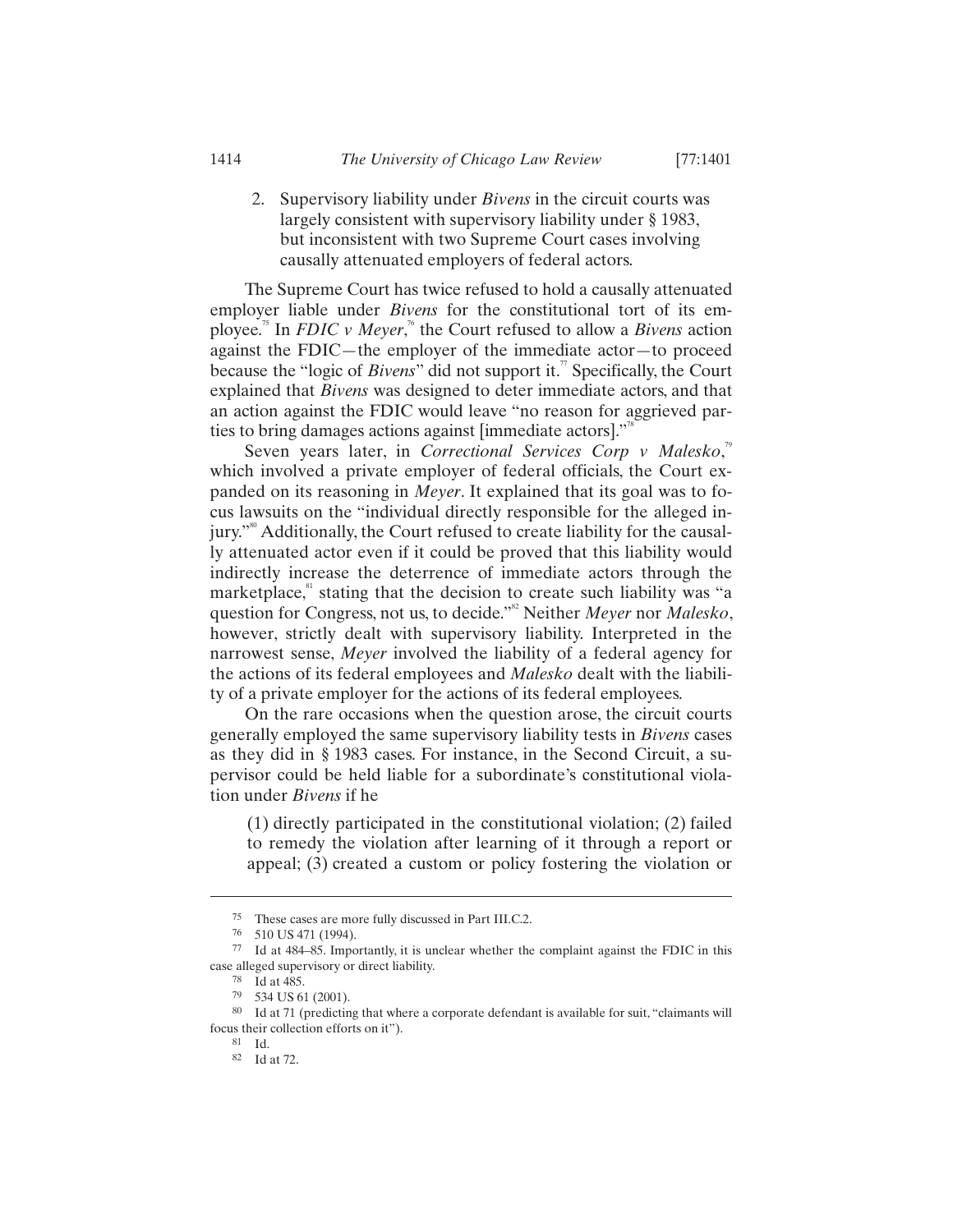#### 2010] *Supervisory Liability after* Iqbal 1415

allowed the custom or policy to continue after learning of it; (4) was grossly negligent in supervising subordinates who caused the violation; or (5) failed to act on information indicating that unconstitutional acts were occurring.<sup>83</sup>

This is a broad test involving a number of slightly different ways to prove liability. Although it looks significantly different from the Fourth Circuit scheme outlined in *Shaw*, this test covers the same ground. The First, Fifth, Sixth, Seventh, Ninth, Tenth, Eleventh, and DC Circuits also employed supervisory liability tests under *Bivens* that were largely in line with their respective tests under  $\S 1983$ .<sup>84</sup>

### B. What *Iqbal* Said about Supervisory Liability

Despite minimal guidance from the Supreme Court, the lower federal courts had achieved relative unanimity on supervisory liability prior to *Iqbal*. But in the summer of 2009, *Iqbal* thrust supervisory liability into a state of flux. An analysis of the opinion itself shows why it has confused the lower federal courts.

1. The complaint.

Javaid Iqbal, a Muslim who was arrested in the wake of 9/11, sued former attorney general John Ashcroft and FBI director Robert Mueller under *Bivens*, alleging that Ashcroft and Mueller "'each knew of, condoned, and willfully and maliciously agreed to subject' [Iqbal] to harsh conditions of confinement 'as a matter of policy, solely on account of [his] religion, race, and/or national origin and for no legitimate penological interest."<sup>55</sup> Iqbal sought relief for alleged "invidious" discrimination in contravention of the First and Fifth Amendments."<sup>86</sup> Ultimately, his case was dismissed because the complaint failed to "meet the standard necessary to comply with Rule 8" of the Federal Rules of Civil Procedure.<sup>87</sup> But the Court also issued a supervisory liability holding that has puzzled the lower federal courts.

<sup>83</sup> *Thomas v Ashcroft*, 470 F3d 491, 497 (2d Cir 2006).

<sup>84</sup> See, for example, *Ruiz Rivera v Riley*, 209 F3d 24, 28–29 (1st Cir 2000); *Murrell v Chandler*, 277 Fed Appx 341, 343 (5th Cir 2008); *Shehee v Luttrell*, 199 F3d 295, 300 (6th Cir 1999); *Hammer v Ashcroft*, 512 F3d 961, 970 (7th Cir 2008), revd en banc, 570 F3d 798 (7th Cir 2009); *Harris v Roderick*, 126 F3d 1189, 1204 (9th Cir 1997); *Kite v Kelley*, 546 F2d 334, 337–38 (10th Cir 1976); *Gonzalez v Reno*, 325 F3d 1228, 1234–35 (11th Cir 2003); *Haynesworth v Miller*, 820 F2d 1245, 1262 (DC Cir 1987), revd on other grounds, *Hartman v Moore*, 547 US 250 (2006).

<sup>85</sup> *Iqbal*, 129 S Ct at 1944. 86 Id at 1948.

<sup>87</sup> Id at 1952.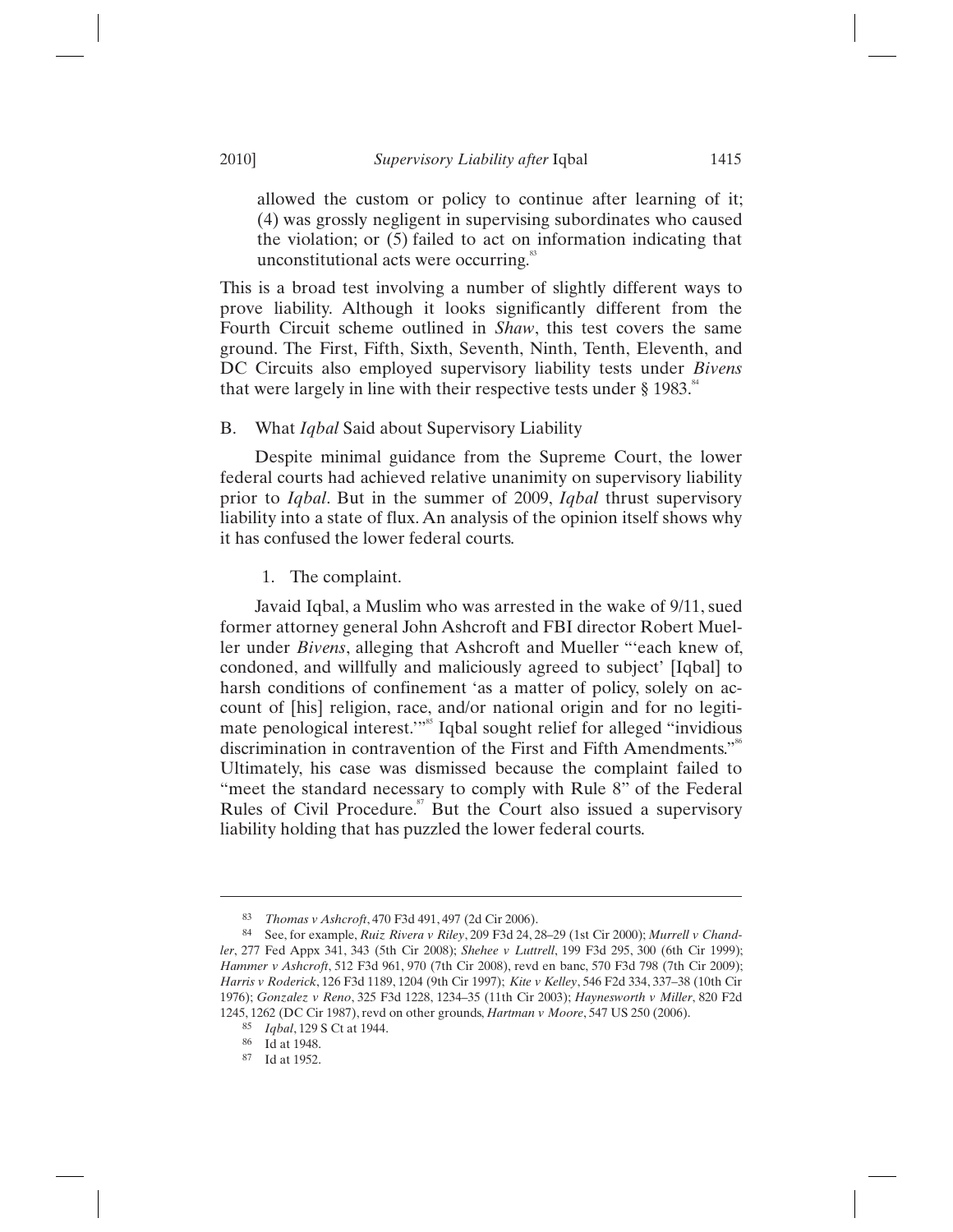### 2. The Court's supervisory liability holding is unclear.

In the supervisory liability section of the opinion, Justice Anthony Kennedy equated supervisory liability with respondeat superior and seemed to reject the entire doctrine. He famously asserted that "[i]n a § 1983 suit or a *Bivens* action—where masters do not answer for the torts of their servants—the term 'supervisory liability' is a misnomer."<sup>88</sup> Instead of pleading supervisory liability, "a plaintiff must plead that each Government-official defendant, through the official's own actions, has violated the Constitution."<sup>89</sup> He concluded that because Ashcroft and Mueller were not alleged to have possessed the mens rea required for direct liability, they could not be held liable for the constitutional torts committed by their subordinates.<sup>90</sup>

Importantly, Justice Kennedy did not fully explain his apparent rejection of other forms of derivative liability besides respondeat superior, and may not have considered the possibility of a separate doctrine of supervisory liability springing from a source other than the Constitution. He restated Iqbal's argument that the defendant supervisors "can be liable for 'knowledge and acquiescence in their subordinates' use of discriminatory criteria to make classification decisions among detainees"<sup>31</sup> as actually saying that "a supervisor's mere knowledge of his subordinate's discriminatory purpose amounts to the supervisor's violating the Constitution."92 But *that was not Iqbal's argument*; rather, the complaint was worded to invoke the traditional conception of a separate doctrine of supervisory liability. Justice David Souter accurately framed the import of Justice Kennedy's language in his dissent, concluding that "the majority is . . . eliminating *Bivens* supervisory liability entirely. The nature of a supervisory liability theory is that the supervisor may be liable, under certain conditions, for the wrongdoing of his subordinates, and it is this very principle that the majority rejects."<sup>93</sup> Note, however, that in this assessment of the majority opinion, Justice Souter omitted mention of *Iqbal*'s purported effect on supervisory liability in § 1983 actions.

<sup>88</sup> Id at 1949.

<sup>&</sup>lt;sup>89</sup> *Iqbal*, 129 S Ct at 1948.<br><sup>90</sup> Id at 1949 (asserting that a discriminatory purpose is necessary to establish a supervisor's liability under *Bivens*).

<sup>91</sup> Id.

<sup>92</sup> Id.

<sup>93</sup> *Iqbal*, 129 S Ct at 1957 (Souter dissenting).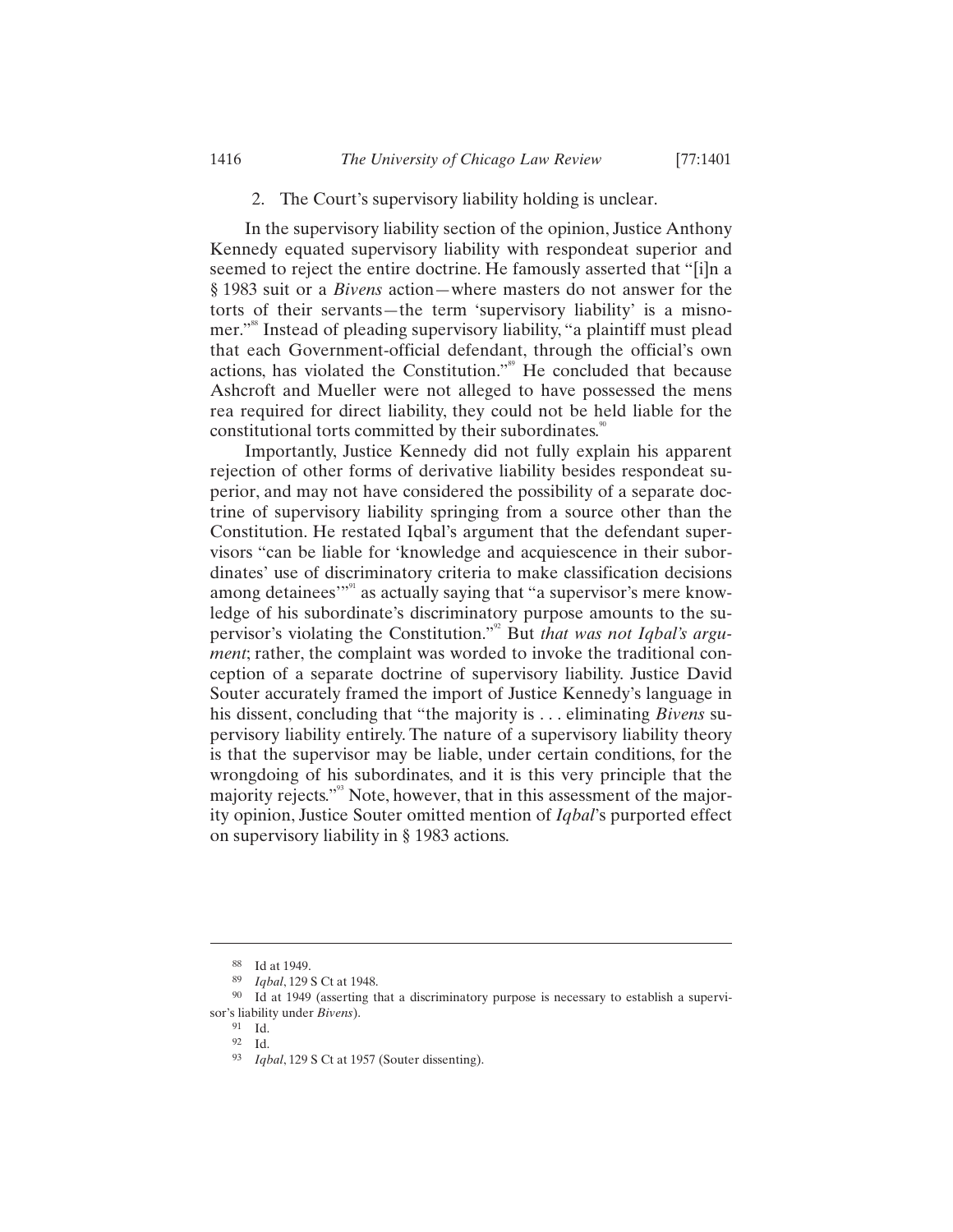#### 2010] *Supervisory Liability after* Iqbal 1417

#### 3. The Court's supervisory liability holding is not dicta.

The procedural holding of *Iqbal* does not detract from the strength of the supervisory liability holding. The procedural portion of the opinion proceeds in two steps: first, it rejects those parts of the complaint deemed to be conclusory,<sup>44</sup> and second, it dismisses the remainder of the allegations because they fail "to 'nudge' the plaintiff's claim of purposeful discrimination 'across the line from conceivable to plausible.'"<sup>55</sup>

In rejecting the allegations that were deemed conclusory in the first step, the Court noted that Iqbal's complaint alleged facts that "amount to nothing more than a formulaic recitation of the elements of a constitutional discrimination claim, namely, that [Ashcroft and Mueller] adopted a policy *because of*, not merely *in spite of*, its adverse effects upon an identifiable group."<sup>%</sup> The Court admitted that Iqbal's complaint alleged facts that, if true, demonstrated "serious official misconduct" by subordinate officers, but concluded that the complaint failed to plausibly suggest "purposeful, invidious discrimination" by Ashcroft or Mueller.

Had Iqbal's supervisory liability claim remained viable (as it would have, for instance, had the supervisory liability holding been omitted), Iqbal would not have needed to allege that Ashcroft and Mueller intentionally discriminated against him. Allegations of a causal link and deliberate indifference would probably have been enough,<sup>88</sup> and the facts in Iqbal's complaint were sufficient to plausibly make this sort of claim.<sup>99</sup> Therefore, even though Justice Souter apparently believed otherwise,<sup>100</sup> it was a necessary part of the Supreme Court's holding that supervisory liability was dismissed prior to the procedural discussion.

### C. Post-*Iqbal* Use of Supervisory Liability in the Circuit Courts

It is unclear where supervisory liability stands after *Iqbal*. Most circuits have yet to adopt a unified approach to supervisory liability, with three circuits expressly acknowledging a desire to decide cases on

<sup>&</sup>lt;sup>94</sup> Id at 1950–51 (majority).<br><sup>95</sup> Id, quoting *Bell Atlantic Corp v Twombly*, 550 US 544, 570 (2007).

<sup>&</sup>lt;sup>96</sup> *Iqbal*, 129 S Ct at 1951 (emphasis added) (quotation marks and citation omitted). <sup>97</sup> Id at 1951–52.

<sup>98</sup> See note 67 and accompanying text.

<sup>99</sup> See Edward A. Hartnett, *Taming* Twombly*, Even after* Iqbal, 158 U Pa L Rev 473, 497 (2010) (observing that the *Iqbal* majority never suggests that it would be implausible to impute to the attorney general knowledge of his subordinates' actions). 100 See *Iqbal*, 129 S Ct at 1958 (Souter dissenting) (denigrating the majority's "foray into

supervisory liability" as "ha[ving] no bearing on its resolution of the case").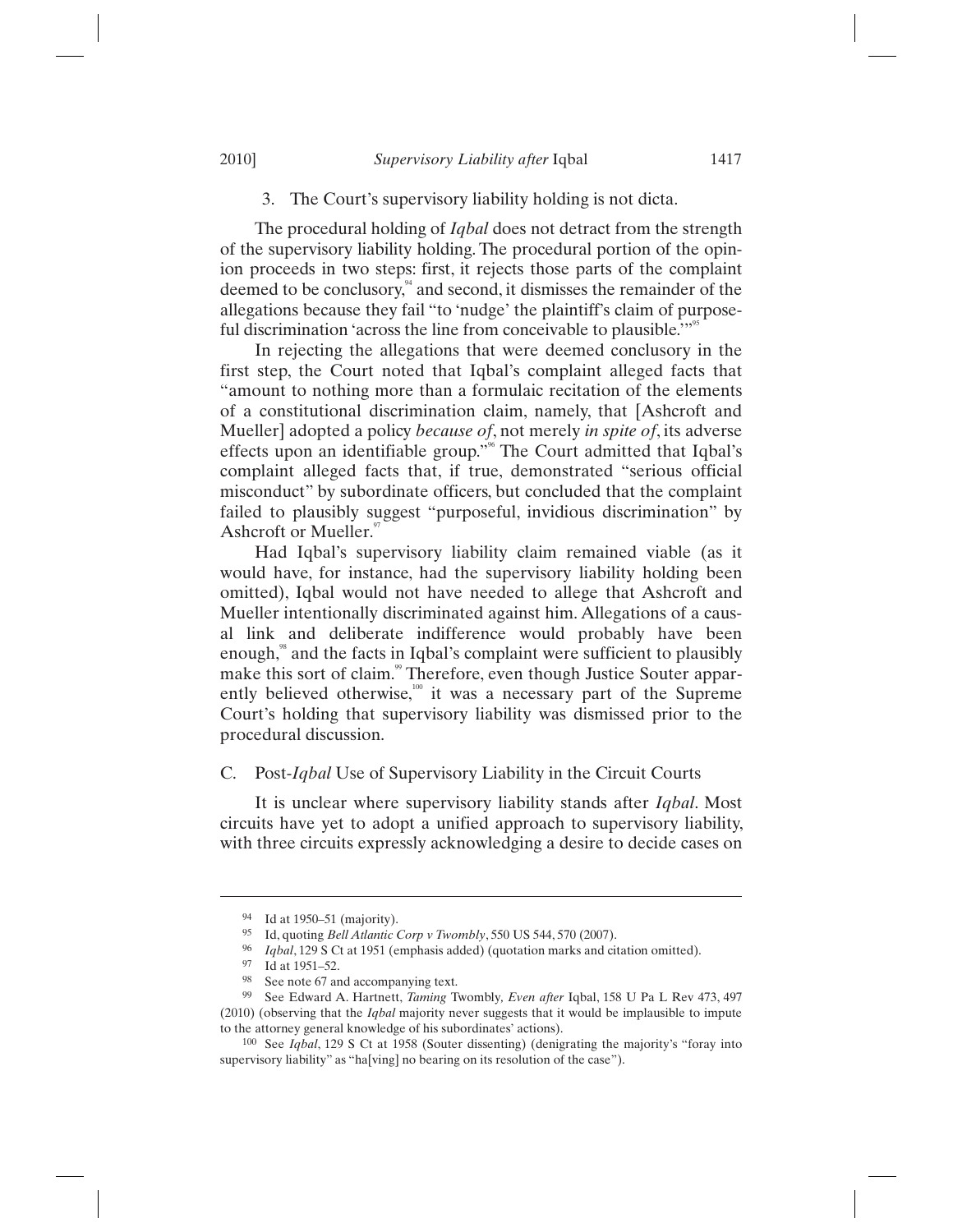other grounds whenever possible.<sup>101</sup> A three-way circuit split has developed, however.

One approach, which the Ninth Circuit has used, is to assume that *Iqbal*'s rejection of supervisory liability is dicta under both § 1983 and *Bivens.*<sup>102</sup> (For reasons stated earlier, this view is incorrect.<sup>103</sup>) In a similar fashion, several district courts have limited *Iqbal* to its facts.<sup>104</sup> The courts that adopt these views proceed to apply supervisory liability under their pre-*Iqbal* precedents in both § 1983 and *Bivens* actions.

Another approach, which the Seventh and Tenth Circuits have adopted, is to take Justice Kennedy at his word and abandon supervisory liability entirely under § 1983 and *Bivens*.<sup>105</sup> The courts that adopt this view believe that the logic used in *Iqbal* applies equally to § 1983 even though *Iqbal* involved only a *Bivens* claim.

Despite their differences, these first two approaches have one thing in common: they assume that there is a single doctrine of supervisory liability that is equally applicable—or not applicable at all—in both § 1983 and *Bivens*, and they develop their view of *Iqbal* around this premise. By referring to § 1983 and *Bivens* together in its supervisory liability holding, *Iqbal* undoubtedly suggests this kind of interpretation. But there is an intriguing alternative interpretation of *Iqbal* that the First Circuit has hinted at: supervisory liability, although nonexistent under *Bivens* for reasons alluded to in *Iqbal*, remains available

<sup>101</sup> See, for example, *Bayer v Monroe County Children and Youth Services*, 577 F3d 186, 191 n 5 (3d Cir 2009); *Parrish v Ball*, 594 F3d 993, 1001 n 1 (8th Cir 2010); *Arar v Ashcroft*, 585 F3d 559, 563–64 (2d Cir 2009), cert denied 130 S Ct 3409 (2010). 102 See, for example, *Al-Kidd v Ashcroft*, 580 F3d 949, 965 (9th Cir 2009) (asserting in a

*Bivens* case that "[s]upervisors can be held liable for the actions of their subordinates . . . for . . . knowingly refusing to terminate a series of acts by others, which they knew ... would cause others to inflict constitutional injury"); *Couch v Cate*, 2010 WL 1936277, \*2 (9th Cir) (reaffirming that under § 1983 a "supervisor is liable for the acts of his subordinates 'if the supervisor . . . knew of the violations of subordinates and failed to act to prevent them'"). But see *Simmons v Navajo County*, 609 F3d 1011, 1020–21 (9th Cir 2010) (asserting in a § 1983 case that a plaintiff must prove that supervisory officials "themselves acted or failed to act unconstitutionally, not merely that a subordinate did").<br> $103$  See notes 94–100 and accompanying text.

<sup>&</sup>lt;sup>104</sup> See, for example, *Womack v Smith*, 2009 WL 5214966, \*5–6 (MD Pa) (distinguishing *Iqbal* because it involved claims of discrimination, which require a "discriminatory purpose").

<sup>105</sup> See, for example, *T.E. v Grindle*, 599 F3d 583, 588 (7th Cir 2010) (asserting in a § 1983 case that "after *Iqbal* a plaintiff must [ ] show that the supervisor possessed the requisite" constitutional mens rea); *Dodds v Richardson*, 2010 WL 3064002, \*12 (10th Cir) (quotation marks omitted):

<sup>[</sup>A]fter *Iqbal*, Plaintiff can no longer succeed on a § 1983 claim against Defendant by showing that as a supervisor he behaved knowingly or with deliberate indifference that a constitutional violation would occur at the hands of his subordinates, unless that is the same state of mind required for the constitutional deprivation he alleges.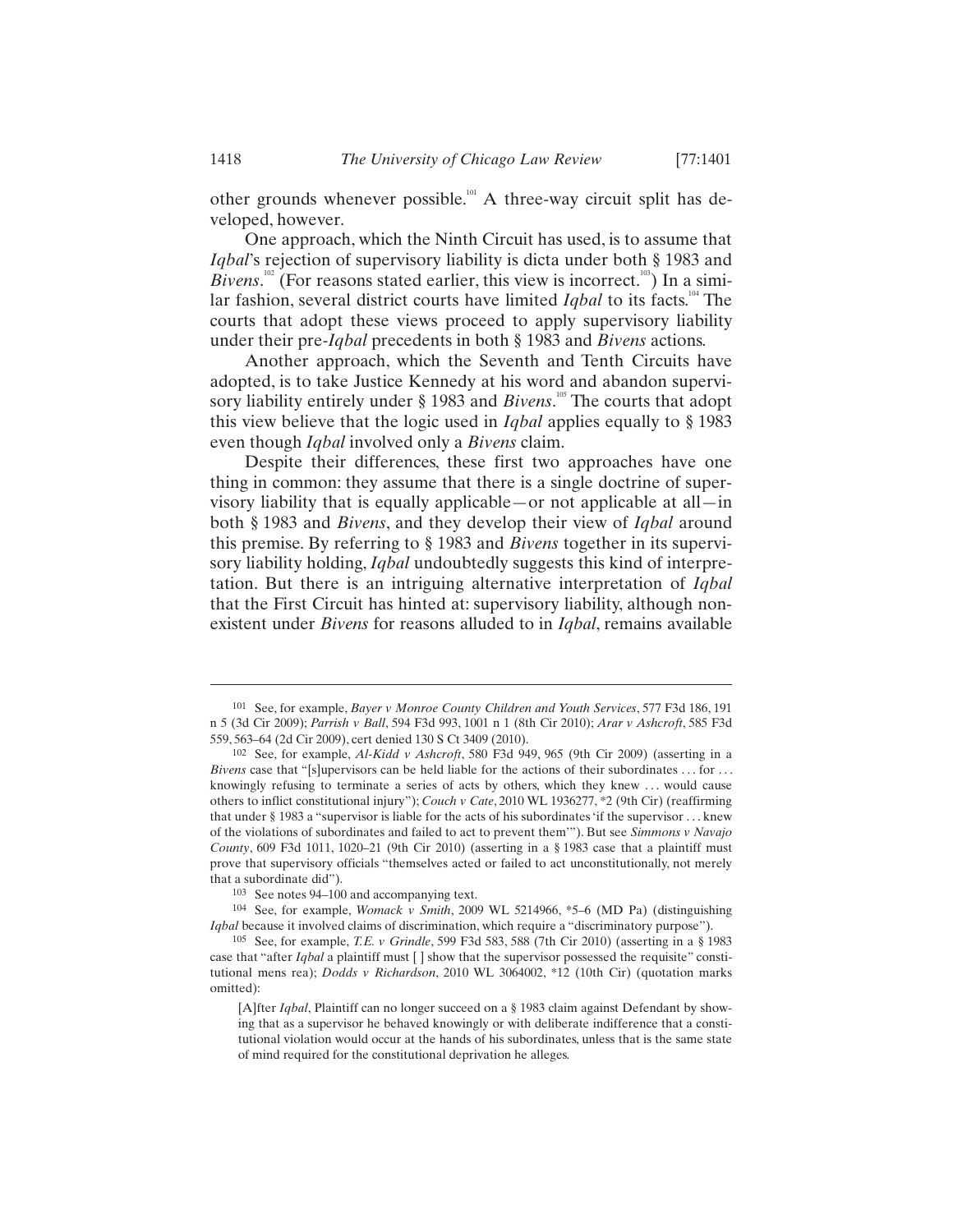under § 1983.<sup>106</sup> This "decoupling" approach is not precluded by *Iqbal*, which only involved claims under *Bivens* and cannot govern supervisory liability under § 1983. And, in fact, it is the only interpretation of *Iqbal* that is consistent with prior Supreme Court decisions.

# III. THE PROPER INTERPRETATION OF *IQBAL*, OR WHY *BIVENS* MUST BE DECOUPLED FROM § 1983 IN THE SUPERVISORY LIABILITY CONTEXT

This Comment argues that there is only one viable interpretation of *Iqbal*: supervisory liability exists for state actors under § 1983 but not for federal actors under *Bivens*. Support for this interpretation comes not from *Iqbal*'s reasoning, but through an analysis of the substance and source of supervisory liability, supported by closely related Supreme Court decisions involving causally attenuated actors. An investigation of the *substance* of supervisory liability reveals that supervisory liability's pivotal test—the supervisor must "cause" the subordinate's constitutional tort—actually reflects a duty placed on the supervisor that is distinct from the constitutional duty that is violated by the subordinate. In turn, this separate supervisory duty must come from some legal *source*. An exploration of the framework of § 1983 and *Bivens* reveals that there is a source of a separate supervisory duty in § 1983, but that no such source has been held to exist for *Bivens* actions. Without a source for the supervisory duty, no supervisory liability can properly be imposed in *Bivens* actions.

A. The Substance of "Causation" in Supervisory Liability: Explaining the Supervisory Duty

Unlike direct liability, which holds an actor accountable for personally violating someone's constitutional rights, $\frac{107}{2}$  supervisory liability holds the supervisor responsible for the constitutional tort of a subordinate. A typical supervisory liability regime holds causally attenuated actors responsible for the immediate actor's constitutional tort<sup>108</sup> if the supervisor "caused" the subordinate's tort.<sup>109</sup> This section uses common tort law to define the contours of "causation" in supervisory liability.

<sup>106</sup> See *Sanchez v Pereira-Castillo*, 590 F3d 31, 49 (1st Cir 2009) (affirming the circuit's pre-*Iqbal* supervisory liability rules in a § 1983 case, but limiting its holding to "the context of Section 1983").

<sup>107</sup> See Part I.B.

<sup>108</sup> Recall from note 29 that "constitutional tort" refers to the unconstitutional act that results in a compensable injury. It generally includes both mens rea and act elements. 109 See Part I.C. See also note 67 and accompanying text.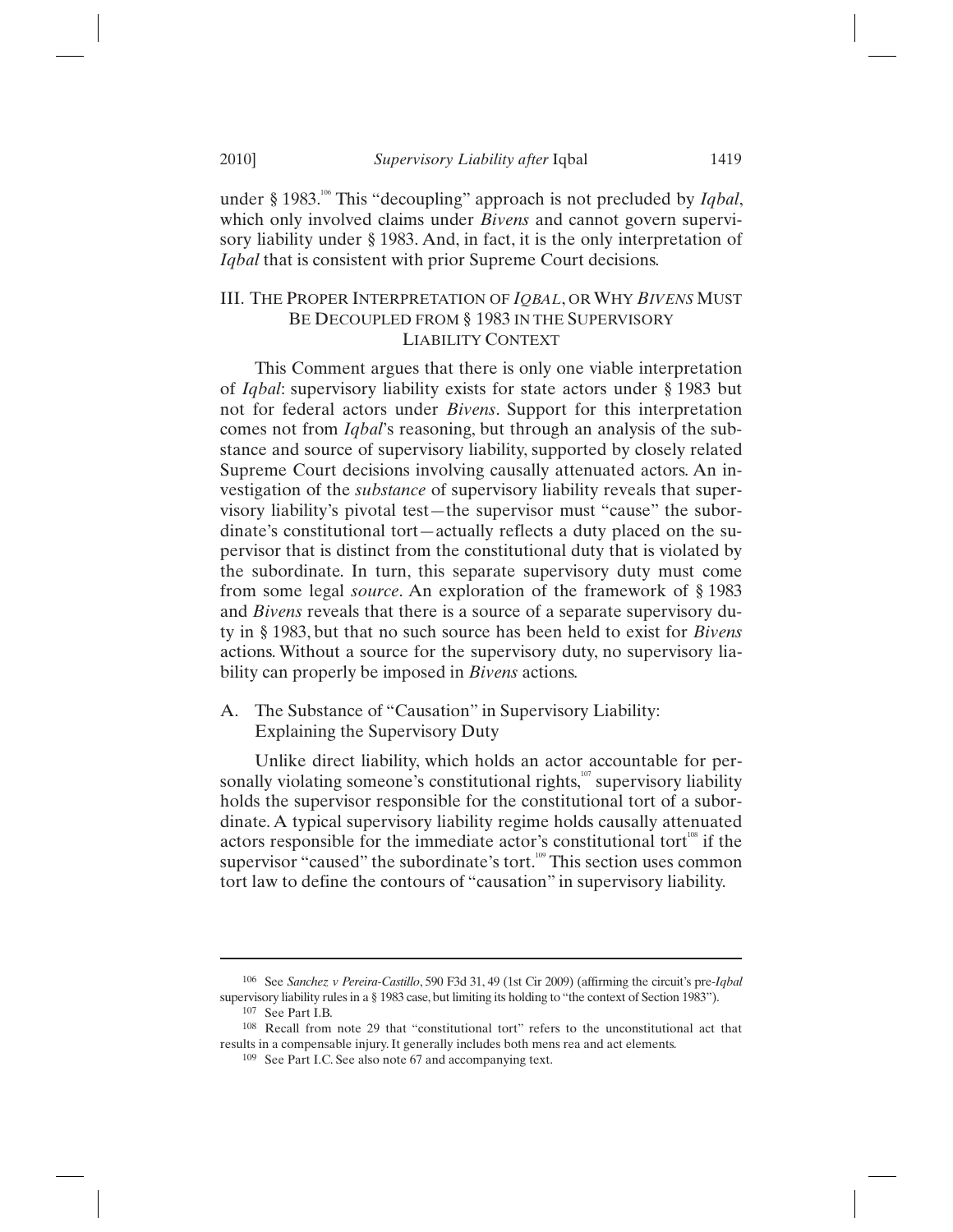1. "Causation" in supervisory liability must account for both the injury-causing act and the mens rea of the immediate actor.

Because most constitutional torts comprise an act *and* a mens rea,110 "causation" in supervisory liability must somehow account for both. In other words, the test employed must be able to distinguish between those supervisors who are responsible for their subordinates' constitutional torts—the injury-causing acts *and* the mens rea (if there is one)—and those supervisors who are not. But under traditional conceptions of causation it is incoherent to think of an actor as *causing* the mens rea of another person.<sup>111</sup> Culpable actions are considered freely chosen unless the actor's choice is nonvolitional because of diminished mental capacity, imminent harm, or other limitations. $112$  To understand supervisory liability, we must conceive of it differently.

Thus, it is incorrect to view supervisory liability as solely a question of causation of the underlying constitutional tort, because when an immediate actor possesses a culpable state of mind—as an immediate actor committing a constitutional tort usually does $n<sup>13</sup>$ —that mens rea is his own, and nobody else can cause it. More accurately, the "causation" rule used in supervisory liability actually determines when a subordinate's liability for his constitutional tort can be *imputed* to the supervisor through a separate *duty*. This means that when a supervisor is held liable under supervisory liability, it is for *his own behavior*, not the subordinate's constitutional tort. The subordinate's constitutional tort is merely a condition of his eventual liability, not the ultimate source of it.

The test of "causation" in supervisory liability incorporates two elements. First, the "causal link" element requires that the supervisor's action be affirmatively linked to the subordinate's behavior.<sup>114</sup> Second, the "culpability" element requires that the supervisor tacitly authorized, or was deliberately indifferent to, the possibility of injury.<sup>115</sup> This scheme of derivative liability shares many characteristics with the scheme used in intentional torts.There, "intent" is a necessary element

<sup>&</sup>lt;sup>110</sup> See Part I.B.<br><sup>111</sup> See Sanford H. Kadish, *Complicity, Cause and Blame: A Study in the Interpretation of Doctrine*, 73 Cal L Rev 323, 398–404 (1985) (discussing legal tensions arising from the traditional view that volitional acts are not caused). 112 See id at 392–98. In situations where the immediate act is nonvolitional, liability is typi-

cally imposed under the doctrine of proximate cause when the immediate actor's behavior was a foreseeable risk of the act taken by the causally attenuated actor. See W. Page Keeton, et al, *Prosser and Keeton on the Law of Torts* § 42 at 276–79 (West 5th ed 1984); Dressler, *Understanding Criminal Law* at 204–05 (cited in note 31).

<sup>&</sup>lt;sup>114</sup> See note 71 and accompanying text.  $115$  See note 69 and accompanying text.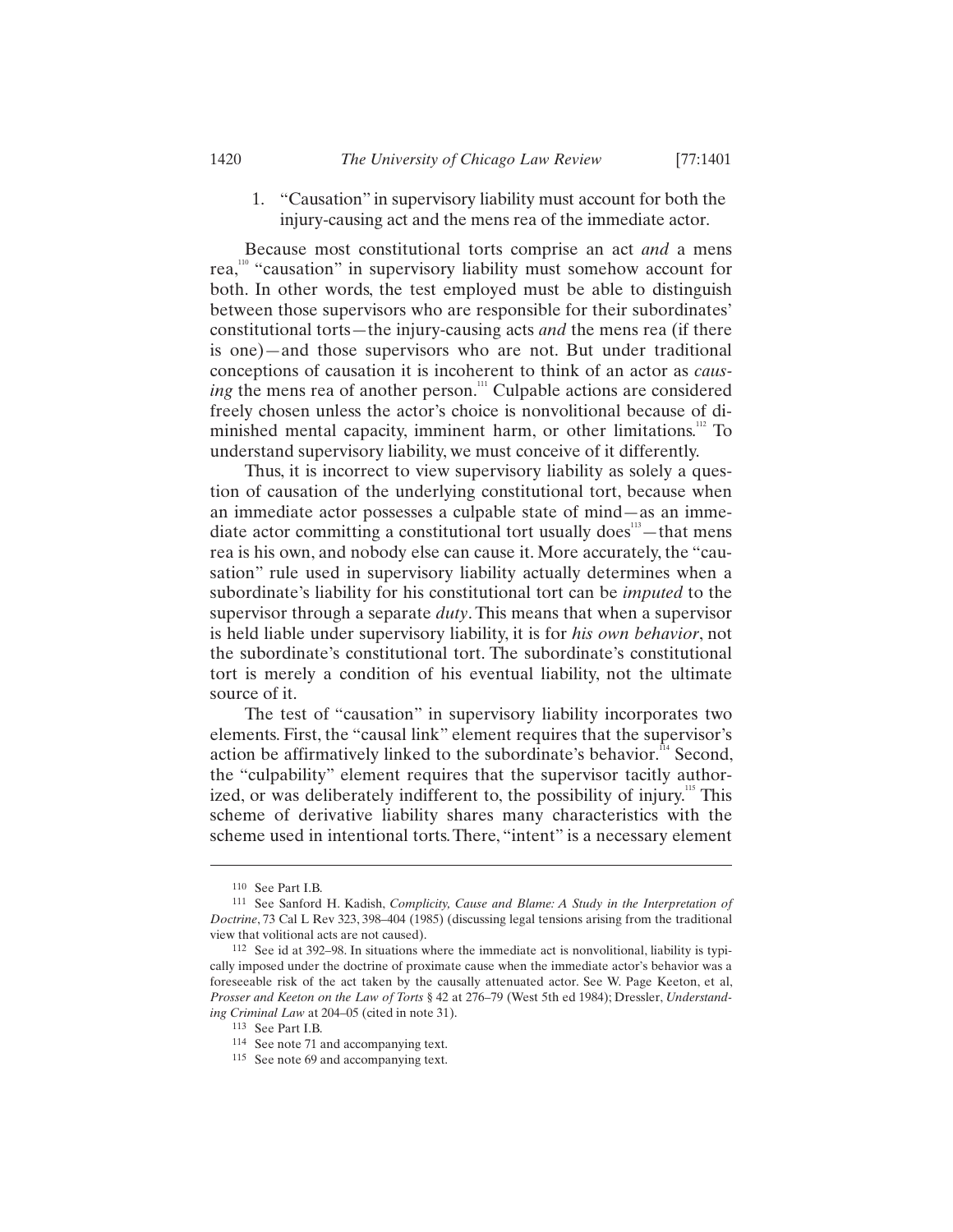of liability, $116$  fulfilling a role similar to the constitutional mens rea in constitutional torts. Thus, a closer look at the liability rules for causally attenuated actors in the realm of intentional torts helps explain the substance of the corresponding rules used in supervisory liability.

2. In a closely analogous situation, a separate duty of care governs when causally attenuated actors are liable for the injuries caused by the intentional torts of others.

Tort law typically deals with problems associated with causally attenuated actors under the banner of "intervening causation."<sup>117</sup> Under this doctrine, a human actor's voluntary act prevents those involved earlier in the chain of events from being held liable. For example, a railroad's gross negligence in allowing gasoline to escape containment and explode will result in liability for the railroad if the explosion was occasioned through the negligence of a cigarette smoker.<sup>118</sup> But if the smoker intentionally threw his cigarette into the gasoline, intending to cause the conflagration, the railroad will be excused.<sup>119</sup> Thus, when an immediate actor has committed an intentional tort, the general rule is that the causally attenuated actor's liability is cut off.

But a causally attenuated actor can be liable in tort for the intentional act of the immediate actor if he breaches a *duty of care* to protect the victim from the harm that materializes.<sup>120</sup> Although the Restatement (Second) of Torts and many cases frame this inquiry as just another element of causation, $n^2$  in actuality "the liability is entirely

1

<sup>116</sup> See Keeton, et al, *Prosser and Keeton on Torts* § 8 at 34 (cited in note 112) (describing intent as the purpose to bring about certain consequences coupled with a substantial certainty that the consequences will occur). 117 Consider an example: "A knocks B down and leaves B lying unconscious in the street,

where B may be run over by negligently driven automobiles, and C, a personal enemy of B, discovers B there and intentionally runs B down." Id at 317. What mindset must A have possessed when he knocked B down for his liability to extend to the harm caused by C's intentional act? Note that this question is separate and distinct from the question of what mindset C must pos-

sess to be liable. 118 See *Watson v Kentucky & Indiana Bridge & Railroad Co*, 126 SW 146, 150 (Ky App 1910) (observing that "it was most probable that some one would strike a match to light a cigar or for other purposes in the midst of the gas," the probable consequences of which were "too plain to admit of doubt").

<sup>119</sup> See id at 151 (noting that the railroad could not have foreseen that someone would maliciously ignite the gas).<br><sup>120</sup> See Restatement (Second) of Torts § 449, comment a (1965) (explaining that the likeli-

hood of subsequent harm through third-party misconduct is not alone sufficient to render an actor's conduct negligent); Restatement (Second) of Torts § 302B ("An act . . . may be negligent if the actor realizes or should realize that it involves an unreasonable risk of harm . . . through the [mis]conduct of ... a third person.").<br><sup>121</sup> See Restatement (Second) of Torts § 448 (referring to the actor's creation of an oppor-

tunity for future misconduct).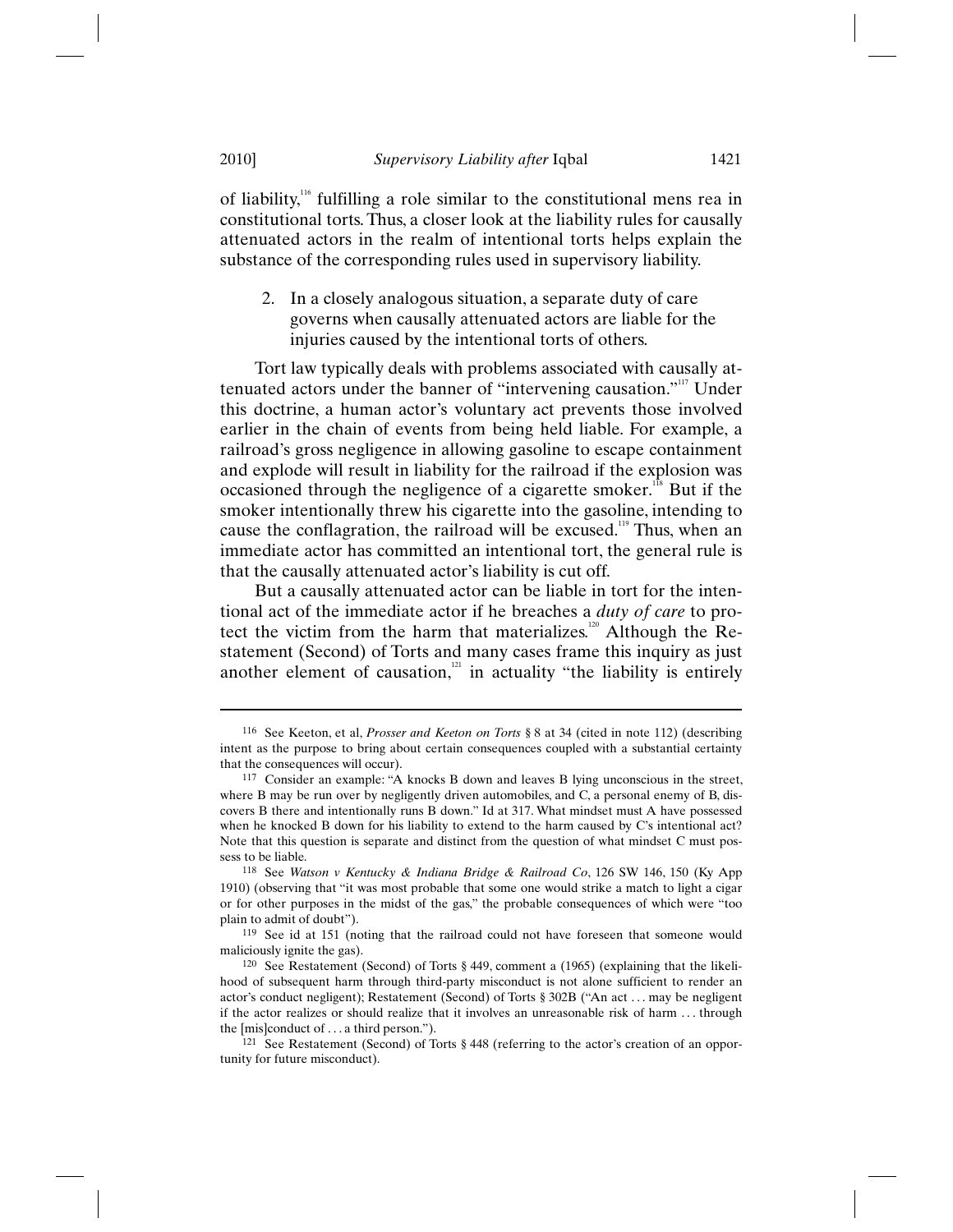omission-based."<sup>122</sup> Thus, where the causally attenuated actor is subject to liability, it is not for the intentional tort. Rather, it is for breach of the independent duty of care to "act as a reasonable person would to avoid any type of foreseeable physical harm to others."<sup>123</sup> Importantly, when the causally attenuated actor and the victim have no relationship—as is typically the case in a supervisory liability suit—this duty exists only when there is a preexisting relationship between the causally attenuated actor and the immediate actor. $124$ 

The use of a separate duty is necessary to hold the causally attenuated actor liable because of the logic of intentional torts. Since intent requires volition, a causally attenuated actor cannot cause the intentional tort of an immediate actor. Therefore, without a separate duty of care, no causally attenuated actor could be held liable for the resulting injury no matter how blameworthy his acts were. The behavior of the causally attenuated actor is seen, in some sense, to have "caused" the intentional tort, thus creating responsibility for the ultimate injury. As with supervisory liability, however, this is not causation in its generally understood sense.<sup>125</sup>

In tort—as in supervisory liability—the test of the causally attenuated actor's liability can be divided into "causal link" and "culpability" elements.<sup>126</sup> These two elements are often combined under the

*Reflections on Proximate Cause*, 19 Duquesne L Rev 1, 23–29 (1982) (arguing that courts should

-

<sup>122</sup> Michael S. Moore, *The Metaphysics of Causal Intervention*, 88 Cal L Rev 827, 851 (2000) ("[T]here is and should be liability in those . . . cases where defendant's negligence consists precisely in her failure to anticipate some foreseeably intervening, harm-causing, voluntary human action or abnormal natural event."). Moore explains that "[t]he defendant who fails to remove the keys [from a borrowed car, allowing it to be stolen,] is liable for *failing to prevent* the loss of the car, not for *causing* its loss." Id (first emphasis added).

<sup>123</sup> Jane Stapleton, *Legal Cause: Cause-in-Fact and the Scope of Liability for Consequences*,

<sup>124</sup> See, for example, *Tarasoff v Regents of the University of California*, 551 P2d 334, 342-43 (Cal 1976). See also Restatement (Second) of Torts § 315 ("There is no duty . . . to prevent [a third person] from causing physical harm to another unless . . . a special relation exists between the actor and the third person which imposes a duty upon the actor to control the third person's conduct.").

<sup>125</sup> This distinction is not particularly important in the realm of intentional torts because duties of care can easily be created by common law judges. Thus, some scholars have incorrectly argued that this is a separate type of causation. See, for example, Kadish, 73 Cal L Rev at 403–04 (cited in note 111) (noting tort law's "well-established precedent for modifying proximate cause principles to impose liability on a defendant for harm caused by another where the defendant negligently provided him with the opportunity to do the harm"); Ralph S. Bauer, *The Degree of Moral Fault as Affecting Defendant's Liability*, 81 U Pa L Rev 586, 588 (1933) (asserting that the rules of causation are administered differently in cases of intentional, reckless, and negligent wrongdoing). Within supervisory liability, this distinction between causation of the volitional act and violation of a separate duty not to "cause" the volitional act takes on a tremendous amount of importance, see Parts III.B and III.C, but in intentional torts it is but a blip on the radar because either way there is equivalent liability. 126 David Seidelson helpfully divides the analysis in this way. See David E. Seidelson, *Some*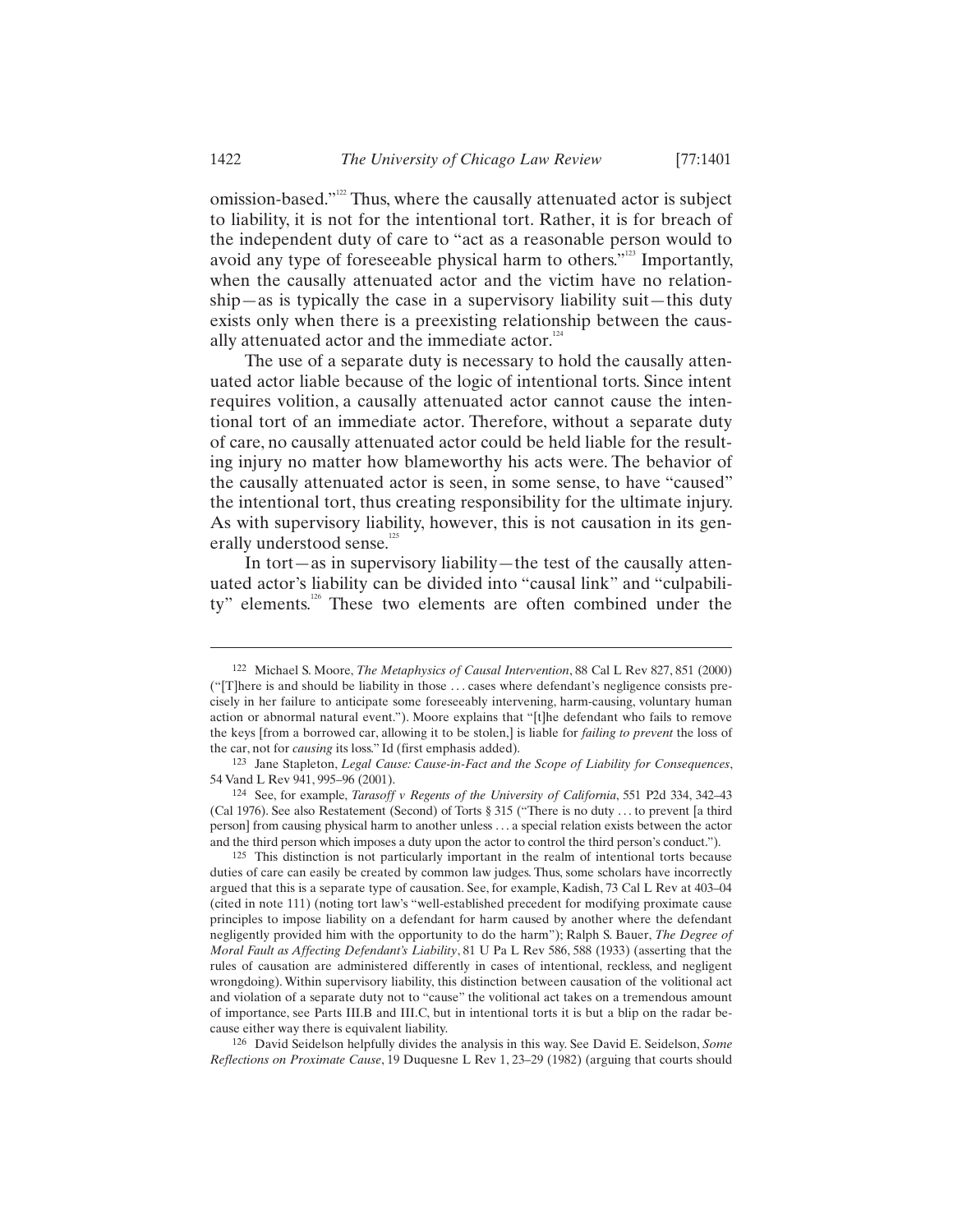banner of "proximate cause" by courts, but they require distinct analyses. First, the "causal link" question asks whether the ultimate injury is "directly traceable" to the causally attenuated actor's act. $127$  For instance, a person who negligently leaves his keys in his car allowing it to be stolen may be liable for an injury to a pedestrian that occurs during the thief's getaway.<sup>128</sup> But he will not be liable for an injury to a pedestrian five days later,129 because in that case the accident is too far removed from the causally attenuated actor's behavior. In both cases the behavior of the causally attenuated actor is a cause-in-fact of the injury but only in the first is the injury "directly traceable" to it.

Second, if the causally attenuated actor's behavior is closely related to the ultimate injury, the "culpability" question asks whether his "responsibility extends to [the] intervention[]" of the immediate actor.<sup>130</sup> In this step, a court compares the culpability of the causally attenuated actor to the seriousness of the ultimate injury and determines whether a duty exists.<sup>131</sup> For example, suppose a man leaves a hunting knife lying in plain view in his unlocked automobile. If a maniac steals the knife and murders people with it, the car owner would not be liable for these injuries.<sup>332</sup> Here, the ultimate injury is directly traceable to the causally attenuated actor's behavior, but the causally attenuated actor is not sufficiently culpable for there to be liability. To avoid deviating from the proximate cause paradigm, some courts might say that the causally attenuated actor's behavior in this case is *not negligent*. But this would "avoid the real issue."133 The true issue is not whether the causally attenuated actor behaved reasonably or was negligent, but "the scope of the legal obligation to protect the plaintiff against  $[the]$  intervening cause."

# 3. The substance of the duty used in supervisory liability is virtually identical to that employed in the realm of intentional torts.

Supervisory liability hinges on the same two questions—"causal link" and "culpability"—that are relevant in the intentional tort context.

134 Id.

consider whether the intervening act enlarged the orbit or type of foreseeable risk and assess the relative degree of each actor's culpability).

<sup>127</sup> Keeton, et al, *Prosser and Keeton on Torts* § 42 at 272–73 (cited in note 112).<br><sup>128</sup> See, for example, *Enders v Apcoa, Inc*, 127 Cal Rptr 751, 756 (Cal App 1976).<br><sup>129</sup> See, for example, *Dersookian v Helmick*, 261

<sup>&</sup>lt;sup>130</sup> Keeton, et al, *Prosser and Keeton on Torts* § 44 at 313 (cited in note 112).

<sup>131</sup> See *Palsgraf v Long Island Railroad Co*, 162 NE 99, 100 (1928) ("The risk reasonably to be perceived defines the duty to be obeyed.").

<sup>132</sup> This example was taken from Stapleton, 54 Vand L Rev at 999 (cited in note 123). 133 Keeton, et al, *Prosser and Keeton on Torts* § 44 at 313 (cited in note 112).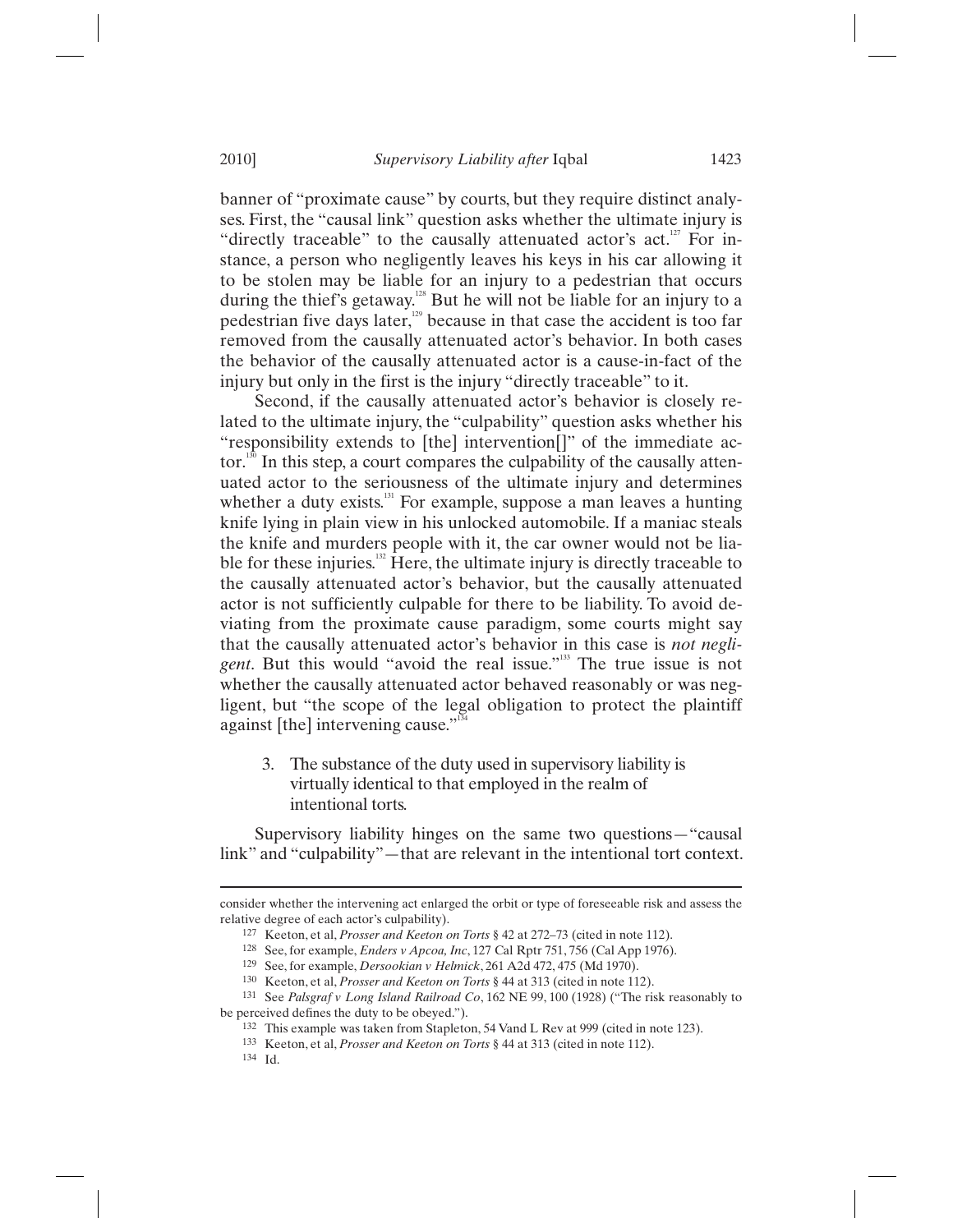Broadly speaking, to establish a violation of the supervisory duty a judge must determine that (1) the subordinate's behavior is directly traceable to the supervisor's action or failure to act, and (2) the supervisory official is sufficiently culpable to be held liable for the constitutional tort committed by his subordinate.<sup>135</sup> It should not be surprising that the same concerns underlie both analyses, because supervisory liability and intentional torts both involve the liability of causally attenuated actors.

As in intentional torts, the rule in supervisory liability should be viewed as a test for the violation of a separate duty of care. A separate duty is required to hold causally attenuated supervisors liable because the immediate actor's culpable action—the constitutional tort cannot be caused by the supervisor in the traditional sense.<sup>136</sup> And the supervisory duty—like the corresponding duty in tort—is distinct from the duty imposed on direct actors. $137$ 

One significant difference between the two, however, is that supervisory liability employs a static test for culpability—deliberate indifference, which is the virtual equivalent of recklessness in tort<sup>138</sup> $$ whereas in tort the test of culpability varies.<sup>139</sup> The explanation for this difference is expediency: with so many cases against supervisors to adjudicate, a static culpability rule is preferable.<sup>14</sup>

Emphatically, no duty will exist in the absence of law that creates it. Justice Kennedy's opinion in *Iqbal* concluded that there is no source of a supervisory duty anywhere in the Constitution, $141$  but he failed to consider the possibility of a nonconstitutional source. The next two sections pick up the baton and search for a source of the supervisory duty in § 1983 and *Bivens*.

<sup>&</sup>lt;sup>135</sup> For evidence of a similar test, see note 67.<br><sup>136</sup> Concededly, since violations of the Fourth Amendment do not require proof of a mens rea, see Part I.B, a simpler test of supervisory liability might be possible in this context. See note 53. But prior to *Iqbal*, most jurisdictions employed a static rule of supervisory liability in all constitutional torts, including those under the Fourth Amendment. See, for example, *Walters v Stafford*, 317 Fed Appx 479, 486 (6th Cir 2009). Although applying the same rule across the board may reduce litigation costs, see note 50 and accompanying text, this Comment takes no position on whether the same supervisory liability rules should apply when the constitutional harm occurs under the Fourth Amendment.<br><sup>137</sup> See Part I.B.

<sup>138 &</sup>quot;Reckless disregard," sometimes called "wanton or willful misconduct," is defined as acting or failing to act while "knowing or having reason to know of facts which would lead a reasonable man to realize, not only that his conduct creates an unreasonable risk of physical harm to another, but also that such risk is substantially greater than that which is necessary to make his conduct negligent." Restatement (Second) of Torts § 500.<br><sup>139</sup> See note 134 and accompanying text.

<sup>&</sup>lt;sup>140</sup> See notes 44–50 and accompanying text. <sup>141</sup> See Part II.B.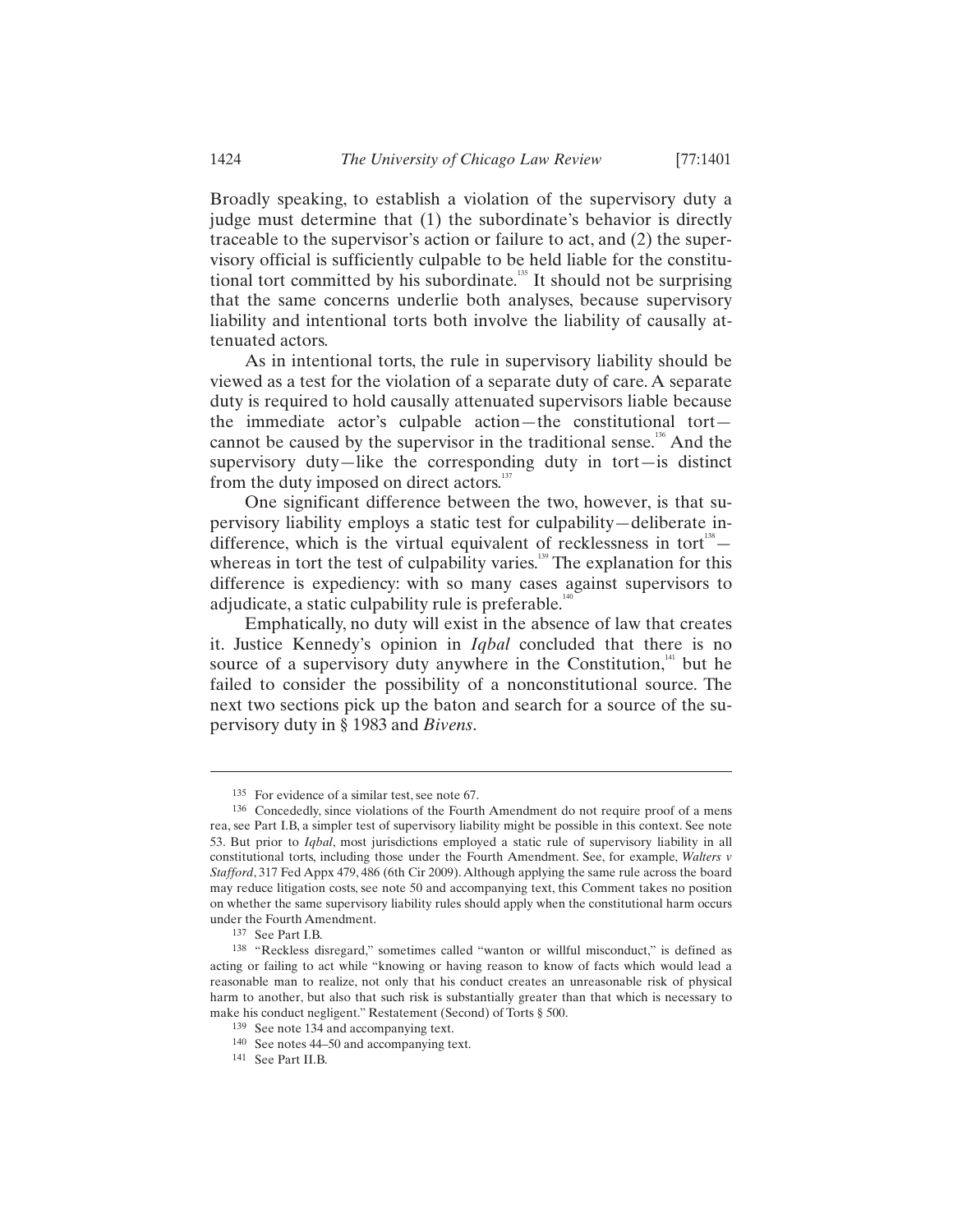# B. The Source of the Supervisory Duty in § 1983

Section 1983 codifies part of the Civil Rights Act of  $1871<sup>142</sup>$  which was enacted to provide a civil remedy for the constitutional harms committed by state officials during Reconstruction. It is a common refrain that § 1983, like *Bivens*, "is not itself a source of substantive rights, but a method for vindicating federal rights elsewhere conferred."<sup>143</sup> But this principle, however correct it may be, says nothing about whether § 1983 might be the source of a separate supervisory duty. The sections that follow collectively show that § 1983 does incorporate a separate duty for supervisory officials, and thus that it is wrong to dismiss supervisory liability under § 1983.

1. Section 1983 seems to create a supervisory duty through its "causes to be subjected" language.

Section 1983 explicitly holds liable a party who "subjects, or causes [another person] to be subjected" to the deprivation of a constitutional right.<sup>144</sup> Unless the latter part of the phrase is mere surplusage, this language would seem to create liability beyond the immediate actor. The existence of supervisory liability for state actors under § 1983 hinges on the import of these words.

Analyses of the legislative history surrounding the enactment of the Civil Rights Act of 1871 are suggestive but not conclusive of a duty. There was virtually no debate about the text of the provisions ultimately enacted.<sup>145</sup> At most, the record provides tentative support for the argument that high-level state executives were intended to be made liable through the legislation,<sup>146</sup> but it does not indicate what specific rule governs the liability of causally attenuated actors under § 1983.

Some scholars assert that the "causes to be subjected" language is, in fact, surplusage. For instance, Professor Sheldon Nahmod argues that this language was included "solely as a formal matter to include both personal, hands-on causation and causation through intervening

<sup>&</sup>lt;sup>142</sup> Civil Rights Act of 1871, 17 Stat 13.<br><sup>143</sup> Baker v McCollan, 443 US 137, 145 n 3 (1979).

<sup>&</sup>lt;sup>144</sup> 42 USC § 1983 ("Every person who . . . subjects, or causes to be subjected, any citizen of the United States or other person within the jurisdiction thereof to the deprivation of any rights, privileges, or immunities secured by the Constitution and laws, shall be liable.").

<sup>145</sup> See Cong Globe, 42d Cong, 1st Sess 522 (Apr 7, 1871).

<sup>146</sup> See Cong Globe, 42d Cong, 1st Sess 374–76 (Mar 31, 1871) ("The Federal Government cannot serve a writ of mandamus upon State Executives or upon State courts to compel them to . . . protect the rights, privileges, and immunities of citizens . . . [so] the Federal Government must resort to its own agencies to carry its own authority into execution."); id at 378 ("Sheriffs, having eyes to see, see not; judges, having ears to hear, hear not; . . . all the apparatus and machinery of civil government, all the processes of justice, skulk away as if government and justice were crimes and feared detection.").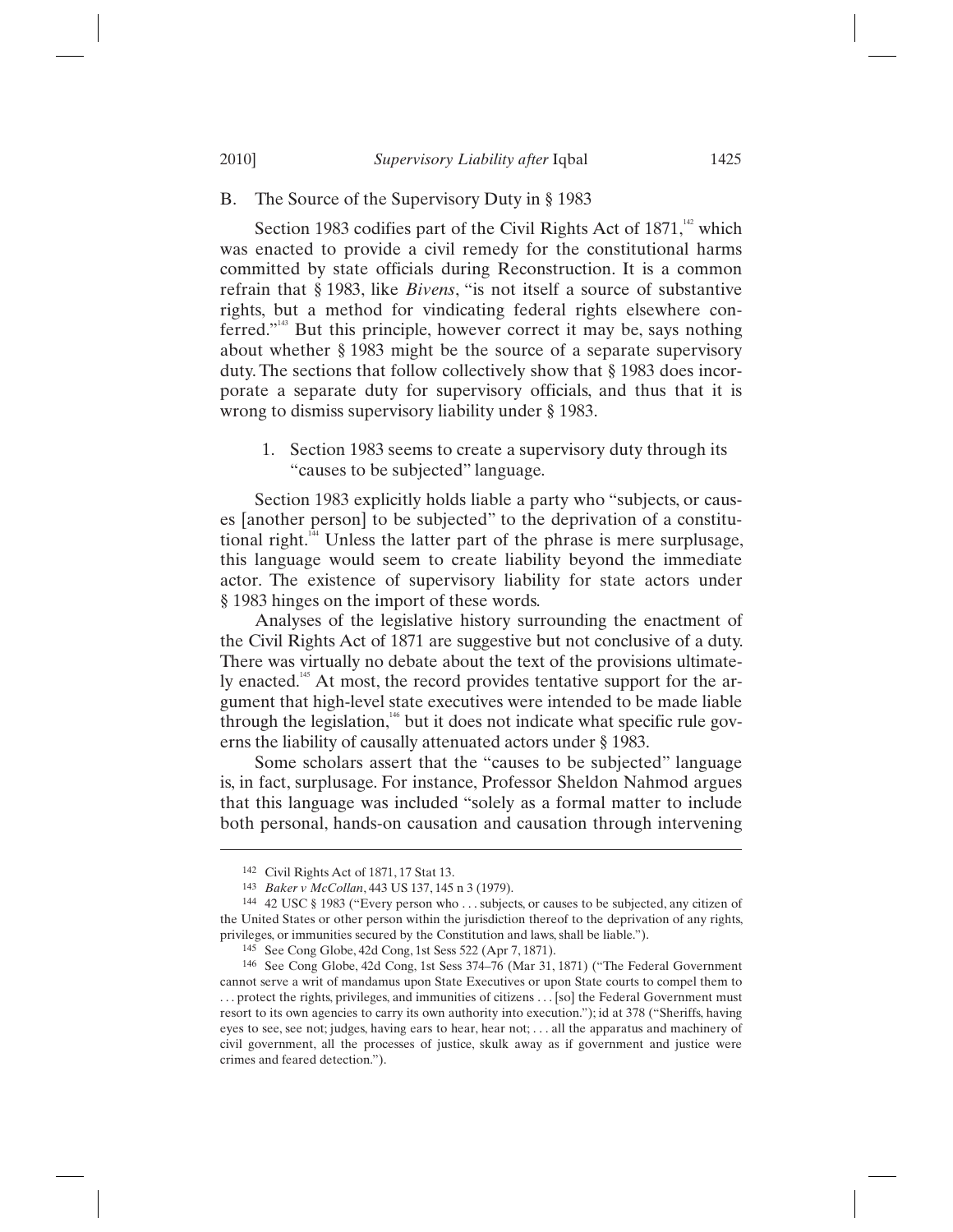actors."147 Dismissing the argument that these words create a supervisory duty, he further asserts that "this statutory language on its face addresses only causation and says nothing about any supervisory liability state of mind requirement."<sup>148</sup> If Professor Nahmod is correct, and § 1983 does not contain a supervisory duty, supervisors would only be subject to direct liability. That is, a supervisor would only be liable for an injury caused by a subordinate if (1) the subordinate acted as an agent of the supervisor, and (2) the supervisor personally possessed the constitutional mens rea.<sup>149</sup> Although this reading of "causes" to be subjected" may be plausible, it would eliminate liability in cases where a subordinate actor acts on his own and does not act as an agent of the causally attenuated actor. (For example, a supervisor's failure to properly train his subordinate would never result in liability under such a regime.) More importantly, this reading of § 1983 is inconsistent with how the statute has been applied in cases against causally attenuated municipalities.<sup>150</sup>

As discussed above,<sup>151</sup> this Comment argues that the need to extend liability beyond the immediate actor *necessitates* a separate duty of care. The post-enactment treatment of § 1983 is the best evidence that the "causes to be subjected" language in § 1983 creates such a separate duty. Although supervisory liability has a meager history in the Supreme Court, the Court has provided extensive analyses of the "subjects, or causes to be subjected" language in cases against municipalities under § 1983. These cases involve causally attenuated actors and employ a duty rule, and thus are readily comparable to supervisory liability.

2. A separate duty is imposed in § 1983 cases against causally attenuated municipalities.

The liability of municipalities under § 1983 comes from the same "subjects, or causes to be subjected" language as the liability of individual actors. An analysis of the duty rule used in municipal liability shows that it requires proof of the same two elements as supervisory liability: (1) a causal link, and (2) culpability.<sup>152</sup> The history of the development of municipal liability shows that the Supreme Court derived these two elements from the "causes to be subjected" language in § 1983.

<sup>147</sup> Nahmod, 14 Lewis & Clark L Rev at 299 n 104 (cited in note 8).

<sup>148</sup> Id at 301–02.

<sup>&</sup>lt;sup>149</sup> See notes 51–53 and accompanying text.<br><sup>150</sup> Professor Nahmod admits as much. See Nahmod, 14 Lewis & Clark L Rev at 305–08 (cited in note 8) (asserting that the Supreme Court's § 1983 municipal liability jurisprudence is "wrong"). 151 See Part III.A.

<sup>152</sup> See note 135 and accompanying text.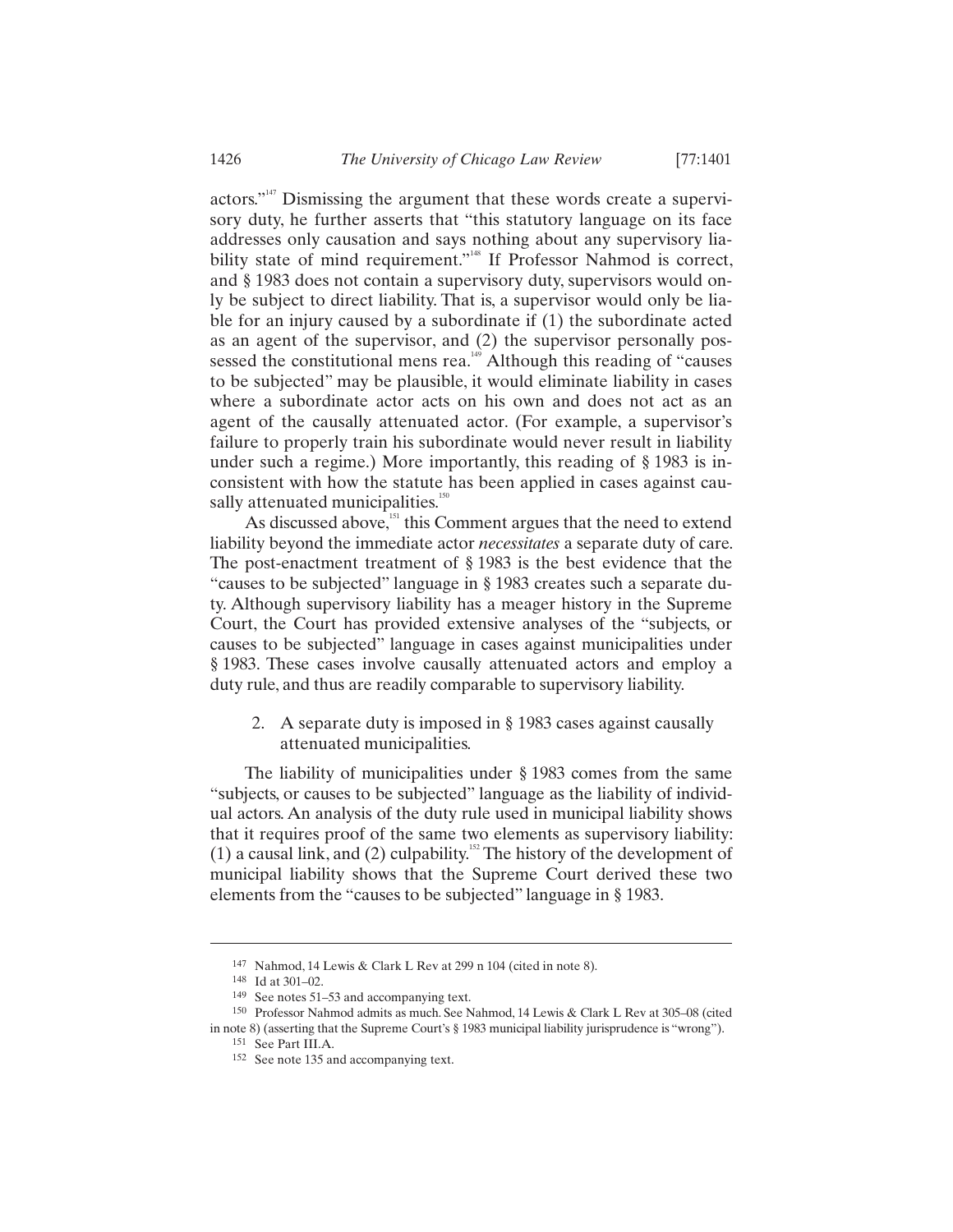Municipalities were first held liable for their direct constitutional violations in *Monell*, 153 but it was not until *City of Oklahoma City v Tuttle*<sup>154</sup> that the Court addressed an attenuated liability claim against a municipality. In that case, the Court emphasized that liability against the municipality would require the showing of "an *affirmative link* between the training inadequacies alleged, and the particular constitutional violation at issue."<sup>155</sup> This would "establish both the requisite *fault* on the part of the municipality, and the *causal connection* between the 'policy' and the constitutional deprivation."<sup>156</sup>

In her dissent in *City of Springfield v Kibbe*,<sup>157</sup> Justice Sandra Day O'Connor articulated a standard for municipal liability that would later be adopted by the Court. In her view, "the 'inadequacy' of [subordinate] training may serve as the basis for § 1983 liability only where the failure to train amounts to a reckless disregard for or *deliberate indifference* to the rights of persons."<sup>158</sup> She emphasized that this "'causation' requirement of § 1983 is a matter of statutory interpretation rather than of common tort law," believing "such a showing [ ] necessary . . . to make out a claim that the city 'subjected, or caused [the defendant] to be subjected' to a deprivation of his constitutional rights under § 1983."159 To show that this principle was anchored not only in the text of § 1983 but also in the common law, Justice O'Connor referenced "traditional tort principles [that]. . . show[] that the law has been willing to trace more distant causation when there is a cognitive component to the defendant's fault than when the defendant's conduct results from simple or heightened negligence."<sup>160</sup>

In *Harris*, the specific duty to which municipalities are held was finally articulated. The Court adopted Justice O'Connor's view that "that the inadequacy of [subordinate] training may serve as the basis for § 1983 liability only where the failure to train amounts to *deliberate indifference* to the rights of" the plaintiff.<sup>161</sup> The Court emphasized that "[t]he 'deliberate indifference' standard we adopt for § 1983 'failure to train' claims does not turn upon the degree of fault (if any) that

<sup>&</sup>lt;sup>153</sup> 436 US at 694–95.<br><sup>154</sup> 471 US 808 (1985).

 $155$  Id at 824 n 8 (emphasis added).

<sup>156</sup> Id at 824 (emphasis added). 157 480 US 257 (1987).

<sup>&</sup>lt;sup>158</sup> Id at 268–69 (O'Connor dissenting) (emphasis added).<br><sup>159</sup> Id at 269–70.<br><sup>160</sup> Id at 269. See also Part III.A.2.

<sup>&</sup>lt;sup>161</sup> *Harris*, 489 US at 388 (emphasis added) (reasoning that this approach is most consistent with previous cases that required the policy to be a moving force behind the constitutional violation).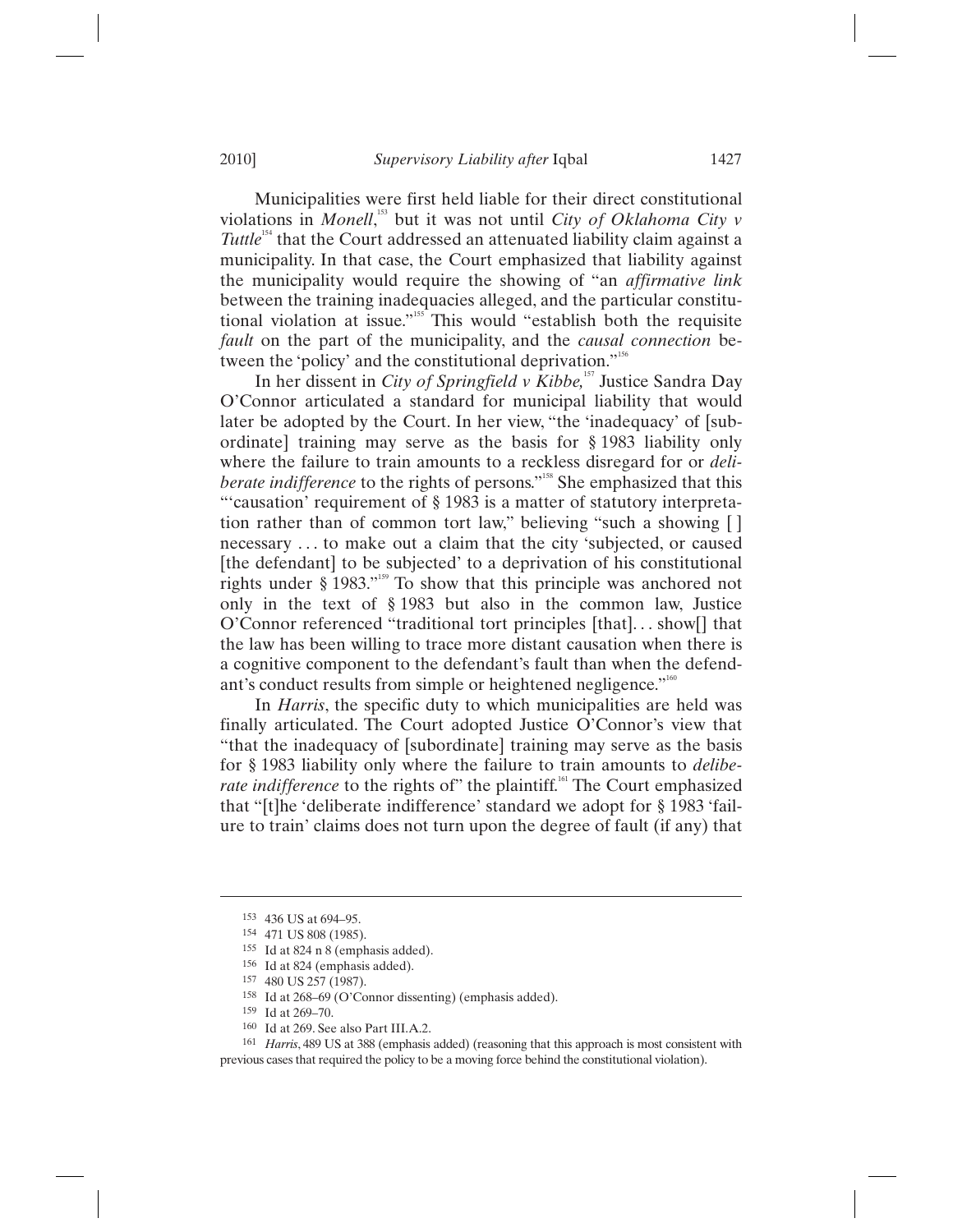a plaintiff must show to make out an underlying claim of a constitutional violation." $^{\omega\omega}$  Thus, a separate duty of care was articulated.

The Court most recently addressed the liability of a causally attenuated municipality in *Board of County Commissioners of Bryan County v Brown*. 163 In that case, the Court framed the separate duty as a question of "culpability and causation,"<sup>64</sup> and it acknowledged that this route to liability "present[s] much more difficult problems of proof" than does direct liability.<sup>165</sup> The Court reaffirmed the efficacy of the test articulated in *Harris*—that the municipal action be "taken with 'deliberate indifference' as to its known or obvious consequences"—in cases against causally attenuated municipalities.<sup>16</sup>

Through these decisions, the Court articulated a four-step analysis to determine the liability of causally attenuated municipalities. First, the municipal policy must be created by an appropriate "policymaker."<sup>567</sup> Second, a municipal official must have committed a constitutional tort.<sup>168</sup> Third, the municipality must have acted with deliberate indifference such that "its policies are the 'moving force behind the constitutional violation.'"169 Fourth, "the identified deficiency in a city's training program must be closely related to the ultimate injury. $v^{170}$  This setup is similar to that in intentional torts.<sup>171</sup> The third prong is akin to the "culpability" element, while the fourth prong corresponds to the "causal link" element.

As the case law involving municipalities shows, this duty rule is drawn straight from the text of § 1983. The next subpart explains why the duty that is used in the municipal liability cases also applies to supervisors under § 1983.

3. There is no doctrinal reason to distinguish the duty used in municipal liability from that used in supervisory liability.

To determine whether a different duty should apply to supervisors than to municipalities, it is helpful to examine the two elements

<sup>162</sup> Id at 389 n 8. See also *Collins v City of Harker Heights*, 503 US 115, 122 (1992) (emphasizing "the separate character of the inquiry into the question of municipal responsibility and the question whether a constitutional violation occurred").<br>  $^{163}$  520 US 397 (1997).<br>  $^{164}$  Id at 415.<br>  $^{165}$  Id at 406.<br>  $^{166}$  Id at 407.<br>  $^{167}$  See Tuttle, 471 US at 823–24. See also note 61 and accompanying text

<sup>169</sup> *Harris*, 489 US at 389, quoting *Monell*, 436 US at 694. 170 *Harris*, 489 US at 391. 171 See Part III.A.2.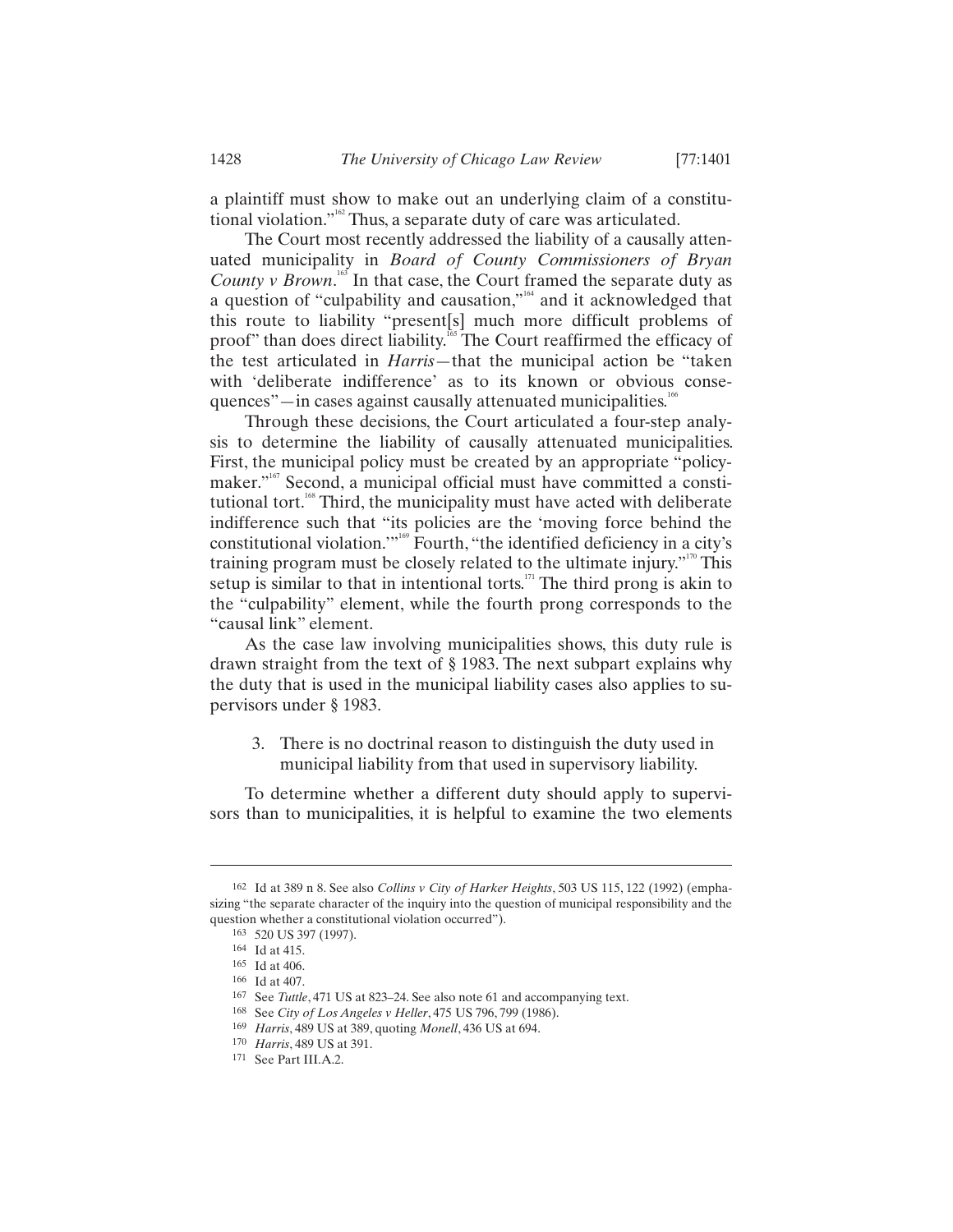behind the creation of a separate duty: "causal link"<sup>172</sup> and "culpability."<sup>173</sup> If one of these elements were to vary systematically between supervisors and municipalities, this would be strong evidence supporting the use of different duty rules.

The causal attenuation of supervisors and municipalities is virtually identical. To illustrate, consider the possible arrangement of the parties in cases where a municipality and a supervisor both face liability as causally attenuated actors. Three possible relationships present themselves. Sometimes the supervisory official will be a lower-level actor who is not a municipal "policymaker"; in these cases the supervisor is causally closer to his subordinate's constitutional tort than is the municipality.<sup>174</sup> Other times, the supervisor will be a high-level actor who is further removed from the constitutional tort than is the municipality, and who may exercise control over multiple municipalities.<sup>175</sup> And, still other times, the supervisor will be a *Monell* policymaker<sup>176</sup> such that his act is considered the municipality's act. $177$  Without empirical evidence showing otherwise, it seems fair to assume that municipalities and supervisors generally inhabit roughly the same area of the causal chain.

Furthermore, there is no reason to think that supervisors are systematically more or less culpable than municipalities. Ultimately, supervisor behavior is the basis for all municipal liability, $\frac{178}{10}$  and there is no evidence that the culpability of supervisors varies along the causal spectrum. Thus, the animating factors behind a separate duty—causal link and culpability—seem to support using the same duty to govern supervisor and municipality behavior.<sup>19</sup>

178 See notes 62–65 and accompanying text.

179 The availability of suit against a municipality in some cases should not affect one's perspective of supervisory liability under § 1983. Although many municipalities provide legal representation for and indemnify judgments against employees sued under § 1983, see Nicole G. Tell, Note, *Representing Police Officers and Municipalities: A Conflict of Interest for a Municipal Attorney in a § 1983 Police Misconduct Suit*, 65 Fordham L Rev 2825, 2834–37 (1997) (comparing statutes requiring municipalities to indemnify and provide representation for their police officers), federal law does not require the municipality to do this, and not all do. See Martin A. Schwartz, *Should Juries Be Informed That Municipality Will Indemnify Officer's § 1983 Liability for Constitutional Wrongdoing?*, 86 Iowa L Rev 1209, 1216–19 (2001) (discussing common requirements for indemnification, as well as the policy considerations that lead states and municipalities to provide this protection). One important effect of supervisory liability is to subject

<sup>172</sup> See note 127 and accompanying text.

<sup>173</sup> See note 130 and accompanying text. 174 See, for example, *Shaw*, 13 F3d at 798–99 (involving a suit against a police sergeant with direct supervisory authority over the offending police officer).

<sup>175</sup> See, for example, *Taylor v List*, 880 F2d 1040, 1043 (9th Cir 1989) (involving a suit against, among others, the attorney general for the state of Nevada in his supervisory capacity).

<sup>176</sup> See note 61 and accompanying text.

<sup>177</sup> See, for example, *Bennett v City of Eastpointe*, 410 F3d 810, 818–19 (6th Cir 2005) (involving a suit against the city police chief in his personal capacity and the city itself based on policy memos filed by the same police chief).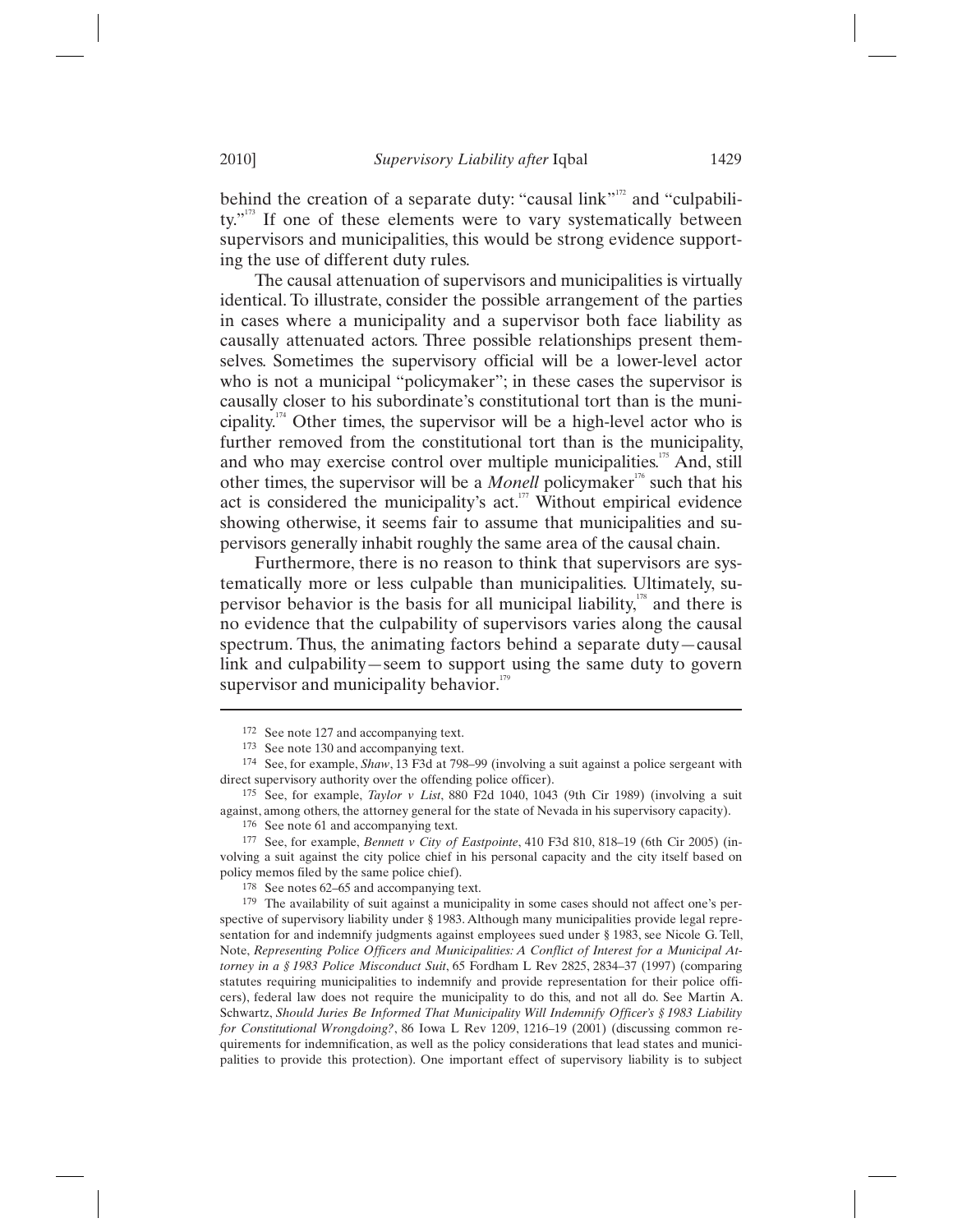Prior to *Iqbal*, the lower courts agreed and liberally used language from the Supreme Court's municipality cases when constructing their supervisory liability rules.<sup>180</sup> For instance, in *Sample v Diecks*,<sup>181</sup> the Third Circuit determined that "the standard of individual liability for supervisory public officials" should be "no less stringent than the standard of liability for the public entities that they serve."<sup>182</sup> Other circuits followed suit with similar holdings, most of which remained in force at the time *Iqbal* was decided.<sup>183</sup> The logic connecting supervisory liability and municipal liability under § 1983 likely remains intact after *Iqbal*, in which the Supreme Court appeared to purposely avoid affecting its municipal liability rules.<sup>184</sup>

Two factors distinguish municipal from supervisory liability under § 1983. First, supervisors can escape liability through qualified immunity, but municipalities have no such defense.<sup>185</sup> Second, supervisors are subject to occasional punitive damage awards, while municipalities are immune from these judgments.<sup>186</sup> The denial of qualified immunity to municipalities is necessitated by the negative effects that would ensue were a government thus relieved of liability<sup>187</sup> and by the difficulty of performing a qualified immunity analysis on a nonliving entity.<sup>188</sup> In a

-

184 The supervisory liability holding in *Iqbal* was carefully phrased to exclude municipalities: "a plaintiff must plead that each *Government-official defendant*, through the *official*'s own individual actions, has violated the Constitution." *Iqbal*, 129 S Ct at 1948 (emphasis added).

185 Compare *Harlow v Fitzgerald*, 457 US 800, 818 (1982) (holding that government officials are shielded from liability "insofar as their conduct does not violate clearly established statutory or constitutional rights of which a reasonable person would have known") with *Owen v City of Independence*, 445 US 622, 650 (1980) (finding no basis in the Civil Rights Act's legislative history for extending qualified immunity to municipalities for good faith constitutional violations). 186 Compare *Smith v Wade*, 461 US 30, 51 (1983) (holding that punitive damages—available

in almost all jurisdictions when the Civil Rights Act was passed—are available under § 1983) with *City of Newport v Fact Concerts, Inc*, 453 US 247, 271 (1981) (holding that municipalities are not subject to punitive damages for their officials' bad-faith conduct, due in part to the strain that large awards would place on municipal treasuries and public services). 187 See *Owen*, 445 US at 651 (noting that municipal immunity, in combination with qualified

immunity for government officials, would leave remediless "many victims of municipal misfeasance").

188 See id at 649 (explaining that the rationale behind immunity for "discretionary" functions does not apply to municipalities: "a municipality has no 'discretion' to violate the Federal Constitution").

supervisors to additional punitive judgments, which may not be covered by government indemnification. See id at 1237–42 (discussing conflicting authority on the issue of whether juries should be informed that a defendant is or is not indemnified against punitive damages).<br><sup>180</sup> See also Part II.A.

<sup>181 885</sup> F2d 1099 (3d Cir 1989).<br><sup>182</sup> Id at 1118.

<sup>183</sup> See, for example, *Doe v Taylor Independent School District*, 15 F3d 443, 453, 454 n 8 (5th Cir 1994) (finding "no principled reason why an individual to whom the municipality has delegated responsibility to directly supervise the employee should not be held liable under the same standard"); *Greason v Kemp*, 891 F2d 829, 837 (11th Cir 1990) (analyzing a supervisory liability claim with reference to municipal liability because "a supervisor's orders and directions are tantamount to official policy in the eyes of a subordinate").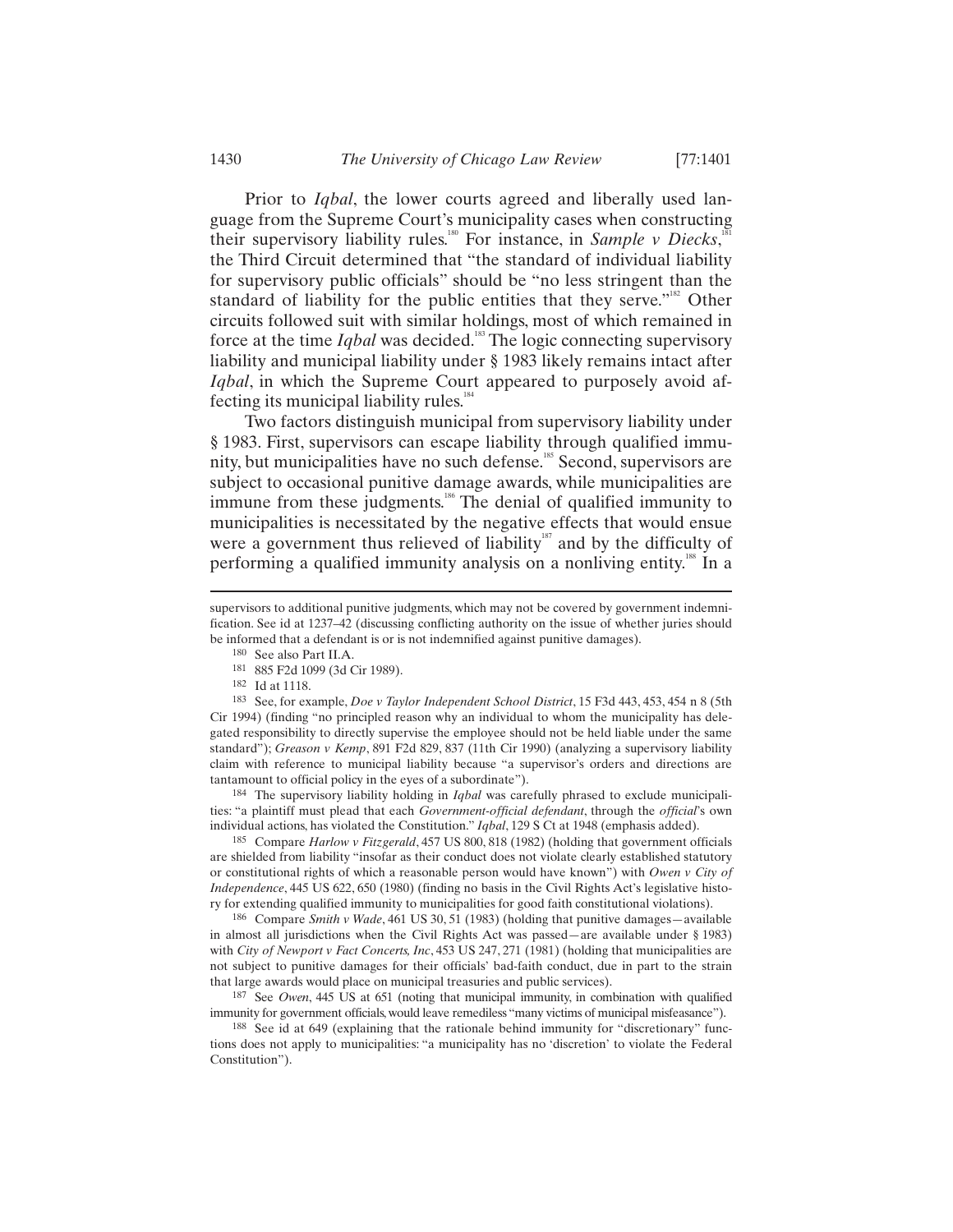similar vein, the imposition of punitive damages against municipalities was rejected because it would not effectively deter a municipality, with its changing cast of "policymakers,"189 and because the extra damages would inevitably come out of the pockets of taxpayers.<sup>190</sup> Neither distinction has any relationship to the two factors—causal link and culpability—with which a duty is concerned. Thus, neither distinction justifies imposing different duties on supervisors and municipalities.

Since the separate supervisory duty—like the municipal duty—has its source in the text of § 1983, an interpretation of *Iqbal* that eliminates supervisory liability under § 1983 is erroneous. Although some of the language used in *Iqbal* appears critical of supervisory liability in § 1983  $\arccos$ <sup>191</sup>, the case did not involve any claims against state actors. Therefore, this language is dicta. Accordingly, until Congress removes the source of the separate duty in the text of § 1983, causally attenuated state officials should be subject to supervisory liability.

### C. The (Lack of a) Source of a Supervisory Duty under *Bivens*

Although *Iqbal*'s denigration of supervisory liability may have proceeded with too sweeping a stroke by implicating § 1983, it was not without merit as to *Bivens* actions. This subpart searches in vain for the corresponding source of a separate duty in the *Bivens* doctrine.

Two potential sources of a duty can be eliminated at the outset. First, unlike the situation for state actors under § 1983, there is no congressional statute from which the supervisory duty can be derived for federal actors. Congress has not created a § 1983 equivalent to govern the behavior of federal actors.

Second, a duty cannot be adopted from state law. Under the Rules of Decision Act, $192$  three factors must be fulfilled before state substantive law can be adopted by the federal courts. First, the Constitution must not require an alternate rule. Second, congressional intent must support the application of state principles. And third, state law must be applicable in the case generally.<sup>193</sup> Even if the first two elements

<sup>&</sup>lt;sup>189</sup> See *Fact Concerts*, 453 US at 269.<br><sup>190</sup> See id at 263 (observing that "such awards would burden the very taxpayers and citizens for whose benefit the wrongdoer was being chastised").<br><sup>191</sup> See note 88 and accompanying text.<br><sup>192</sup> 28 USC § 1652.

<sup>193</sup> See 28 USC § 1652. Although the Rules of Decision Act is not limited to diversity cases, see Note, Clearfield*: Clouded Field of Federal Common Law*, 53 Colum L Rev 991, 996 (1953) (citing as examples cases arising under the Miller Act and § 301 of the Taft-Hartley Act), in federal question cases it is not clear that the Rules of Decision Act "establish[es] a *mandatory* rule that [the Court must] apply state law in federal interstices." *DelCostello v International Brotherhood of Teamsters*, 462 US 151, 160 n 13 (1983). If the rule is actually of discretionary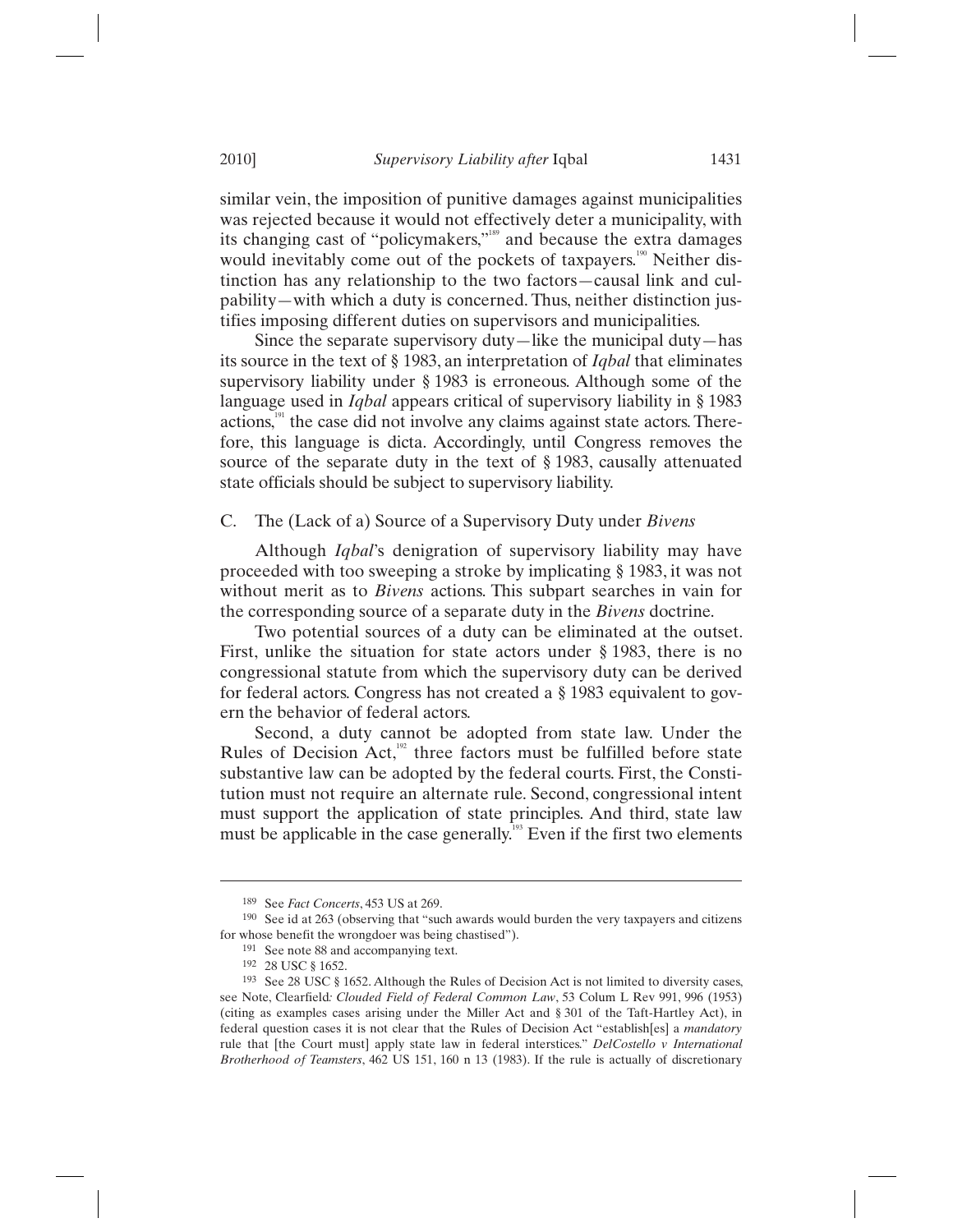were fulfilled, state law would fail the third: it cannot realistically be deemed to "apply" to a case involving constitutional torts. If supervisory liability were to exist for federal actors it would need to be applied uniformly, which is inconsistent with the application of state law.<sup>194</sup> Moreover, the Supreme Court has explicitly concluded that state law is not the source of liability in suits against federal officials for constitutional harms. $195$ 

Because there is no statutory source—federal or state—of a supervisory duty for federal actors, the only remaining possibility is that the Constitution impliedly provides for a supervisory duty. Concededly, the Supreme Court might have the power to "interpret" the Constitution as providing for a supervisory duty, just as it can determine that a right implies a remedy<sup>196</sup> in a regular *Bivens* case. Such a decision would be a step beyond the average decision to create a *Bivens* remedy, but this Comment assumes that the Court could exercise this power if it wished. But even if the Court could uncover a supervisory duty through its interpretive power, every indication—especially after *Iqbal*—suggests that it will not.

1. The Supreme Court is extremely reluctant to expand the *Bivens* doctrine.

*Bivens* was immediately controversial when it was decided in 1971.197 With *Bivens*, the Supreme Court created a right to sue federal

See also *United States v Kimbell Foods, Inc*, 440 US 715, 726–27 (1979) ("When Government activities aris[e] from and bea[r] heavily upon a federal . . . program, the Constitution and Acts of Congress 'require' otherwise than that state law govern of its own force.") (ellipses and alterations in original) (quotation marks omitted).

195 See *Meyer*, 510 US at 478 (asserting that "[b]y definition, federal law, *not state law*, provides the source of liability for a claim alleging the deprivation of a federal constitutional right") (emphasis added). 196 See *Marbury v Madison*, 5 US (1 Cranch) 137, 163 (1803) ("[I]t is a general and indis-

putable rule, that where there is a legal right, there is also a legal remedy."). 197 Scholarly interpretations of the *Bivens* remedy tend to fall somewhere between two

poles. On one side is the argument that in *Bivens*, the Supreme Court was exercising its common law power to fashion an adequate remedy for every constitutional harm, a power that, under this view, cannot be taken away by Congress. See Susan Bandes, *Reinventing* Bivens*: The Self-Executing Constitution*, 68 S Cal L Rev 289, 299–303 (1995) (inferring a power to craft appropriate relief from 28 USC § 1331's general grant of federal question jurisdiction). On the other side is the position that *Bivens* represents an unconstitutional intrusion on Congress's lawmaking

application in federal question cases, this only weakens the argument for adopting state tort principles in *Bivens* actions.

<sup>194</sup> Consider Paul J. Mishkin, *The Variousness of "Federal Law": Competence and Discretion in the Choice of National and State Rules for Decision*, 105 U Pa L Rev 797, 805 (1957):

The question of judicial incorporation [of state law] can only arise in an area which is sufficiently close to a national operation to establish competence in the federal courts to choose the governing law, and yet not so close as clearly to require the application of a single nationwide rule of substance.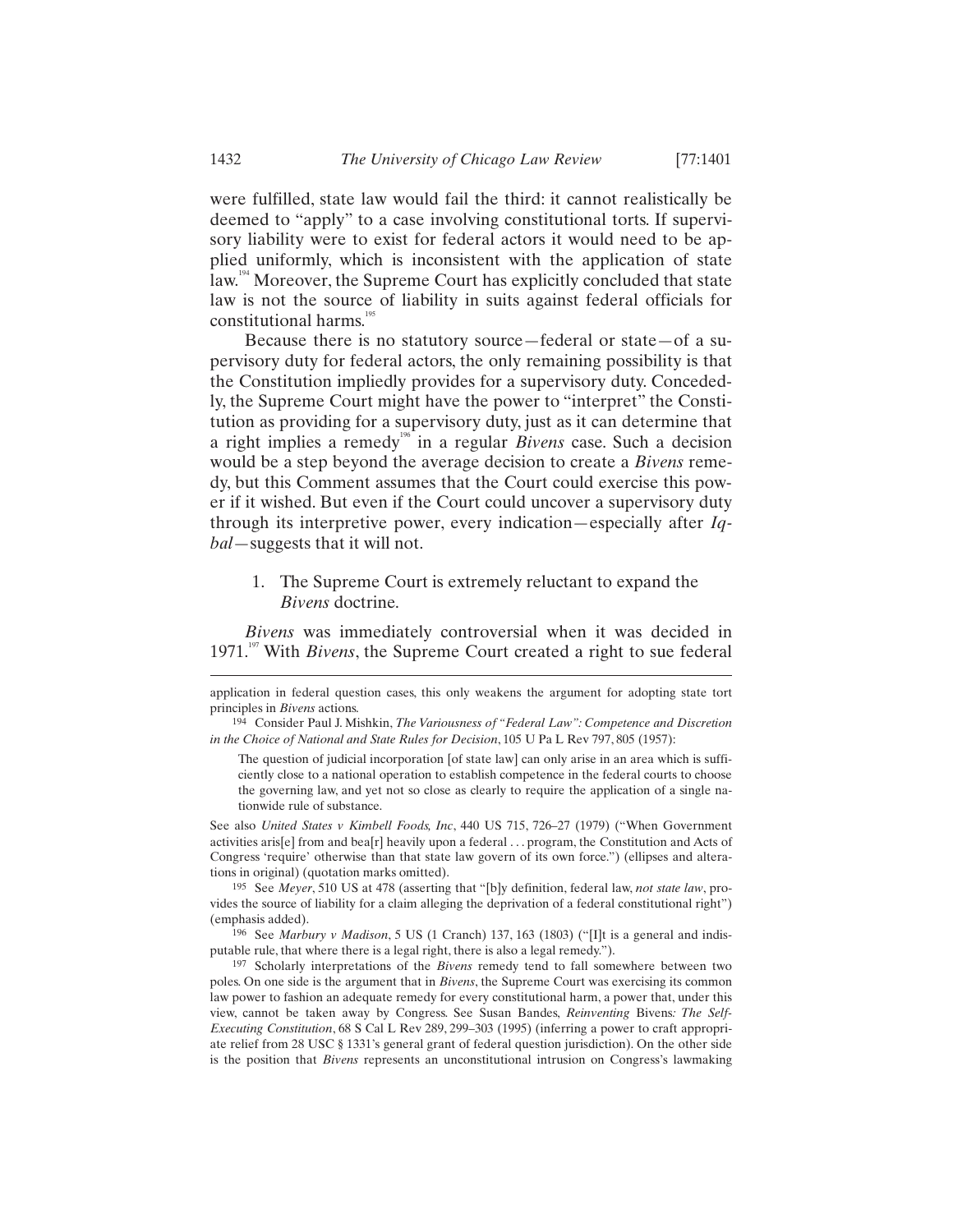officers for damages for their Fourth Amendment violations.<sup>198</sup> Three justices—Chief Justice Warren Burger and Justices Hugo Black and Harry Blackmun—dissented on the grounds that judicial creation of a remedy violated separation of powers.<sup>199</sup> But it was Justice John Harlan's concurring opinion that formed the foundation for the development of the *Bivens* doctrine by evaluating a "range of policy considerations" including "deterren[ce]," just compensation, and the "incremental expenditure of judicial resources."<sup>200</sup> This would develop into the two-step "alternate remedy" and "special factors" analysis that effectively prohibits the creation of any new *Bivens* remedy today.<sup>201</sup>

Once its initial enthusiasm waned, the Court repeatedly indicated its intent to limit the *Bivens* doctrine. No new *Bivens* remedies have been created since *Carlson v Green*<sup>202</sup> was decided in 1980.<sup>203</sup> In the three decades since, the Court has explicitly refused to create new *Bivens* remedies on seven separate occasions, $\frac{204}{3}$  and has undoubtedly avoided hearing many other cases in which it had the same opportunity.

199 See id at 411–12 (Burger dissenting) ("Legislation is the business of the Congress, and it has the facilities and competence for that task—as we do not."); id at 427–28 (Black dissenting) ("[This is] an exercise of power that the Constitution does not give us."); id at 430 (Blackmun dissenting) (noting that, if additional remedies are truly inadequate, "it is the Congress and not this Court that should act").<br><sup>200</sup> Id at 407–11 (Harlan concurring in the judgment) (answering what he saw as the main

question—"whether compensatory relief is 'necessary' or 'appropriate' to the vindication of the interest asserted").<br><sup>201</sup> See note 24–27 and accompanying text.<br><sup>202</sup> 446 US 14 (1980).

- 
- 
- 

<sup>203</sup> See note 26.<br><sup>204</sup> See *Chappell v Wallace*, 462 US 296, 305 (1983) (declining to create a *Bivens* remedy for enlisted men against their superiors); *Bush v Lucas*, 462 US 367, 390 (1983) (refusing to create a *Bivens* remedy for an alleged First Amendment violation); *United States v Stanley*, 483 US 669, 683–84 (1987) (holding that there is no *Bivens* remedy available for any injuries arising out of military service); *Schweiker v Chilicky*, 487 US 412, 428–29 (1988) (refusing to create a remedy for an allegedly unconstitutional denial of due process in the "denial of a statutory right"); *Meyer*, 510 US at 485–86 (1994) (refusing to create a *Bivens* remedy against a federal agency); *Malesko*, 534 US at 71–75 (2001) (rejecting the creation of a *Bivens* remedy against a private operator of prisons); *Wilkie v Robbins*, 551 US 537, 561 (2007) (finding no *Bivens* remedy for retaliation allegedly unconstitutional under the Due Process Clause).

power. See *Bivens*, 403 US at 428 (Black dissenting); *Carlson v Green*, 446 US 14, 38 (1980) (Rehnquist dissenting) ("In my view the authority of federal courts to fashion remedies based on the 'common law' of damages for constitutional violations . . . does not exist where not conferred by Congress."). Under this view, absent a showing of congressional intent, the creation of any *Bivens* remedy violates separation of powers. The truth probably lies somewhere in the middle, with the federal judiciary possessing limited power to construct remedies for constitutional harms in the interstices of congressional intent. See Thomas W. Merrill, *The Common Law Powers of Federal Courts*, 52 U Chi L Rev 1, 46–48 (1985) (proposing a four-part test for determining the legitimacy of federal common law); Henry P. Monaghan, *Foreword: Constitutional Common Law*, 89 Harv L Rev 1, 2–3 (1975) (maintaining that "a surprising amount of what passes as authoritative constitutional 'interpretation' is best understood as . . . a constitutional common law subject to amendment, modification, or even reversal by Congress"). 198 See *Bivens*, 403 US at 397.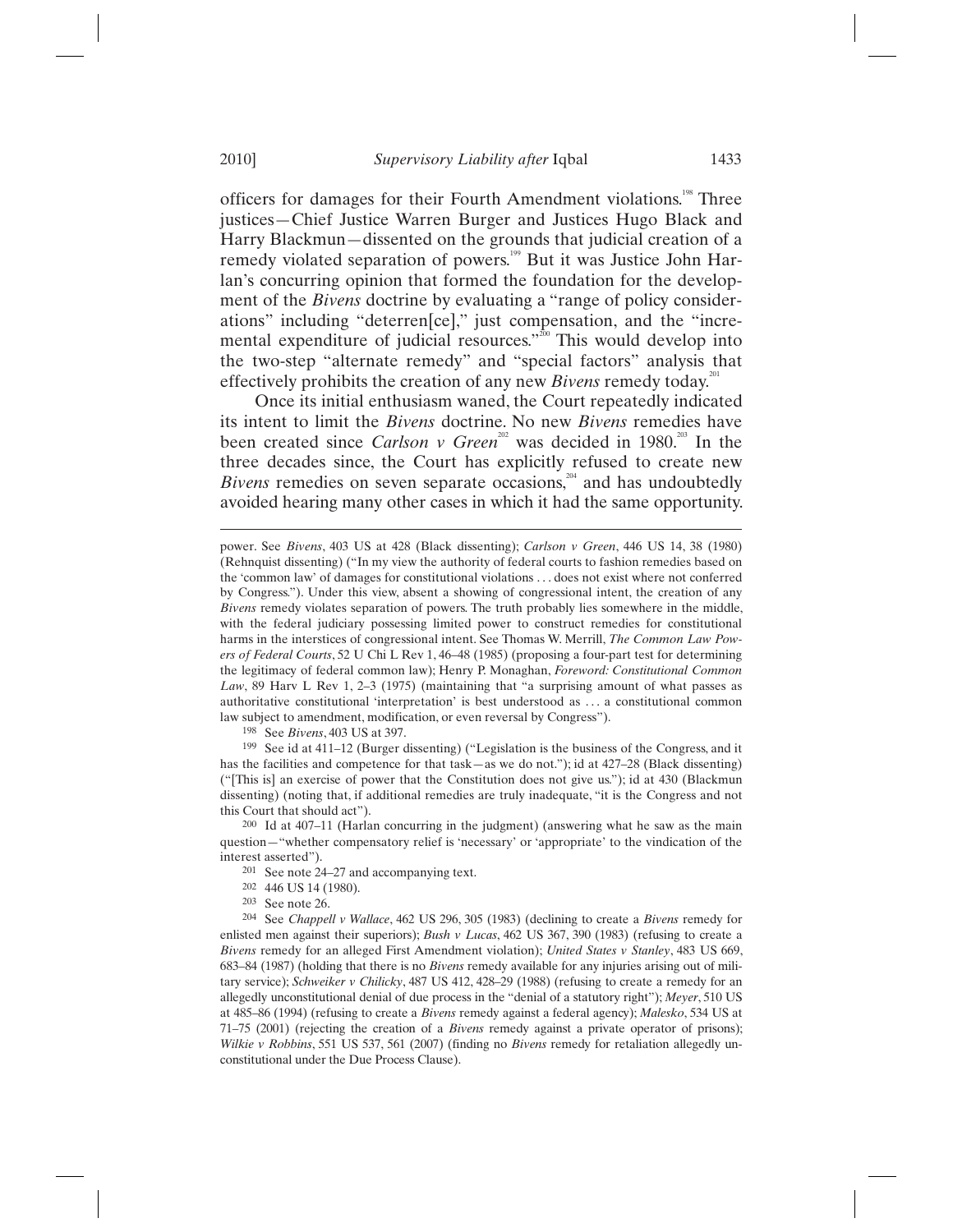Additionally, lower courts have actively sought to undermine the *Bivens* actions that do exist.<sup>205</sup> For instance, the DC Circuit has applied its rules of procedure in creative ways to effectuate the Supreme Court's apparent desire to dismiss *Bivens* cases in the early stages of litigation.<sup>206</sup> Furthermore, the dramatic expansion in the scope of the qualified immunity doctrine can be traced to the Court's distaste for *Bivens* actions.207 With courts and commentators alike considering the *Bivens* doctrine a dead letter,<sup>208</sup> it seems unlikely that the Supreme Court will ever allow it to expand, let alone through the "discovery" of a supervisory duty in the Constitution.

2. On three occasions—*Meyer*, *Malesko*, and now *Iqbal*—the Court has refused to hold a causally attenuated actor liable under *Bivens*.

In two cases prior to *Iqbal*—*Meyer* and *Malesko*—the Supreme Court dismissed a *Bivens* action against a causally attenuated employer of an immediate actor in large part because of the employer's causal attenuation.<sup>209</sup> Three policies motivated these decisions. First, and most importantly, was the policy against expanding the *Bivens* doctrine.<sup>210</sup> Second was the goal to focus liability on the immediate actor to create maximum deterrence for the direct constitutional tort.<sup>211</sup> Third was the concern that a significant expansion of liability to new

<sup>205</sup> Consider note 26 and accompanying text. 206 See, for example, *Simpkins v District of Columbia Government*, 108 F3d 366, 370 (DC Cir 1997) (dismissing a *Bivens* case with prejudice even though common practice would have allowed the plaintiff to refile because of the "duty of the lower federal courts to stop insubstantial *Bivens* actions in their tracks and get rid of them"); *Cameron v Thornburgh*, 983 F2d 253, 258 & n 5 (DC Cir 1993) (dismissing *Bivens* actions even though venue was improper because dismissal furthered the Supreme Court's purpose to "weed out insubstantial *Bivens* actions").

<sup>207</sup> See Reinert, 62 Stan L Rev at 824–26 (cited in note 26).

<sup>208</sup> See, for example, *Vaughan & Potter 1983, Ltd v United States*, 1992 WL 235868, \*3 (D Colo) ("[B]ringing a *Bivens* action is a Herculean task with little prospect of success."); Laurence H. Tribe, *Death by a Thousand Cuts: Constitutional Wrongs without Remedies after*  Wilkie v. Robbins, 2007 Cato S Ct Rev 23, 26 ("[T]he best that can be said of the *Bivens* doctrine is that it is on life support with little prospect of recovery."). 209 See notes 75–82 and accompanying text.

<sup>210</sup> See *Meyer*, 510 US at 484–85 (determining that the "logic of *Bivens*" counseled against expanding the doctrine); *Malesko*, 534 US at 74 ("The caution toward extending *Bivens* remedies into any new context, a caution consistently and repeatedly recognized for three decades, forecloses such an extension here."). 211 See *Meyer*, 510 US at 485 ("If we were to imply a damages action directly against federal

agencies . . . there would be no reason for aggrieved parties to bring damages actions against individual officers."); *Malesko*, 534 US at 71 ("[I]f a corporate defendant is available for suit, claimants will focus their collection efforts on it, and not the individual directly responsible for the alleged injury.").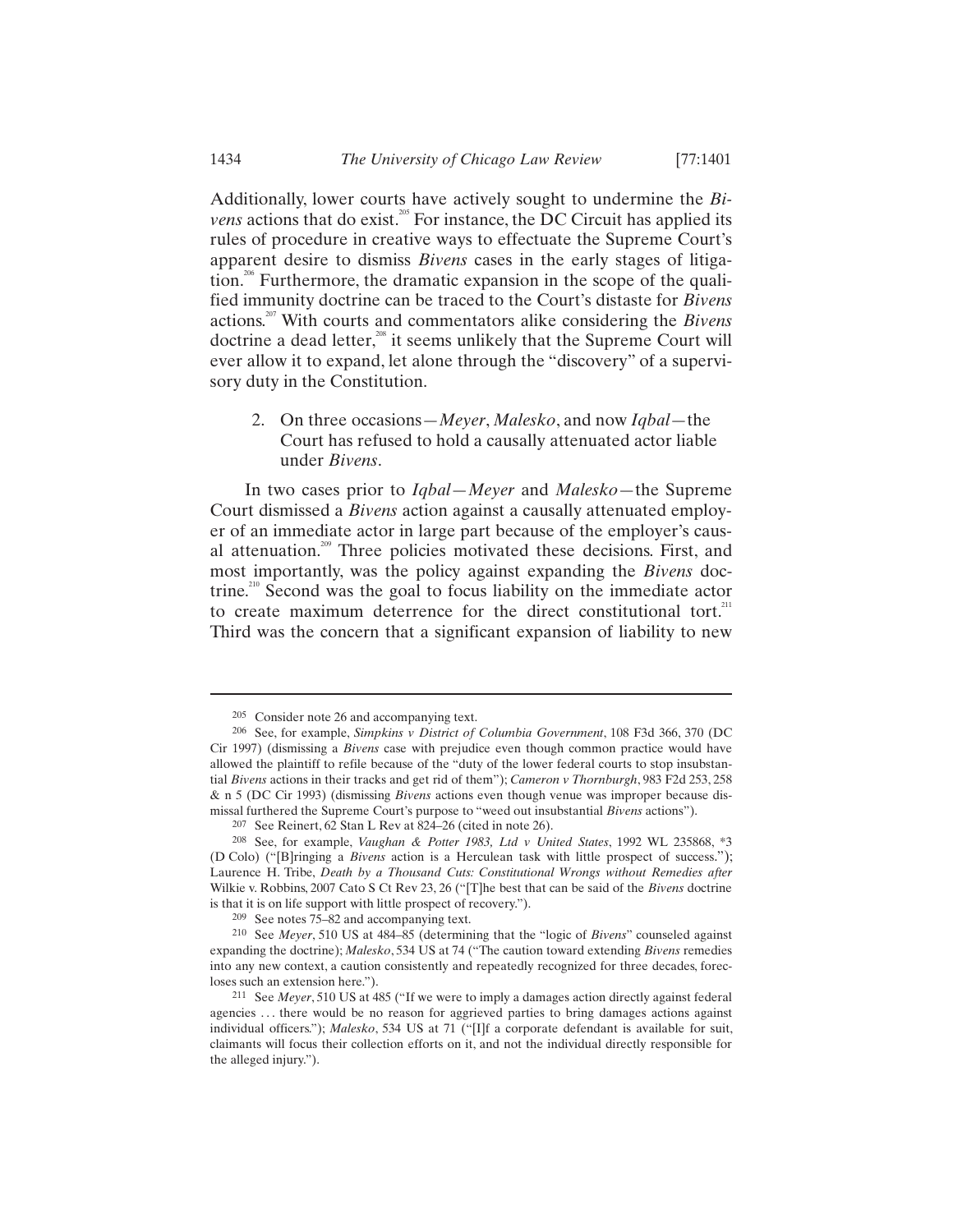parties would violate separation of powers.<sup>212</sup> Notably absent from the discussion in either case was any concern that the plaintiff might not be made whole unless he could sue the causally attenuated actor. Thus, the Court's predominant focus was on the systemic consequences of expanding *Bivens* liability. These concerns are not compatible with the creation of a supervisory duty.

In *Iqbal*, the Court appears to have closed the door to the supervisory liability of federal officials for good. After noting its "reluctan[ce] to extend *Bivens* liability to any new context or new category of defendants,"<sup>213</sup> the Court clearly and emphatically denied the existence of a separate supervisory duty in the Constitution. It emphasized that *Bivens* liability requires that "each Government-official defendant, through the official's own individual actions, has violated the Constitution" because "each Government official . . . is only liable for his or her own [constitutional] misconduct."<sup>214</sup> The Court went on to declare that under *Bivens*, "the term 'supervisory liability' is a misnomer."<sup>215</sup> With a flourish, the Court rejected the idea of a separate supervisory duty.

Without a supervisory duty, a separate doctrine of supervisory liability cannot exist.<sup>216</sup> The Supreme Court has not—and apparently will not—find that a separate duty of care governs the behavior of causally attenuated federal actors. It is thus incorrect to hold federal supervisors responsible for anything other than their direct liability.

#### **CONCLUSION**

This Comment's conclusion—that supervisory liability exists under § 1983 but not under *Bivens*—must follow once one accepts the premise that supervisory liability is derived from a separate duty of care. Through careful analysis and reference to analogous principles in tort, this Comment has shown that premise to be valid.

The *Iqbal* opinion does not expressly support this dichotomous result; it instead appears to deny the existence of supervisory liability entirely. Thankfully, avoidance of *Iqbal* is not needed for the lower federal courts to achieve the correct result: *Iqbal*'s rejection of supervisory liability for federal actors falls in line with the Court's policy

<sup>212</sup> See *Meyer*, 510 US at 486 ("We leave it to Congress to weigh the implications of such a significant expansion of Government liability."); *Malesko*, 534 US at 72 ("Whether it makes sense to impose asymmetrical liability costs on private prison facilities alone is a question for Congress, not us, to decide."). 213 *Iqbal*, 129 S Ct at 1948 (quotation marks omitted).

<sup>&</sup>lt;sup>215</sup> Id at 1949.<br><sup>216</sup> See Part III.A.